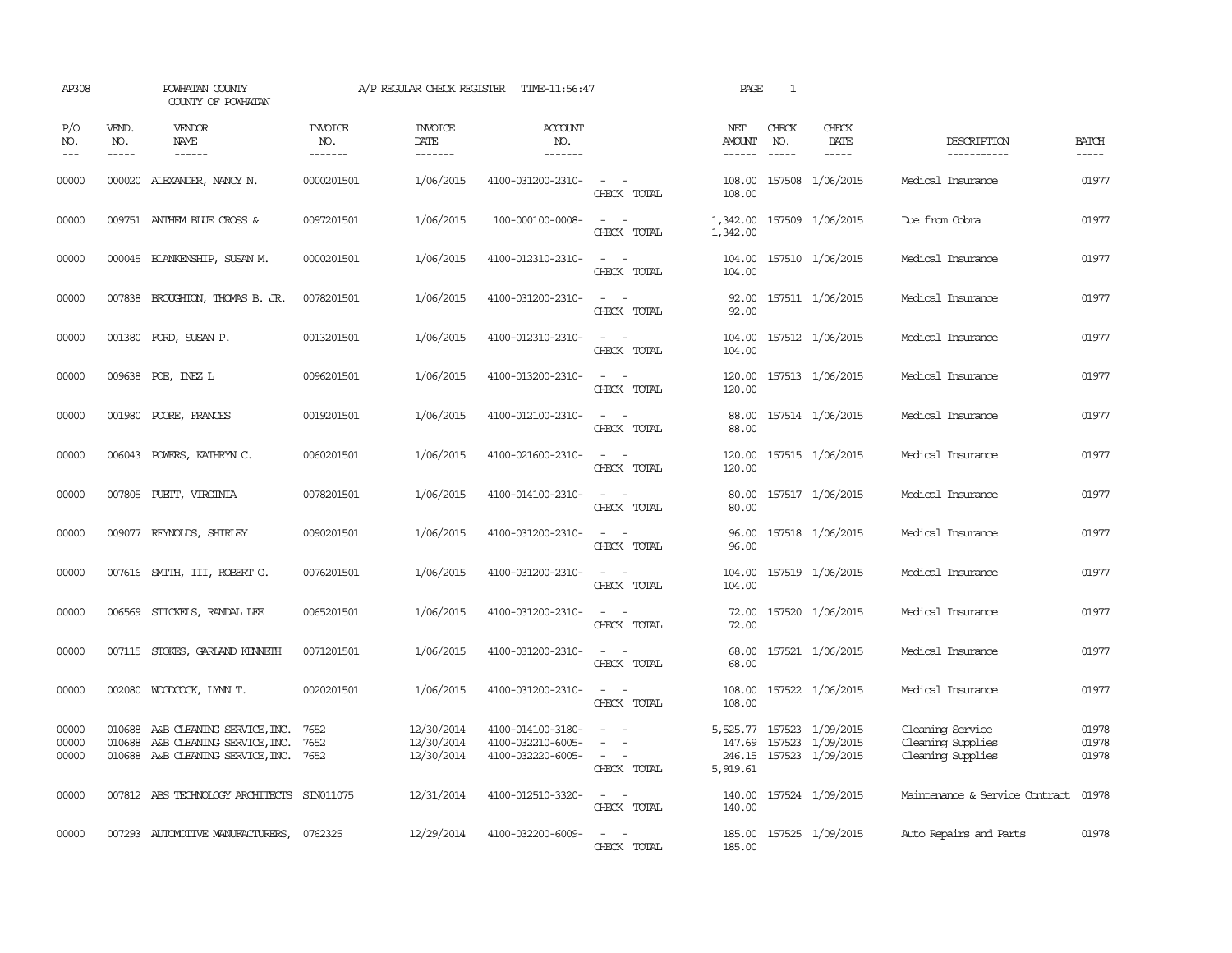| AP308                            |                             | POWHATAN COUNTY<br>COUNTY OF POWHATAN                                              |                                                        | A/P REGULAR CHECK REGISTER                           | TIME-11:56:47                                                                    |                                                                                                                             | PAGE                                    | 2                             |                                                                                           |                                                                                                  |                                  |
|----------------------------------|-----------------------------|------------------------------------------------------------------------------------|--------------------------------------------------------|------------------------------------------------------|----------------------------------------------------------------------------------|-----------------------------------------------------------------------------------------------------------------------------|-----------------------------------------|-------------------------------|-------------------------------------------------------------------------------------------|--------------------------------------------------------------------------------------------------|----------------------------------|
| P/O<br>NO.<br>$\frac{1}{2}$      | VEND.<br>NO.<br>$- - - - -$ | <b>VENDOR</b><br>NAME<br>$- - - - - -$                                             | <b>INVOICE</b><br>NO.<br>-------                       | <b>INVOICE</b><br>DATE<br>-------                    | <b>ACCOUNT</b><br>NO.<br>-------                                                 |                                                                                                                             | NET<br>AMOUNT                           | CHECK<br>NO.<br>$\frac{1}{2}$ | CHECK<br>DATE<br>$- - - - -$                                                              | DESCRIPTION<br>-----------                                                                       | <b>BATCH</b><br>$- - - - -$      |
| 00000                            | 010687                      | BABCOCK, WILLIAM                                                                   | 222807                                                 | 12/28/2014                                           | 4100-032200-6009-                                                                | $\frac{1}{2} \left( \frac{1}{2} \right) \left( \frac{1}{2} \right) = \frac{1}{2} \left( \frac{1}{2} \right)$<br>CHECK TOTAL | 625.33<br>625.33                        |                               | 157526 1/09/2015                                                                          | Auto Repairs and Parts                                                                           | 01978                            |
| 00000<br>00000<br>00000<br>00000 | 007941<br>007941            | 007941 BAKER & TAYLOR<br>BAKER & TAYLOR<br>BAKER & TAYLOR<br>007941 BAKER & TAYLOR | M61317660<br>M62350920<br>0002639705CRED<br>5013435980 | 12/19/2014<br>12/29/2014<br>12/16/2014<br>12/30/2014 | 4100-073100-6012-<br>4100-073100-6012-<br>4100-073100-6012-<br>4100-073100-6012- | $\overline{\phantom{a}}$<br>$\sim$<br>$\sim$<br>CHECK TOTAL                                                                 | 13.98<br>122.90<br>480.93               |                               | 157527 1/09/2015<br>157527 1/09/2015<br>33.24-157527 1/09/2015<br>377.29 157527 1/09/2015 | Books & Subscriptions<br>Books & Subscriptions<br>Books & Subscriptions<br>Books & Subscriptions | 01978<br>01978<br>01978<br>01978 |
| 00000                            |                             | 008793 BENEFITS SOLUTIONS, INC.                                                    | 21048                                                  | 1/01/2015                                            | 4100-012220-2311-                                                                | CHECK TOTAL                                                                                                                 | 62.40                                   |                               | 62.40 157528 1/09/2015                                                                    | Cobra Fees                                                                                       | 01978                            |
| 00000                            |                             | 005025 BENJ. FRANKLIN                                                              | 34508                                                  | 12/18/2014                                           | 4100-013200-6001-                                                                | $\sim$<br>CHECK TOTAL                                                                                                       | 202.60<br>202.60                        |                               | 157529 1/09/2015                                                                          | Office Supplies                                                                                  | 01978                            |
| 00000                            |                             | 006655 BLOSSMAN GAS COMPANIES                                                      | 202976                                                 | 12/24/2014                                           | 4100-032300-5120-                                                                | $\sim$ 100 $\sim$<br>CHECK TOTAL                                                                                            | 60.16<br>60.16                          |                               | 157530 1/09/2015                                                                          | Fuel (Propane)                                                                                   | 01978                            |
| 00000                            |                             | 010689 BLUELINE INDUSTRIES LLC                                                     | 4540                                                   | 3/31/2014                                            | 4100-031200-6011-                                                                | $\omega_{\rm{max}}$ and $\omega_{\rm{max}}$<br>CHECK TOTAL                                                                  | 136.00<br>136.00                        |                               | 157531 1/09/2015                                                                          | Uniforms                                                                                         | 01978                            |
| 00000                            |                             | 007831 BOCZAR, CHRISTINE                                                           | ANIMAL CRUELTY                                         | 11/16/2014                                           | 4100-035100-5540-                                                                | $\sim$ $\sim$<br>CHECK TOTAL                                                                                                | 495.20<br>495.20                        |                               | 157532 1/09/2015                                                                          | Conferences & Training                                                                           | 01978                            |
| 00000                            |                             | 008659 BROOKS, T. NOEL                                                             | 7000654                                                | 12/19/2014                                           | 4100-021200-3150-                                                                | $\sim$ $\sim$<br>CHECK TOTAL                                                                                                | 240.00<br>240.00                        |                               | 157533 1/09/2015                                                                          | Outside Counsel                                                                                  | 01978                            |
| 00000<br>00000                   | 009637<br>009637            | CATERPILLAR FINANCIAL<br>CATERPILLAR FINANCIAL                                     | 16119307<br>16119307                                   | 12/24/2014<br>12/24/2014                             | 4100-014300-8110-<br>4100-014300-8112-                                           | CHECK TOTAL                                                                                                                 | 1,058.62<br>38.28<br>1,096.90           |                               | 157534 1/09/2015<br>157534 1/09/2015                                                      | Capital Lease - Backhoe<br>Capital Lease - Interest                                              | 01978<br>01978                   |
| 00000<br>00000                   | 006965<br>006965            | CINIAS CORPORATION<br>CINIAS CORPORATION                                           | 143479451<br>143479451                                 | 12/24/2014<br>12/24/2014                             | 4100-014300-6011-<br>4100-014100-6011-                                           | $\sim$<br>$\overline{\phantom{a}}$<br>CHECK TOTAL                                                                           | 107.25<br>147.64<br>254.89              |                               | 157535 1/09/2015<br>157535 1/09/2015                                                      | Uniforms<br>Uniforms                                                                             | 01978<br>01978                   |
| 00000                            |                             | 007088 COLONIAL POWERLIFT, INC.                                                    | 2014-503                                               | 12/22/2014                                           | 4100-014100-3320-                                                                | CHECK TOTAL                                                                                                                 | 300.50<br>300.50                        |                               | 157536 1/09/2015                                                                          | Maintenance & Service Contract                                                                   | 01978                            |
| 00000                            |                             | 009899 COMCAST                                                                     | 016841415661214                                        | 12/21/2014                                           | 4100-032210-5260-                                                                | $\frac{1}{2} \left( \frac{1}{2} \right) \left( \frac{1}{2} \right) = \frac{1}{2} \left( \frac{1}{2} \right)$<br>CHECK TOTAL | 167.18<br>167.18                        |                               | 157537 1/09/2015                                                                          | Internet                                                                                         | 01978                            |
| 00000<br>00000                   |                             | 007294 CUMBERLAND FARM & AUTO<br>007294 CUMBERLAND FARM & AUTO                     | 154382<br>154384                                       | 12/18/2014<br>12/18/2014                             | 4100-032200-6009-<br>4100-032200-6009-                                           | $\equiv$<br>$\overline{\phantom{a}}$<br>CHECK TOTAL                                                                         | 51.00<br>51.00<br>102.00                |                               | 157538 1/09/2015<br>157538 1/09/2015                                                      | Auto Repairs and Parts<br>Auto Repairs and Parts                                                 | 01978<br>01978                   |
| 00000                            |                             | 006016 DAVIS MERCHANT EQUIPMENT                                                    | 109221                                                 | 12/22/2014                                           | 4100-014500-3319-                                                                | $\frac{1}{2} \left( \frac{1}{2} \right) \left( \frac{1}{2} \right) = \frac{1}{2} \left( \frac{1}{2} \right)$<br>CHECK TOTAL | 10.92<br>10.92                          |                               | 157539 1/09/2015                                                                          | Equipment Repairs and Maintena                                                                   | 01978                            |
| 00000                            |                             | 010079 DEAL & LACHENEY P.C.                                                        | 4606                                                   | 1/05/2015                                            | 4100-012210-3150-                                                                | CHECK TOTAL                                                                                                                 | 10,000.00 157540 1/09/2015<br>10,000.00 |                               |                                                                                           | Contracted County Attomey                                                                        | 01978                            |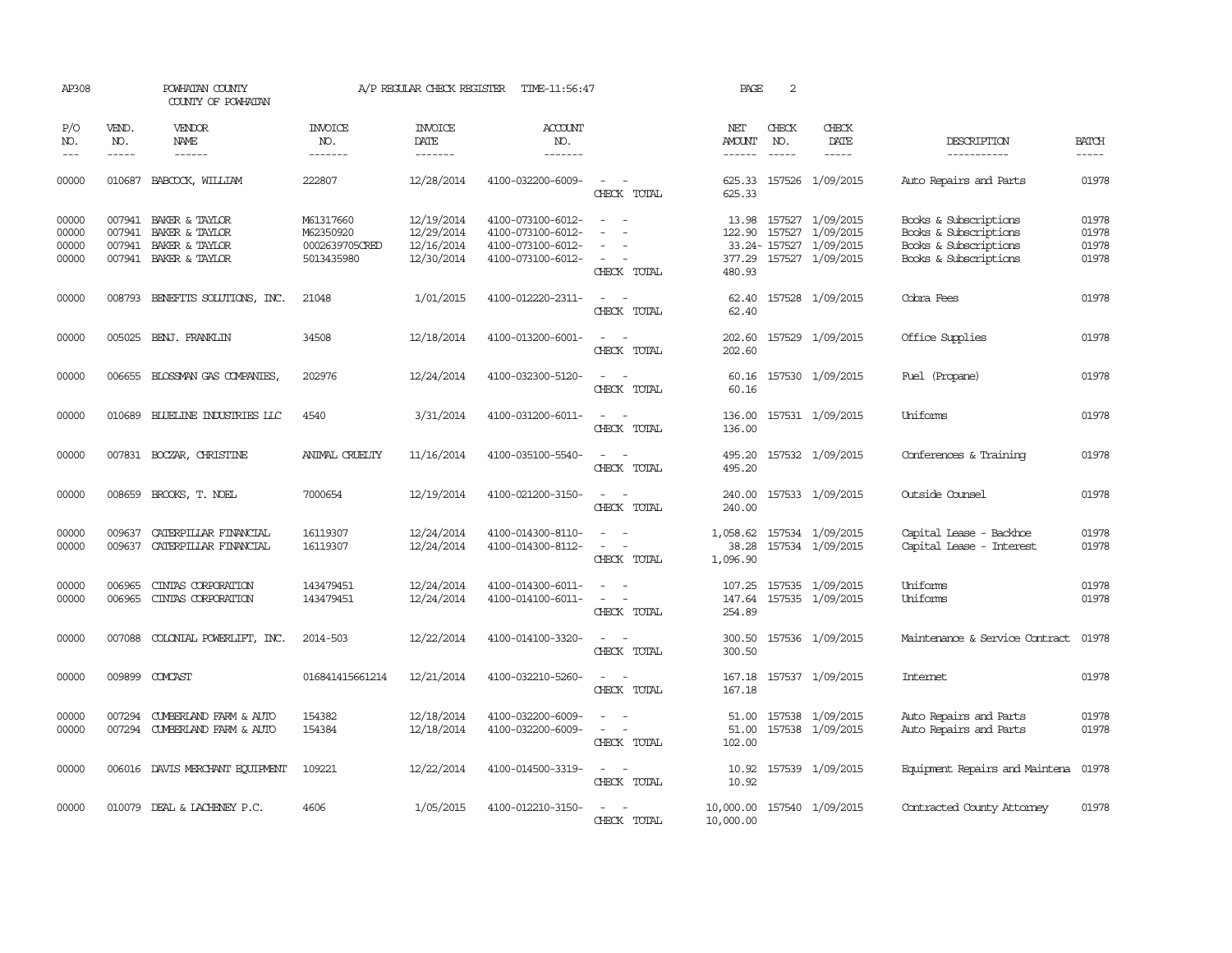| AP308                                     |                                                | POWHATAN COUNTY<br>COUNTY OF POWHATAN                                                                                               |                                                                          | A/P REGULAR CHECK REGISTER                                      | TIME-11:56:47                                                                                         |                                                                                                                             | PAGE                         | 3                             |                                                                                                                       |                                                                                                       |                                           |
|-------------------------------------------|------------------------------------------------|-------------------------------------------------------------------------------------------------------------------------------------|--------------------------------------------------------------------------|-----------------------------------------------------------------|-------------------------------------------------------------------------------------------------------|-----------------------------------------------------------------------------------------------------------------------------|------------------------------|-------------------------------|-----------------------------------------------------------------------------------------------------------------------|-------------------------------------------------------------------------------------------------------|-------------------------------------------|
| P/O<br>NO.<br>$---$                       | VEND.<br>NO.<br>$\frac{1}{2}$                  | VENDOR<br><b>NAME</b><br>------                                                                                                     | <b>INVOICE</b><br>NO.<br>-------                                         | <b>INVOICE</b><br>DATE<br>-------                               | ACCOUNT<br>NO.<br>-------                                                                             |                                                                                                                             | NET<br>AMOUNT<br>------      | CHECK<br>NO.<br>$\frac{1}{2}$ | CHECK<br>DATE<br>$\cdots \cdots \cdots$                                                                               | DESCRIPTION<br>-----------                                                                            | <b>BATCH</b><br>-----                     |
| 00000                                     |                                                | 007392 DEEP CREEK VOLUNTEER                                                                                                         | 2ND OTR RENT                                                             | 1/05/2015                                                       | 4100-032200-5425-                                                                                     | $\overline{\phantom{a}}$<br>CHECK TOTAL                                                                                     | 2,035.00<br>2,035.00         |                               | 157541 1/09/2015                                                                                                      | Rent - Fire Companies                                                                                 | 01978                                     |
| 00000                                     | 009420                                         | DIXON HUGHES GOODWAN, LLP                                                                                                           | 000390001                                                                | 12/30/2014                                                      | 4100-012200-3120-                                                                                     | $\equiv$<br>CHECK TOTAL                                                                                                     | 4,922.00<br>4,922.00         |                               | 157542 1/09/2015                                                                                                      | External Audit                                                                                        | 01978                                     |
| 00000<br>00000<br>00000<br>00000<br>00000 | 000860<br>000860<br>000860<br>000860<br>000860 | DOMINION VIRGINIA POWER<br>DOMINION VIRGINIA POWER<br>DOMINION VIRGINIA POWER<br>DOMINION VIRGINIA POWER<br>DOMINION VIRGINIA POWER | 1317676318<br>2902781836<br>5784862897<br>7765134072 1214<br>7765134072B | 1/06/2015<br>1/06/2015<br>1/06/2015<br>12/30/2014<br>12/09/2014 | 4100-053910-5642-<br>4100-053910-5642-<br>4100-053910-5642-<br>4100-014100-5110-<br>4100-014100-5110- | - 11<br>$\sim$<br>$\overline{\phantom{a}}$<br>$\overline{\phantom{a}}$<br>CHECK TOTAL                                       | 234.44<br>126.63<br>1,594.76 |                               | 249.53 157543 1/09/2015<br>157543 1/09/2015<br>341.72 157543 1/09/2015<br>642.44 157543 1/09/2015<br>157543 1/09/2015 | PCCAA Services - TANF<br>PCCAA Services - TANF<br>PCCAA Services - TANF<br>Electricity<br>Electricity | 01978<br>01978<br>01978<br>01978<br>01978 |
| 00000                                     |                                                | 001910 DUNN GAS COMPANY                                                                                                             | 63417                                                                    | 12/18/2014                                                      | 4100-014100-5120-                                                                                     | $\frac{1}{2} \left( \frac{1}{2} \right) \left( \frac{1}{2} \right) = \frac{1}{2} \left( \frac{1}{2} \right)$<br>CHECK TOTAL | 2,222.04<br>2,222.04         |                               | 157544 1/09/2015                                                                                                      | Fuel                                                                                                  | 01978                                     |
| 00000                                     |                                                | 006842 EAGLE FIRE INC.                                                                                                              | SRVCE084671                                                              | 12/11/2014                                                      | 4100-014100-3310-                                                                                     | $\sim$<br>CHECK TOTAL                                                                                                       | 2,996.14                     |                               | 2,996.14 157545 1/09/2015                                                                                             | Repairs & Maintenance                                                                                 | 01978                                     |
| 00000                                     |                                                | 009763 ENGLISBY, MARK E. PC                                                                                                         | 7612055                                                                  | 12/19/2014                                                      | 4100-021200-3150-                                                                                     | $\sim$ 10 $\sim$ 10 $\sim$<br>CHECK TOTAL                                                                                   | 120.00<br>120.00             |                               | 157546 1/09/2015                                                                                                      | Outside Counsel                                                                                       | 01978                                     |
| 00000                                     |                                                | 007537 FERGUSON ENTERPRISES, INC 1785057                                                                                            |                                                                          | 12/12/2014                                                      | 4100-014100-3310-                                                                                     | $\frac{1}{2} \left( \frac{1}{2} \right) \left( \frac{1}{2} \right) = \frac{1}{2} \left( \frac{1}{2} \right)$<br>CHECK TOTAL | 46.71<br>46.71               |                               | 157547 1/09/2015                                                                                                      | Repairs & Maintenance                                                                                 | 01978                                     |
| 00000                                     | 006666                                         | FINE CREEK FIRE DEPT                                                                                                                | 2ND OTR RENT                                                             | 1/05/2015                                                       | 4100-032200-5425-                                                                                     | $\sim$<br>CHECK TOTAL                                                                                                       | 2,847.00<br>2,847.00         |                               | 157548 1/09/2015                                                                                                      | Rent - Fire Companies                                                                                 | 01978                                     |
| 00000<br>00000                            | 000690                                         | FLATROCK TIRE & AUTO<br>000690 FLATROCK TIRE & AUTO                                                                                 | 0010248<br>0009989                                                       | 12/30/2014<br>12/04/2014                                        | 4100-031200-6009-<br>4100-032200-6009-                                                                | $\sim$ $\sim$<br>CHECK TOTAL                                                                                                | 249.16                       |                               | 16.00 157549 1/09/2015<br>233.16 157549 1/09/2015                                                                     | Auto Parts/Repairs<br>Auto Repairs and Parts                                                          | 01978<br>01979                            |
| 00000<br>00000                            | 009280<br>009280                               | GOODMAN SPECIALIZED<br>GOODMAN SPECIALIZED                                                                                          | 12389G<br>12399G                                                         | 12/30/2014<br>12/31/2014                                        | 4100-032300-6009-<br>4100-032300-6009-                                                                | $\equiv$<br>CHECK TOTAL                                                                                                     | 411.40<br>260.77<br>672.17   |                               | 157550 1/09/2015<br>157550 1/09/2015                                                                                  | Auto Parts/Repair<br>Auto Parts/Repair                                                                | 01979<br>01979                            |
| 00000                                     |                                                | 006013 GRAINGER                                                                                                                     | 9626981675                                                               | 12/24/2014                                                      | 4100-014100-3310-                                                                                     | $\sim$ 10 $\sim$<br>CHECK TOTAL                                                                                             | 39.48<br>39.48               |                               | 157551 1/09/2015                                                                                                      | Repairs & Maintenance                                                                                 | 01978                                     |
| 00000                                     |                                                | 008775 TARA HATCHER LAW FIRM PLC 01062015                                                                                           |                                                                          | 1/06/2015                                                       | 4100-022100-3150-                                                                                     | CHECK TOTAL                                                                                                                 | 3,359.58<br>3,359.58         |                               | 157552 1/09/2015                                                                                                      | Contract Prosecutor                                                                                   | 01978                                     |
| 00000<br>00000                            | 010487<br>010487                               | IBM CORPORATION<br>IBM CORPORATION                                                                                                  | <b>I5310EI</b><br><b>I5310EI</b>                                         | 1/01/2015<br>1/01/2015                                          | 4100-012510-8211-<br>4100-012510-8212-                                                                | $\overline{\phantom{a}}$<br>$\omega_{\rm{max}}$ and $\omega_{\rm{max}}$<br>CHECK TOTAL                                      | 754.22<br>100.35<br>854.57   |                               | 157553 1/09/2015<br>157553 1/09/2015                                                                                  | AS400 Lease - Principal<br>AS400 Lease - Interest                                                     | 01978<br>01978                            |
| 00000                                     |                                                | 000120 JAMES RIVER AIR                                                                                                              | S51527                                                                   | 11/30/2014                                                      | 4100-014100-3308-                                                                                     | $\sim$ $ \sim$<br>CHECK TOTAL                                                                                               | 160.00<br>160.00             |                               | 157554 1/09/2015                                                                                                      | HVAC Service and Repairs                                                                              | 01978                                     |
| 00000                                     |                                                | 008656 JTEC CONSULTING SOLUTIONS 744                                                                                                |                                                                          | 12/29/2014                                                      | 4100-071110-7003-                                                                                     | $\sim$<br>CHECK TOTAL                                                                                                       | 450.00                       |                               | 450.00 157555 1/09/2015                                                                                               | Website Fees and Service                                                                              | 01979                                     |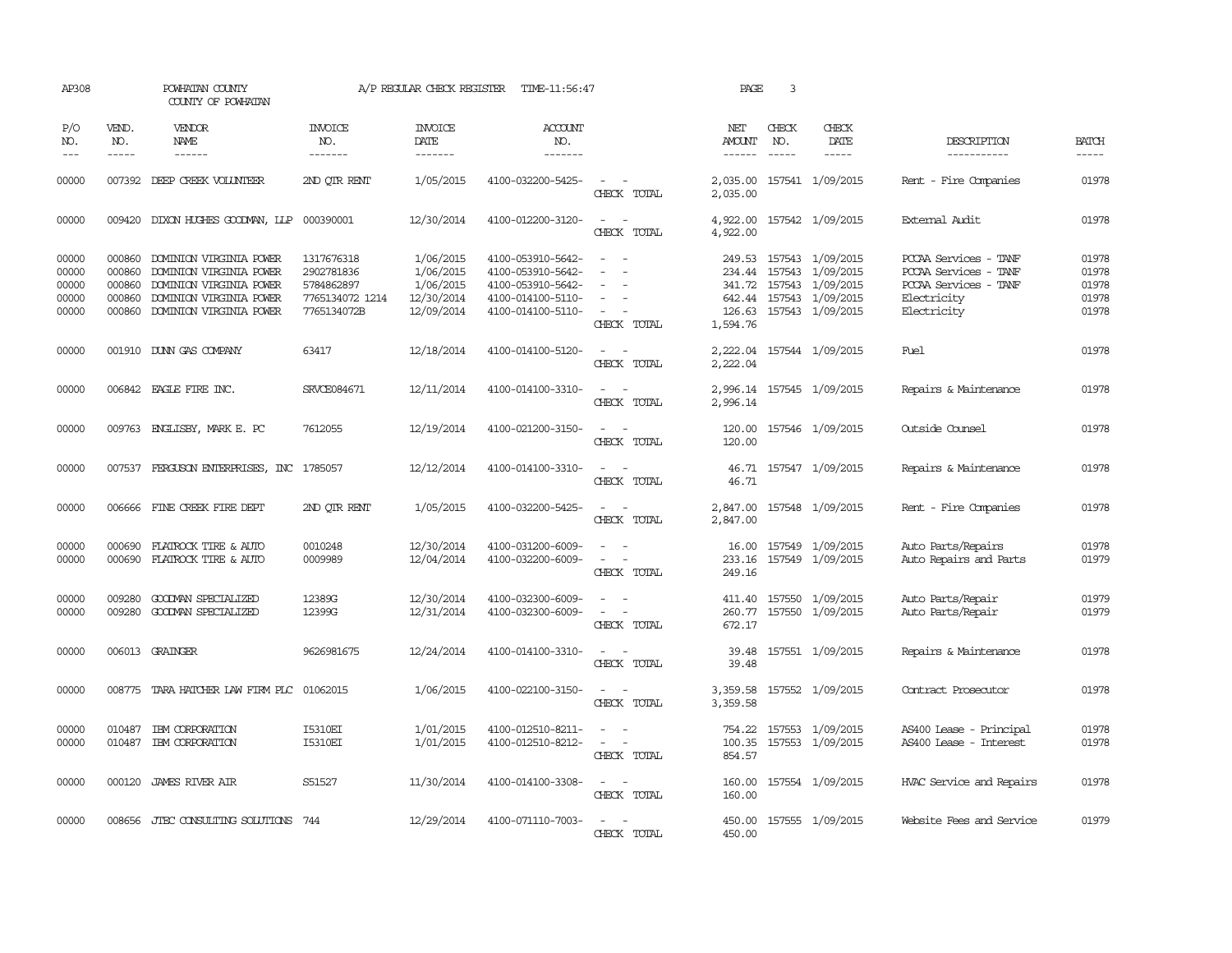| AP308                                              |                                                          | POWHATAN COUNTY<br>COUNTY OF POWHATAN                                                                                                                          |                                                          | A/P REGULAR CHECK REGISTER                                                      | TIME-11:56:47                                                                                                              |                                                                               | PAGE                                                | $\overline{4}$                |                                                                                                       |                                                                                                                                                        |                                                    |
|----------------------------------------------------|----------------------------------------------------------|----------------------------------------------------------------------------------------------------------------------------------------------------------------|----------------------------------------------------------|---------------------------------------------------------------------------------|----------------------------------------------------------------------------------------------------------------------------|-------------------------------------------------------------------------------|-----------------------------------------------------|-------------------------------|-------------------------------------------------------------------------------------------------------|--------------------------------------------------------------------------------------------------------------------------------------------------------|----------------------------------------------------|
| P/O<br>NO.<br>$---$                                | VEND.<br>NO.<br>$- - - - -$                              | <b>VENDOR</b><br>NAME<br>------                                                                                                                                | <b>INVOICE</b><br>NO.<br>-------                         | <b>INVOICE</b><br>DATE<br>-------                                               | <b>ACCOUNT</b><br>NO.<br>-------                                                                                           |                                                                               | NET<br>AMOUNT<br>------                             | CHECK<br>NO.<br>$\frac{1}{2}$ | CHECK<br>DATE                                                                                         | DESCRIPTION<br>-----------                                                                                                                             | <b>BATCH</b><br>-----                              |
| 00000<br>00000                                     | 008967<br>008967                                         | LANZILLOTTI, BRIGID<br>LANZILLOTTI, BRIGID                                                                                                                     | <b>FLASHDRIVE</b><br><b>FLASHDRIVE</b>                   | 12/23/2014<br>12/23/2014                                                        | 4100-012100-6001-<br>4100-012100-5510-                                                                                     | $\sim$ $-$<br>$\sim$<br>CHECK TOTAL                                           | 12.63<br>20.69<br>33.32                             |                               | 157556 1/09/2015<br>157556 1/09/2015                                                                  | Office Supplies<br>Travel/Mileage/Parking/Tolls                                                                                                        | 01979<br>01979                                     |
| 00000                                              | 006672                                                   | MACON FIRE DEPARTMENT                                                                                                                                          | 2ND OTR RENT15                                           | 1/05/2015                                                                       | 4100-032200-5425-                                                                                                          | $\overline{\phantom{a}}$<br>CHECK TOTAL                                       | 2,164.50<br>2,164.50                                |                               | 157557 1/09/2015                                                                                      | Rent - Fire Companies                                                                                                                                  | 01979                                              |
| 00000                                              |                                                          | 010473 MCCORMICK'S GARAGE                                                                                                                                      | 017826                                                   | 12/23/2014                                                                      | 4100-032200-6009-                                                                                                          | $\equiv$<br>CHECK TOTAL                                                       | 54.45<br>54.45                                      |                               | 157558 1/09/2015                                                                                      | Auto Repairs and Parts                                                                                                                                 | 01979                                              |
| 00000                                              |                                                          | 010290 MCINTOSH, A. CHRISTIAN                                                                                                                                  | CODECLASSHVAC                                            | 8/12/2014                                                                       | 4100-014400-5540-                                                                                                          | $\overline{\phantom{a}}$<br>$\overline{\phantom{a}}$<br>CHECK TOTAL           | 284.00<br>284.00                                    |                               | 157559 1/09/2015                                                                                      | Travel - Convention & Educatio                                                                                                                         | 01979                                              |
| 00000                                              |                                                          | 010086 MEDPROUS                                                                                                                                                | MC23504                                                  | 1/01/2015                                                                       | 4100-032300-3310-                                                                                                          | $\sim$<br>CHECK TOTAL                                                         | 330.00<br>330.00                                    |                               | 157560 1/09/2015                                                                                      | Repairs & Maintenance                                                                                                                                  | 01979                                              |
| 00000                                              |                                                          | 009733 MINERVA BUNKER GEAR                                                                                                                                     | 2473-10                                                  | 12/31/2014                                                                      | 4100-032200-6011-                                                                                                          | $\sim$<br>CHECK TOTAL                                                         | 88.50<br>88.50                                      |                               | 157561 1/09/2015                                                                                      | Protective Gear/Uniforms                                                                                                                               | 01979                                              |
| 00000                                              |                                                          | 000205 MUNICIPAL CODE CORP.                                                                                                                                    | 00250263                                                 | 12/15/2014                                                                      | 4100-081100-3500-                                                                                                          | $\sim$ 100 $\sim$ 100 $\sim$<br>CHECK TOTAL                                   | 1,522.80<br>1,522.80                                |                               | 157562 1/09/2015                                                                                      | Printing & Binding                                                                                                                                     | 01979                                              |
| 00000                                              |                                                          | 010646 MURRAY AUTOMOTTVE                                                                                                                                       | 0014435                                                  | 12/24/2014                                                                      | 4100-032200-6009-                                                                                                          | $\overline{\phantom{a}}$<br>CHECK TOTAL                                       | 1,533.95<br>1,533.95                                |                               | 157563 1/09/2015                                                                                      | Auto Repairs and Parts                                                                                                                                 | 01979                                              |
| 00000                                              |                                                          | 007297 NAFECO, INC.                                                                                                                                            | 764205                                                   | 12/23/2014                                                                      | 4100-032200-3310-                                                                                                          | CHECK TOTAL                                                                   | 82.56<br>82.56                                      |                               | 157564 1/09/2015                                                                                      | Equipment Repair                                                                                                                                       | 01979                                              |
| 00000                                              |                                                          | 006752 ON THE SPOT, INC.                                                                                                                                       | 12232014                                                 | 12/23/2014                                                                      | 4100-014100-3180-                                                                                                          | $\overline{\phantom{a}}$<br>CHECK TOTAL                                       | 50.00<br>50.00                                      |                               | 157565 1/09/2015                                                                                      | Cleaning Service                                                                                                                                       | 01979                                              |
| 00000                                              |                                                          | 009281 OVER DRIVE, INC.                                                                                                                                        | 1369145528970                                            | 12/19/2014                                                                      | 4100-073100-6012-                                                                                                          | $\equiv$<br>CHECK TOTAL                                                       | 585.03<br>585.03                                    |                               | 157566 1/09/2015                                                                                      | Books & Subscriptions                                                                                                                                  | 01979                                              |
| 00000                                              |                                                          | 009315 OWENS & OWENS                                                                                                                                           | 7664665                                                  | 12/19/2014                                                                      | 4100-021200-3150-                                                                                                          | $\sim$<br>CHECK TOTAL                                                         | 225.00<br>225.00                                    |                               | 157567 1/09/2015                                                                                      | Outside Counsel                                                                                                                                        | 01979                                              |
| 00000                                              |                                                          | 000375 PIEDMONT REGIONAL JAIL                                                                                                                                  | 2435                                                     | 11/30/2014                                                                      | 4100-033400-3845-                                                                                                          | $\sim$<br>CHECK TOTAL                                                         | 4,469.97<br>4,469.97                                |                               | 157568 1/09/2015                                                                                      | Detention of Adults - Health C                                                                                                                         | 01979                                              |
| 00000<br>00000<br>00000<br>00000<br>00000<br>00000 | 001250<br>001250<br>001250<br>001250<br>001250<br>001250 | POWHATAN AUTO & TRACTOR<br>POWHATAN AUTO & TRACTOR<br>POWHATAN AUTO & TRACTOR<br>POWHATAN AUTO & TRACTOR<br>POWHATAN AUTO & TRACTOR<br>POWHATAN AUTO & TRACTOR | 331161<br>331283<br>331374<br>333257<br>333326<br>333693 | 12/09/2014<br>12/10/2014<br>12/11/2014<br>12/30/2014<br>12/31/2014<br>1/05/2015 | 4100-032200-6009-<br>4100-032200-6009-<br>4100-035500-6014-<br>4100-032200-6009-<br>4100-032200-6009-<br>4100-031200-6009- | $\overline{\phantom{a}}$<br>$\overline{\phantom{a}}$<br>$\sim$<br>CHECK TOTAL | 39.95<br>39.95<br>31.95<br>207.89<br>2.99<br>334.70 | 157569<br>157569<br>157569    | 157569 1/09/2015<br>1/09/2015<br>1/09/2015<br>1/09/2015<br>11.97 157569 1/09/2015<br>157569 1/09/2015 | Auto Repairs and Parts<br>Auto Repairs and Parts<br>Other Operating Supplies<br>Auto Repairs and Parts<br>Auto Repairs and Parts<br>Auto Parts/Repairs | 01979<br>01979<br>01979<br>01979<br>01979<br>01979 |
| 00000<br>00000<br>00000                            | 000780<br>000780<br>000780                               | <b>QUILL CORPORATION</b><br><b>CUILL CORPORATION</b><br><b>CUILL CORPORATION</b>                                                                               | 8669153<br>8678960<br>8715733                            | 12/12/2014<br>12/12/2014<br>12/15/2014                                          | 4100-032200-6001-<br>4100-032200-6001-<br>4100-032200-6001-                                                                | $\equiv$<br>$\sim$                                                            | 69.99<br>76.08<br>24.99                             |                               | 157570 1/09/2015<br>157570 1/09/2015<br>157570 1/09/2015                                              | Stationery/Office Supplies<br>Stationery/Office Supplies<br>Stationery/Office Supplies                                                                 | 01979<br>01979<br>01979                            |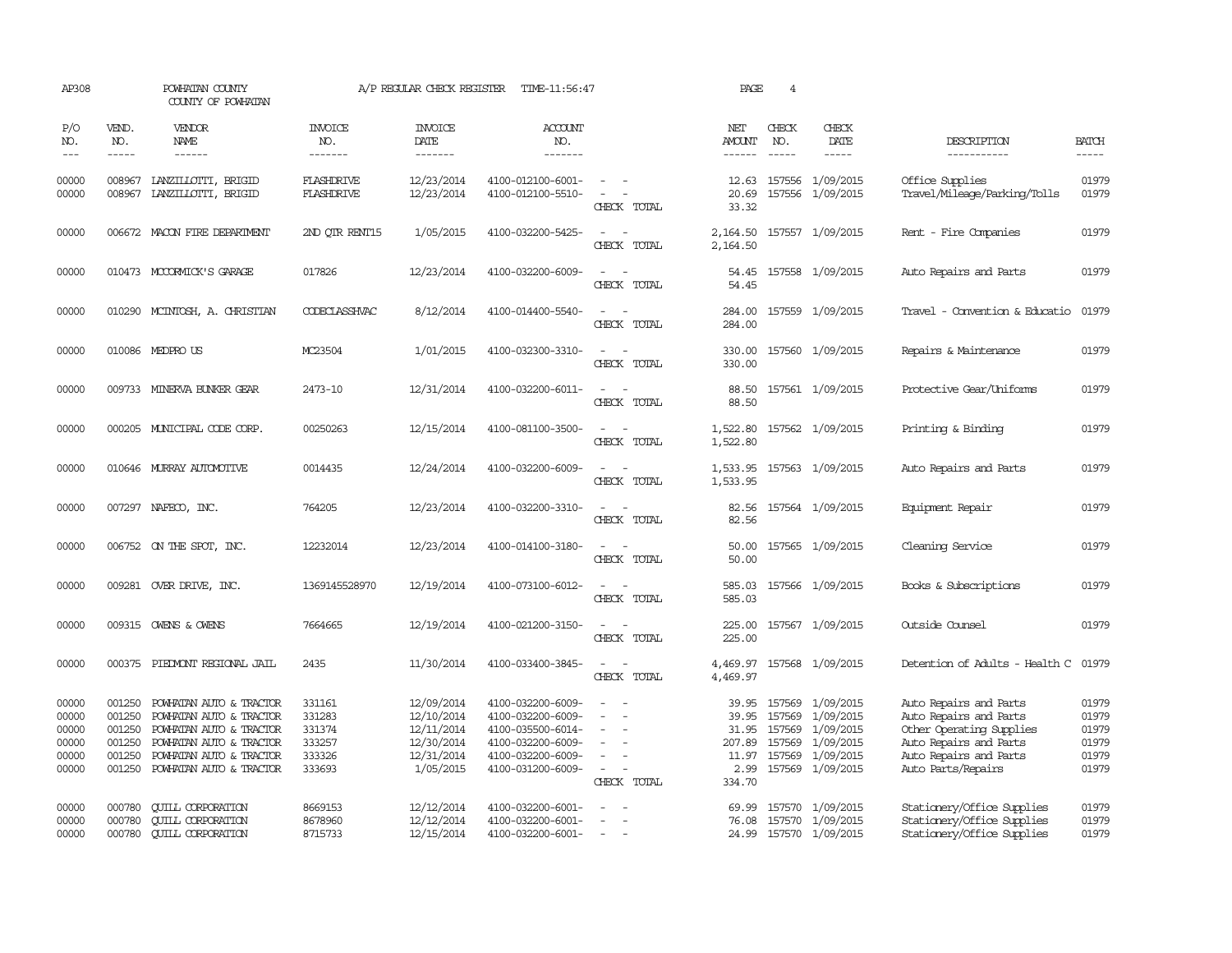| AP308          |                  | POWHATAN COUNTY<br>COUNTY OF POWHATAN                  |                    |                          | A/P REGULAR CHECK REGISTER TIME-11:56:47 |                                         | PAGE           | 5             |                                      |                                                          |                |
|----------------|------------------|--------------------------------------------------------|--------------------|--------------------------|------------------------------------------|-----------------------------------------|----------------|---------------|--------------------------------------|----------------------------------------------------------|----------------|
| P/O<br>NO.     | VEND.<br>NO.     | VENDOR<br>NAME                                         | INVOICE<br>NO.     | <b>INVOICE</b><br>DATE   | <b>ACCOUNT</b><br>NO.                    |                                         | NET<br>AMOUNT  | CHECK<br>NO.  | CHECK<br>DATE                        | DESCRIPTION                                              | <b>BATCH</b>   |
| $\frac{1}{2}$  | $- - - - -$      | $- - - - - -$                                          | -------            | -------                  | -------                                  |                                         | $- - - - - -$  | $\frac{1}{2}$ | -----                                | -----------                                              | $- - - - -$    |
| 00000<br>00000 | 000780<br>000780 | <b>CUILL CORPORATION</b><br><b>QUILL CORPORATION</b>   | 8723827<br>8757582 | 12/16/2014<br>12/16/2014 | 4100-032200-6001-<br>4100-032200-6001-   | $\overline{\phantom{a}}$                | 10.99<br>39.99 | 157570        | 157570 1/09/2015<br>1/09/2015        | Stationery/Office Supplies<br>Stationery/Office Supplies | 01979<br>01979 |
| 00000          | 000780           | <b>CUILL CORPORATION</b>                               | 8819010            | 12/18/2014               | 4100-022100-6001-                        |                                         | 36.88          | 157570        | 1/09/2015                            | Office Supplies                                          | 01979          |
| 00000          | 000780           | <b>CUILL CORPORATION</b>                               | 8869759            | 12/19/2014               | 4100-032200-6001-                        |                                         | 32.94          |               | 157570 1/09/2015                     | Stationery/Office Supplies                               | 01979          |
| 00000          | 000780           | <b>QUILL CORPORATION</b>                               | 8934073            | 12/23/2014               | 4100-032200-6001-                        |                                         | 7.99           |               | 157570 1/09/2015                     | Stationery/Office Supplies                               | 01979          |
| 00000          | 000780           | <b>QUILL CORPORATION</b>                               | 8945240            | 12/23/2014               | 4100-032200-6001-                        |                                         | 19.99          |               | 157570 1/09/2015                     | Stationery/Office Supplies                               | 01979          |
| 00000          | 000780           | <b>QUILL CORPORATION</b>                               | 9055685            | 12/30/2014               | 4100-034100-6001-                        | $\overline{\phantom{a}}$<br>CHECK TOTAL | 342.31         |               | 22.47 157570 1/09/2015               | Office Supplies                                          | 01979          |
| 00000          |                  |                                                        | 0654243            |                          |                                          |                                         |                |               |                                      |                                                          | 01979          |
| 00000          | 000620<br>000620 | R. C. GOODWYN & SONS, INC<br>R. C. GOODWYN & SONS, INC | 0654771            | 12/18/2014<br>12/29/2014 | 4100-014500-3319-<br>4100-014500-3190-   |                                         | 3.99<br>179.70 |               | 157571 1/09/2015<br>157571 1/09/2015 | Equipment Repairs and Maintena<br>Grounds Maintenance    | 01979          |
| 00000          |                  | 000620 R. C. GOODWYN & SONS, INC                       | 0654803            | 12/29/2014               | 4100-014500-3190-                        | $\sim$                                  | 26.03          |               | 157571 1/09/2015                     | Grounds Maintenance                                      | 01979          |
| 00000          |                  | 000620 R. C. GOODWYN & SONS, INC 0654918               |                    | 12/30/2014               | 4100-014100-3310-                        |                                         | 20.27          |               | 157571 1/09/2015                     | Repairs & Maintenance                                    | 01979          |
|                |                  |                                                        |                    |                          |                                          | CHECK TOTAL                             | 229.99         |               |                                      |                                                          |                |
| 00000          |                  | 006945 RECORDED BOOKS, LLC                             | 75057867           | 12/23/2014               | 4100-073100-6012-                        | $\sim$                                  | 755.18         |               | 157572 1/09/2015                     | Books & Subscriptions                                    | 01979          |
|                |                  |                                                        |                    |                          |                                          | CHECK TOTAL                             | 755.18         |               |                                      |                                                          |                |
| 00000          |                  | 009047 RED WING SHOES                                  | 484120617          | 12/11/2014               | 4100-035100-6011-                        | $ -$                                    | 134.99         |               | 157573 1/09/2015                     | Uniforms                                                 | 01979          |
|                |                  |                                                        |                    |                          |                                          | CHECK TOTAL                             | 134.99         |               |                                      |                                                          |                |
| 00000          |                  | 007975 REMOVAL SERVICES OF VA                          | 2014016613         | 1/02/2015                | 4100-035300-3110-                        | $\overline{\phantom{a}}$                | 79.00          |               | 157574 1/09/2015                     | Professional Health Services                             | 01979          |
|                |                  |                                                        |                    |                          |                                          | CHECK TOTAL                             | 79.00          |               |                                      |                                                          |                |
| 00000          |                  | 007400 SAFE AIR SYSTEMS, INC.                          | 0070030            | 12/30/2014               | 4100-032200-6010-                        |                                         | 44.38          |               | 157575 1/09/2015                     | Breathing Apparatus                                      | 01979          |
|                |                  |                                                        |                    |                          |                                          | CHECK TOTAL                             | 44.38          |               |                                      |                                                          |                |
| 00000          | 006593           | SHEEHY FORD                                            | NOHB524729         | 12/31/2014               | 4100-031200-6009-                        |                                         | 69.79          |               | 157576 1/09/2015                     | Auto Parts/Repairs                                       | 01979          |
|                |                  |                                                        |                    |                          |                                          | CHECK TOTAL                             | 69.79          |               |                                      |                                                          |                |
| 00000          |                  | 001320 SOUTHERN POLICE                                 | 177848             | 12/30/2014               | 4100-031200-6011-                        | $\equiv$                                | 352.00         |               | 157578 1/09/2015                     | Uniforms                                                 | 01979          |
|                |                  |                                                        |                    |                          |                                          | CHECK TOTAL                             | 352.00         |               |                                      |                                                          |                |
| 00000          | 006594           | SOUTHSIDE ELECTRIC COOP                                | 63504004 121614    | 12/16/2014               | 4100-035100-5110-                        |                                         |                |               | 462.53 157579 1/09/2015              | Electricity                                              | 01979          |
| 00000          | 006594           | SOUTHSIDE ELECTRIC COOP                                | 63504006 121614    | 12/16/2014               | 4100-014600-5110-                        |                                         | 456.41         |               | 157579 1/09/2015                     | Electricity                                              | 01979          |
| 00000          | 006594           | SOUTHSIDE ELECTRIC COOP                                | 63504008 121614    | 12/16/2014               | 4100-014600-5110-                        |                                         |                |               | 431.45 157579 1/09/2015              | Electricity                                              | 01979          |
| 00000          | 006594           | SOUTHSIDE ELECTRIC COOP                                | 63504009 121614    | 12/16/2014               | 4100-014600-5110-                        |                                         | 1,872.56       |               | 157579 1/09/2015                     | Electricity                                              | 01979          |
| 00000          | 006594           | SOUTHSIDE ELECTRIC COOP                                | 63504010 121614    | 12/16/2014               | 4100-014600-5110-                        | $\sim$                                  | 131.86         |               | 157579 1/09/2015                     | Electricity                                              | 01979          |
|                |                  |                                                        |                    |                          |                                          | CHECK TOTAL                             | 3,354.81       |               |                                      |                                                          |                |
| 00000          | 006565           | SPRINT                                                 | 93113140000503     | 12/01/2014               | 4100-034100-5240-                        |                                         | .92            |               | 157580 1/09/2015                     | Long Distance                                            | 01979          |
| 00000          | 006565           | SPRINT                                                 | 93113140000503     | 12/01/2014               | 4100-031200-5240-                        |                                         | 4.74           | 157580        | 1/09/2015                            | Long Distance                                            | 01979          |
| 00000          | 006565           | SPRINT                                                 | 93113141000500     | 12/01/2014               | 4100-012410-5240-                        |                                         | 3.61           | 157580        | 1/09/2015                            | Long Distance                                            | 01979          |
| 00000          | 006565           | SPRINT                                                 | 93113141000500     | 12/01/2014               | 4100-031200-5240-                        | CHECK TOTAL                             | 10.88<br>20.15 |               | 157580 1/09/2015                     | Long Distance                                            | 01979          |
|                |                  |                                                        |                    |                          |                                          |                                         |                |               |                                      |                                                          |                |
| 00000          | 001940           | STANDBY SYSTEMS, INC.                                  | 10142019           | 10/31/2014               | 4100-035500-6023-                        |                                         | 14.03          |               | 157581 1/09/2015                     | Mobile Command Post                                      | 01979          |
| 00000          | 001940           | STANDBY SYSTEMS, INC.                                  | 12142373           | 12/23/2014               | 4100-014100-3310-                        | $\sim$<br>÷.                            | 46.00          |               | 157581 1/09/2015                     | Repairs & Maintenance                                    | 01979          |
|                |                  |                                                        |                    |                          |                                          | CHECK TOTAL                             | 60.03          |               |                                      |                                                          |                |
| 00000          |                  | 000410 THOMAS, PETE                                    | 123104 123114      | 12/31/2014               | 4100-014100-3180-                        |                                         | 772.00         |               | 157582 1/09/2015                     | Cleaning Service                                         | 01979          |
|                |                  |                                                        |                    |                          |                                          | CHECK TOTAL                             | 772.00         |               |                                      |                                                          |                |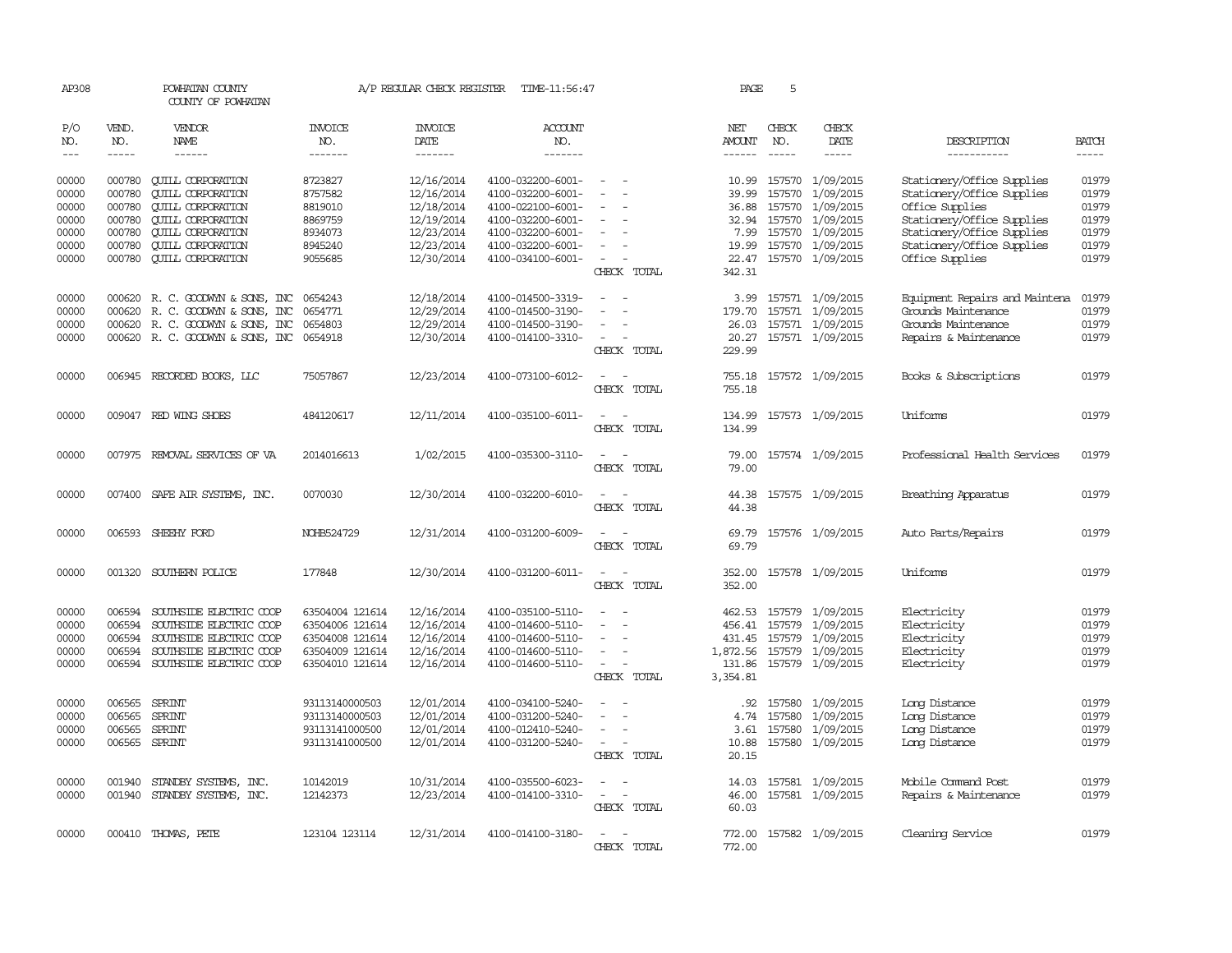| AP308                                                                         |                                      | POWHATAN COUNTY<br>COUNTY OF POWHATAN                                                                                                                                                                         |                                                                                                                            | A/P REGULAR CHECK REGISTER                                                                                        | TIME-11:56:47                                                                                                                                                                             |                                                                                                                             | PAGE                                                          | 6                      |                                                                                                                                                                              |                                                                                                                                                                                                   |                                                                               |
|-------------------------------------------------------------------------------|--------------------------------------|---------------------------------------------------------------------------------------------------------------------------------------------------------------------------------------------------------------|----------------------------------------------------------------------------------------------------------------------------|-------------------------------------------------------------------------------------------------------------------|-------------------------------------------------------------------------------------------------------------------------------------------------------------------------------------------|-----------------------------------------------------------------------------------------------------------------------------|---------------------------------------------------------------|------------------------|------------------------------------------------------------------------------------------------------------------------------------------------------------------------------|---------------------------------------------------------------------------------------------------------------------------------------------------------------------------------------------------|-------------------------------------------------------------------------------|
| P/O<br>NO.<br>$---$                                                           | VEND.<br>NO.<br>$- - - - -$          | VENDOR<br>NAME<br>------                                                                                                                                                                                      | <b>INVOICE</b><br>NO.<br>-------                                                                                           | <b>INVOICE</b><br>DATE<br>-------                                                                                 | <b>ACCOUNT</b><br>NO.<br>-------                                                                                                                                                          |                                                                                                                             | NET<br>AMOUNT<br>------                                       | CHECK<br>NO.           | CHECK<br>DATE<br>$- - - - -$                                                                                                                                                 | DESCRIPTION<br>-----------                                                                                                                                                                        | <b>BATCH</b><br>-----                                                         |
| 00000                                                                         | 006506                               | THYSSENKRUPP ELEVATOR                                                                                                                                                                                         | 30015000334                                                                                                                | 1/01/2015                                                                                                         | 4100-014100-3320-                                                                                                                                                                         | $\equiv$<br>CHECK TOTAL                                                                                                     | 1,398.12<br>1,398.12                                          |                        | 157583 1/09/2015                                                                                                                                                             | Maintenance & Service Contract                                                                                                                                                                    | 01979                                                                         |
| 00000                                                                         |                                      | 000845 TOWN POLICE SUPPLY OF                                                                                                                                                                                  | 6643                                                                                                                       | 12/30/2014                                                                                                        | 4100-031200-6011-                                                                                                                                                                         | $\sim$<br>CHECK TOTAL                                                                                                       | 59.40<br>59.40                                                |                        | 157584 1/09/2015                                                                                                                                                             | Uniforms                                                                                                                                                                                          | 01979                                                                         |
| 00000                                                                         |                                      | 010692 VALECO                                                                                                                                                                                                 | 40THANNUAL MTG                                                                                                             | 1/07/2015                                                                                                         | 4100-012310-5540-                                                                                                                                                                         | $\equiv$<br>CHECK TOTAL                                                                                                     | 25.00<br>25.00                                                |                        | 157585 1/09/2015                                                                                                                                                             | Conferences & Training                                                                                                                                                                            | 01979                                                                         |
| 00000<br>00000                                                                |                                      | 008140 VERIZON<br>008140 VERIZON                                                                                                                                                                              | 000016581071214<br>00086731870878                                                                                          | 1/01/2015<br>1/05/2015                                                                                            | 4100-035500-5232-<br>4100-035500-5232-                                                                                                                                                    | $\equiv$<br>$\sim$<br>CHECK TOTAL                                                                                           | 1,714.80<br>181.59<br>1,896.39                                |                        | 157586 1/09/2015<br>157586 1/09/2015                                                                                                                                         | Wireline 911<br>Wireline 911                                                                                                                                                                      | 01979<br>01979                                                                |
| 00000                                                                         |                                      | 008785 VERIZON CABS                                                                                                                                                                                           | M55049170614359                                                                                                            | 12/25/2014                                                                                                        | 4100-035500-5232-                                                                                                                                                                         | CHECK TOTAL                                                                                                                 | 472.12<br>472.12                                              |                        | 157587 1/09/2015                                                                                                                                                             | Wireline 911                                                                                                                                                                                      | 01979                                                                         |
| 00000                                                                         |                                      | 008126 VERIZON WIRELESS                                                                                                                                                                                       | 9737777155                                                                                                                 | 12/23/2014                                                                                                        | 4100-032300-5260-                                                                                                                                                                         | CHECK TOTAL                                                                                                                 | 360.09<br>360.09                                              |                        | 157588 1/09/2015                                                                                                                                                             | Internet                                                                                                                                                                                          | 01979                                                                         |
| 00000                                                                         | 010690 VRAV                          |                                                                                                                                                                                                               | 145                                                                                                                        | 1/07/2015                                                                                                         | 4100-013200-5810-                                                                                                                                                                         | $\overline{\phantom{a}}$<br>CHECK TOTAL                                                                                     | 170.00<br>170.00                                              |                        | 157589 1/09/2015                                                                                                                                                             | Dues/Association Memberships                                                                                                                                                                      | 01979                                                                         |
| 00000<br>00000<br>00000<br>00000<br>00000<br>00000<br>00000<br>00000<br>00000 | 001340<br>001340<br>001340<br>001340 | 001340 BUSINESS CARD<br><b>BUSINESS CARD</b><br>001340 BUSINESS CARD<br><b>BUSINESS CARD</b><br>BUSINESS CARD<br>001340 BUSINESS CARD<br><b>BUSINESS CARD</b><br>001340 BUSINESS CARD<br>001340 BUSINESS CARD | 01/14/2015<br>01/14/2015<br>01/14/2015<br>01/14/2015<br>01/14/2015<br>01/14/2015<br>01/14/2015<br>01/14/2015<br>01/14/2015 | 1/14/2015<br>1/14/2015<br>1/14/2015<br>1/14/2015<br>1/14/2015<br>1/14/2015<br>1/14/2015<br>1/14/2015<br>1/14/2015 | 4100-031200-6014-<br>4100-031200-6014-<br>4100-035100-6022-<br>4100-031200-5210-<br>4100-031710-5210-<br>4100-031200-5550-<br>4100-031200-5550-<br>4100-031200-5550-<br>4100-035100-5540- | $\sim$<br>$\sim$<br>$\equiv$<br>CHECK TOTAL                                                                                 | 37.78<br>15.99<br>15.99<br>13.78<br>38.57<br>250.00<br>398.71 | 15.90-157600<br>157600 | .00 157600 1/14/2015<br>1/14/2015<br>157600 1/14/2015<br>1/14/2015<br>157600 1/14/2015<br>157600 1/14/2015<br>157600 1/14/2015<br>42.50 157600 1/14/2015<br>157600 1/14/2015 | Other Operating Supplies<br>Other Operating Supplies<br>Dog Food/Supplies<br>Postage<br>Postage<br>Prisoner Extradition<br>Prisoner Extradition<br>Prisoner Extradition<br>Conferences & Training | 01984<br>01984<br>01984<br>01984<br>01984<br>01984<br>01984<br>01984<br>01984 |
| 00000<br>00000                                                                | 010088<br>010088                     | TREASURER<br>TREASURER                                                                                                                                                                                        | 01/14/2015<br>01/14/2015                                                                                                   | 1/14/2015<br>1/14/2015                                                                                            | 4100-014500-3319-<br>4100-014500-3319-                                                                                                                                                    | $\sim$<br>CHECK TOTAL                                                                                                       | $.00 \cdot$<br>106.00<br>106.00                               |                        | 157601 1/14/2015<br>157601 1/14/2015                                                                                                                                         | Equipment Repairs and Maintena<br>Equipment Repairs and Maintena                                                                                                                                  | 01983<br>01983                                                                |
| 00000                                                                         |                                      | 006175 ADAMS OIL COMPANY, INC.                                                                                                                                                                                | 75851                                                                                                                      | 12/10/2014                                                                                                        | 4100-032200-5120-                                                                                                                                                                         | $\equiv$<br>$\sim$<br>CHECK TOTAL                                                                                           | 245.52<br>245.52                                              |                        | 157602 1/14/2015                                                                                                                                                             | Apparatus Fuel                                                                                                                                                                                    | 01981                                                                         |
| 00000                                                                         |                                      | 009206 ATLANTIC EMERGENCY                                                                                                                                                                                     | 1049RIC                                                                                                                    | 1/06/2015                                                                                                         | 4100-032200-3310-                                                                                                                                                                         | $\frac{1}{2} \left( \frac{1}{2} \right) \left( \frac{1}{2} \right) = \frac{1}{2} \left( \frac{1}{2} \right)$<br>CHECK TOTAL | 98.40<br>98.40                                                |                        | 157603 1/14/2015                                                                                                                                                             | Equipment Repair                                                                                                                                                                                  | 01981                                                                         |
| 00000                                                                         |                                      | 007941 BAKER & TAYLOR                                                                                                                                                                                         | K34384180                                                                                                                  | 1/06/2015                                                                                                         | 4100-073100-6012-                                                                                                                                                                         | $\equiv$<br>$\sim$<br>CHECK TOTAL                                                                                           | 4.37<br>4.37                                                  |                        | 157604 1/14/2015                                                                                                                                                             | Books & Subscriptions                                                                                                                                                                             | 01981                                                                         |
| 00000                                                                         |                                      | 006655 BLOSSMAN GAS COMPANIES,                                                                                                                                                                                | 503104                                                                                                                     | 12/01/2014                                                                                                        | 4100-032210-5120-                                                                                                                                                                         | $\equiv$<br>CHECK TOTAL                                                                                                     | 582.82<br>582.82                                              |                        | 157605 1/14/2015                                                                                                                                                             | Fuel                                                                                                                                                                                              | 01981                                                                         |
| 00000                                                                         |                                      | 009984 BRAME SPECIALIY CO., INC. 4439714                                                                                                                                                                      |                                                                                                                            | 1/09/2015                                                                                                         | 4100-014100-6005-                                                                                                                                                                         | $\sim$<br>CHECK TOTAL                                                                                                       | 1,181.96<br>1,181.96                                          |                        | 157606 1/14/2015                                                                                                                                                             | Cleaning Supplies                                                                                                                                                                                 | 01981                                                                         |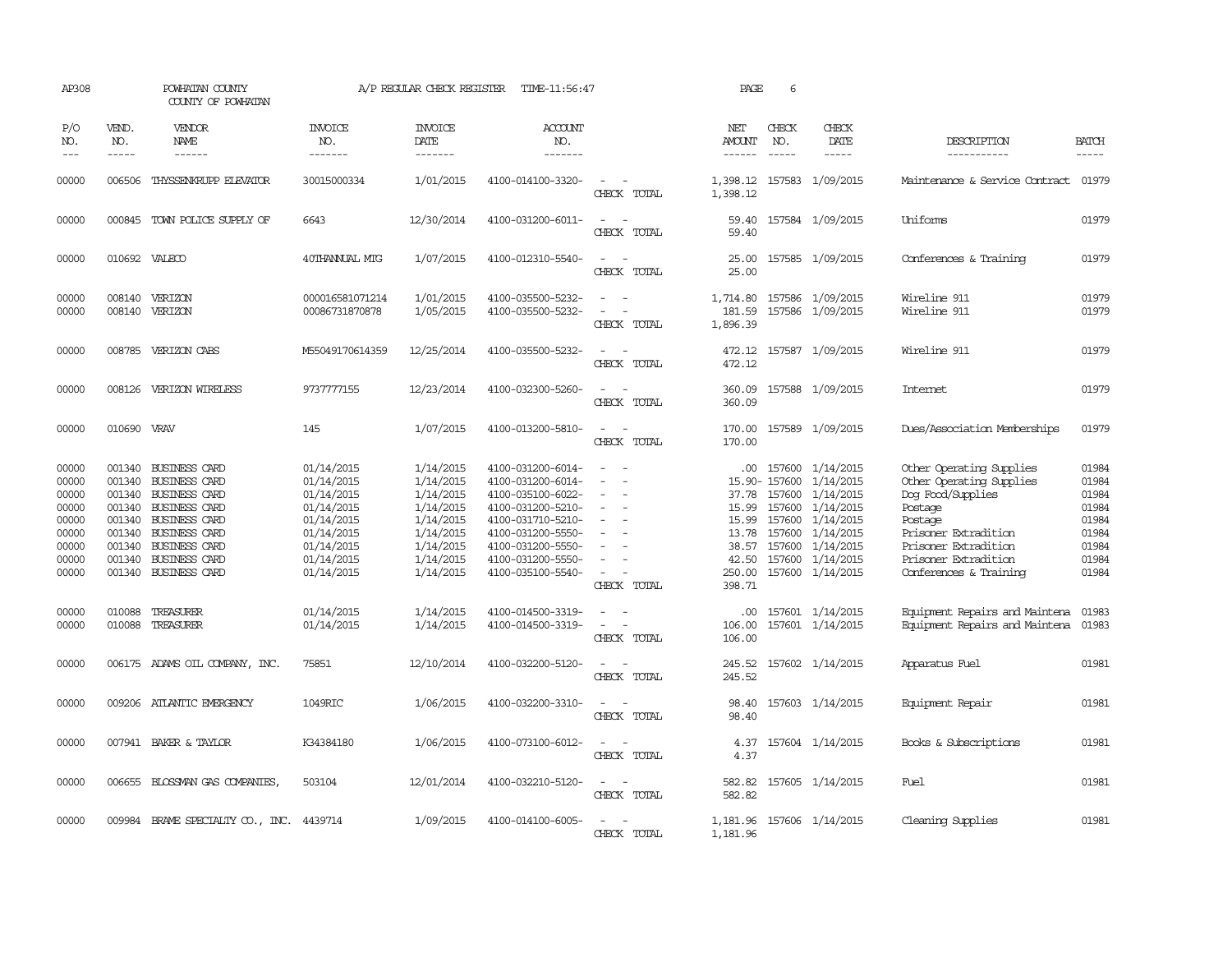| AP308          |                  | POWHATAN COUNTY<br>COUNTY OF POWHATAN              |                                    | A/P REGULAR CHECK REGISTER | TIME-11:56:47                          |                                                                                                                             | PAGE                     | 7             |                                                   |                                       |                |
|----------------|------------------|----------------------------------------------------|------------------------------------|----------------------------|----------------------------------------|-----------------------------------------------------------------------------------------------------------------------------|--------------------------|---------------|---------------------------------------------------|---------------------------------------|----------------|
| P/O<br>NO.     | VEND.<br>NO.     | VENDOR<br>NAME                                     | <b>INVOICE</b><br>NO.              | <b>INVOICE</b><br>DATE     | <b>ACCOUNT</b><br>NO.                  |                                                                                                                             | NET<br>AMOUNT            | CHECK<br>NO.  | CHECK<br>DATE                                     | DESCRIPTION                           | <b>BATCH</b>   |
| $---$          | $\frac{1}{2}$    | ------                                             | -------                            | -------                    | -------                                |                                                                                                                             | $- - - - - -$            | $\frac{1}{2}$ | -----                                             | -----------                           |                |
| 00000          |                  | 006638 CAPITAL CHEVROLET-CMC                       | 126397 09-3                        | 1/09/2015                  | 4100-031200-6008-                      | $\sim$<br>CHECK TOTAL                                                                                                       | 42.50                    |               | 42.50 157607 1/14/2015                            | Gas/Grease/Oil                        | 01981          |
| 00000<br>00000 | 006965<br>006965 | CINTAS CORPORATION<br>CINIAS CORPORATION           | 143483028<br>143483028             | 12/31/2014<br>12/31/2014   | 4100-014300-6011-<br>4100-014100-6011- | $\sim$<br>$\overline{\phantom{a}}$<br>$\overline{\phantom{a}}$<br>$\overline{\phantom{a}}$                                  | 180.14                   | 157608        | 107.25 157608 1/14/2015<br>1/14/2015              | Uniforms<br>Uniforms                  | 01981<br>01981 |
| 00000<br>00000 | 006965           | CINIAS CORPORATION<br>006965 CINIAS CORPORATION    | 143486644<br>143486644             | 1/07/2015<br>1/07/2015     | 4100-014300-6011-<br>4100-014100-6011- | $\overline{\phantom{a}}$<br>$\sim$ $-$<br>$\overline{\phantom{a}}$<br>CHECK TOTAL                                           | 502.13                   |               | 74.75 157608 1/14/2015<br>139.99 157608 1/14/2015 | Uniforms<br>Uniforms                  | 01981<br>01981 |
| 00000<br>00000 |                  | 009178 COMCAST<br>009178 COMCAST                   | 168414179901801<br>168414179901801 | 1/01/2015<br>1/01/2015     | 4100-032300-5230-<br>4100-032300-5260- | $\equiv$<br>$\overline{\phantom{a}}$<br>CHECK TOTAL                                                                         | 75.88<br>59.95<br>135.83 |               | 157609 1/14/2015<br>157609 1/14/2015              | Telephone Services<br><b>Internet</b> | 01981<br>01981 |
| 00000          |                  | 033130 COUNTY OF HENRICO                           | 121711                             | 1/01/2015                  | 4100-033400-3840-                      | $\frac{1}{2} \left( \frac{1}{2} \right) \left( \frac{1}{2} \right) = \frac{1}{2} \left( \frac{1}{2} \right)$<br>CHECK TOTAL | 18,344.56<br>18, 344.56  |               | 157610 1/14/2015                                  | Detention of Juveniles                | 01981          |
| 00000          |                  | 007765 COUNTY WASTE OF VIRGINIA                    | 550477                             | 12/31/2014                 | 4100-032300-3185-                      | $\frac{1}{2} \left( \frac{1}{2} \right) \left( \frac{1}{2} \right) = \frac{1}{2} \left( \frac{1}{2} \right)$<br>CHECK TOTAL | 68.00<br>68.00           |               | 157611 1/14/2015                                  | Trash Removal                         | 01981          |
| 00000          | 008787 DMV       |                                                    | 14365723                           | 12/31/2014                 | 4100-031200-6014-                      | $\sim$<br>$\sim$<br>CHECK TOTAL                                                                                             | 10.00                    |               | 10.00 157612 1/14/2015                            | Other Operating Supplies              | 01981          |
| 00000          | 000860           | DOMINION VIRGINIA POWER                            | 0863807277 1/15                    | 1/05/2015                  | 4100-014600-5110-                      |                                                                                                                             |                          |               | 27.11 157613 1/14/2015                            | Electricity                           | 01981          |
| 00000          | 000860           | DOMINION VIRGINIA POWER                            | 1221667833 1/15                    | 1/05/2015                  | 4100-035500-5110-                      | $\equiv$                                                                                                                    |                          |               | 215.95 157613 1/14/2015                           | Electricity                           | 01981          |
| 00000<br>00000 | 000860<br>000860 | DOMINION VIRGINIA POWER<br>DOMINION VIRGINIA POWER | 1223507334 1/15<br>1498464559 1/15 | 1/05/2015<br>1/05/2015     | 4100-014300-5110-<br>4100-014600-5110- | $\sim$<br>$\overline{\phantom{a}}$<br>$\sim$                                                                                | 7.07                     |               | 222.68 157613 1/14/2015<br>157613 1/14/2015       | Electricity<br>Electricity            | 01981<br>01981 |
| 00000          | 000860           | DOMINION VIRGINIA POWER                            | 1982170001 1/15                    | 1/05/2015                  | 4100-014100-5110-                      | $\overline{\phantom{a}}$                                                                                                    |                          |               | 11.47 157613 1/14/2015                            | Electricity                           | 01981          |
| 00000          |                  | 000860 DOMINION VIRGINIA POWER                     | 2142337506 1/15                    | 1/05/2015                  | 4100-014600-5110-                      | $\sim$<br>$\overline{\phantom{a}}$                                                                                          |                          |               | 21.21 157613 1/14/2015                            | Electricity                           | 01981          |
| 00000          | 000860           | DOMINION VIRGINIA POWER                            | 2202262503 1/15                    | 1/05/2015                  | 4100-032300-5110-                      | $\overline{\phantom{a}}$                                                                                                    |                          |               | 321.23 157613 1/14/2015                           | Electricity                           | 01981          |
| 00000          | 000860           | DOMINION VIRGINIA POWER                            | 2312285006 1/15                    | 1/05/2015                  | 4100-014100-5110-                      | $\sim$                                                                                                                      |                          |               | 302.41 157613 1/14/2015                           | Electricity                           | 01981          |
| 00000          | 000860           | DOMINION VIRGINIA POWER                            | 2346327501 1/15                    | 1/05/2015                  | 4100-014100-5110-                      | $\sim$                                                                                                                      |                          |               | 1,562.45 157613 1/14/2015                         | Electricity                           | 01981          |
| 00000          | 000860           | DOMINION VIRGINIA POWER                            | 2346327501 1/15                    | 1/05/2015                  | 4100-031200-5110-                      | $\overline{\phantom{a}}$                                                                                                    |                          |               | 1,562.46 157613 1/14/2015                         | Electricity                           | 01981          |
| 00000          |                  | 000860 DOMINION VIRGINIA POWER                     | 2352270009 1/15                    | 1/05/2015                  | 4100-014100-5110-                      | $\sim$                                                                                                                      |                          |               | 234.97 157613 1/14/2015                           | Electricity                           | 01981          |
|                |                  |                                                    |                                    |                            |                                        | CHECK TOTAL                                                                                                                 | 4,489.01                 |               |                                                   |                                       |                |
| 00000          | 000860           | DOMINION VIRGINIA POWER                            | 2442170003 1/15                    | 1/05/2015                  | 4100-014100-5110-                      | $\sim$                                                                                                                      |                          |               | 2, 240.59 157614 1/14/2015                        | Electricity                           | 01981          |
| 00000          | 000860           | DOMINION VIRGINIA POWER                            | 2462222502 1/15                    | 1/05/2015                  | 4100-014100-5110-                      | $\overline{\phantom{a}}$                                                                                                    |                          |               | 3, 228.61 157614 1/14/2015                        | Electricity                           | 01981          |
| 00000          | 000860           | DOMINION VIRGINIA POWER                            | 2476067034 1/15                    | 1/05/2015                  | 4100-014100-5110-                      | $\sim$<br>$\overline{\phantom{a}}$                                                                                          |                          |               | 338.11 157614 1/14/2015                           | Electricity                           | 01981          |
| 00000          | 000860           | DOMINION VIRGINIA POWER                            | 2912605595 1/15                    | 1/05/2015                  | 4100-014100-5110-                      | $\sim$                                                                                                                      |                          |               | 172.41 157614 1/14/2015                           | Electricity                           | 01981          |
| 00000          | 000860           | DOMINION VIRGINIA POWER                            | 2932352368 1/15                    | 1/05/2015                  | 4100-032220-5110-                      | $\sim$                                                                                                                      | 21.06                    |               | 157614 1/14/2015                                  | Electricity                           | 01981          |
| 00000          | 000860           | DOMINION VIRGINIA POWER                            | 2972120006 1/15                    | 1/05/2015                  | 4100-014100-5110-                      | $\sim$                                                                                                                      |                          |               | 1,534.14 157614 1/14/2015                         | Electricity                           | 01981          |
| 00000          | 000860           | DOMINION VIRGINIA POWER                            | 3451094936 1/15                    | 1/05/2014                  | 4100-014600-5110-                      | $\sim$<br>$\overline{\phantom{a}}$                                                                                          |                          |               | 6.59 157614 1/14/2015                             | Electricity                           | 01981          |
| 00000          | 000860           | DOMINION VIRGINIA POWER                            | 3496131156 1/15                    | 1/05/2015                  | 4100-014100-5110-                      | $\overline{\phantom{a}}$                                                                                                    | 6.59                     |               | 157614 1/14/2015                                  | Electricity                           | 01981          |
| 00000          | 000860           | DOMINION VIRGINIA POWER                            | 3507951824 1/15                    | 1/05/2015                  | 4100-014600-5110-                      | $\equiv$                                                                                                                    |                          |               | 34.64 157614 1/14/2015                            | Electricity                           | 01981          |
| 00000          | 000860           | DOMINION VIRGINIA POWER                            | 3848526962 1/15                    | 1/05/2015                  | 4100-032300-5110-                      | $\sim$<br>$\overline{\phantom{a}}$<br>CHECK TOTAL                                                                           | 770.58<br>8,353.32       |               | 157614 1/14/2015                                  | Electricity                           | 01981          |
| 00000          | 000860           | DOMINION VIRGINIA POWER                            | 4062035391 1/15                    | 1/05/2015                  | 4100-035500-5110-                      |                                                                                                                             | 123.29                   |               | 157615 1/14/2015                                  | Electricity                           | 01981          |
| 00000          | 000860           | DOMINION VIRGINIA POWER                            | 4165680929 1/15                    | 1/05/2015                  | 4100-035500-5110-                      | $\sim$<br>$\overline{\phantom{0}}$                                                                                          | 133.30                   |               | 157615 1/14/2015                                  | Electricity                           | 01981          |
| 00000          | 000860           | DOMINION VIRGINIA POWER                            | 432180008 1/15                     | 1/05/2015                  | 4100-014600-5110-                      | $\overline{\phantom{a}}$                                                                                                    | 33.80                    |               | 157615 1/14/2015                                  | Electricity                           | 01981          |
| 00000          | 000860           | DOMINION VIRGINIA POWER                            | 4691491015 1/15                    | 1/05/2015                  | 4100-014600-5110-                      | $\sim$                                                                                                                      |                          |               | 14.34 157615 1/14/2015                            | Electricity                           | 01981          |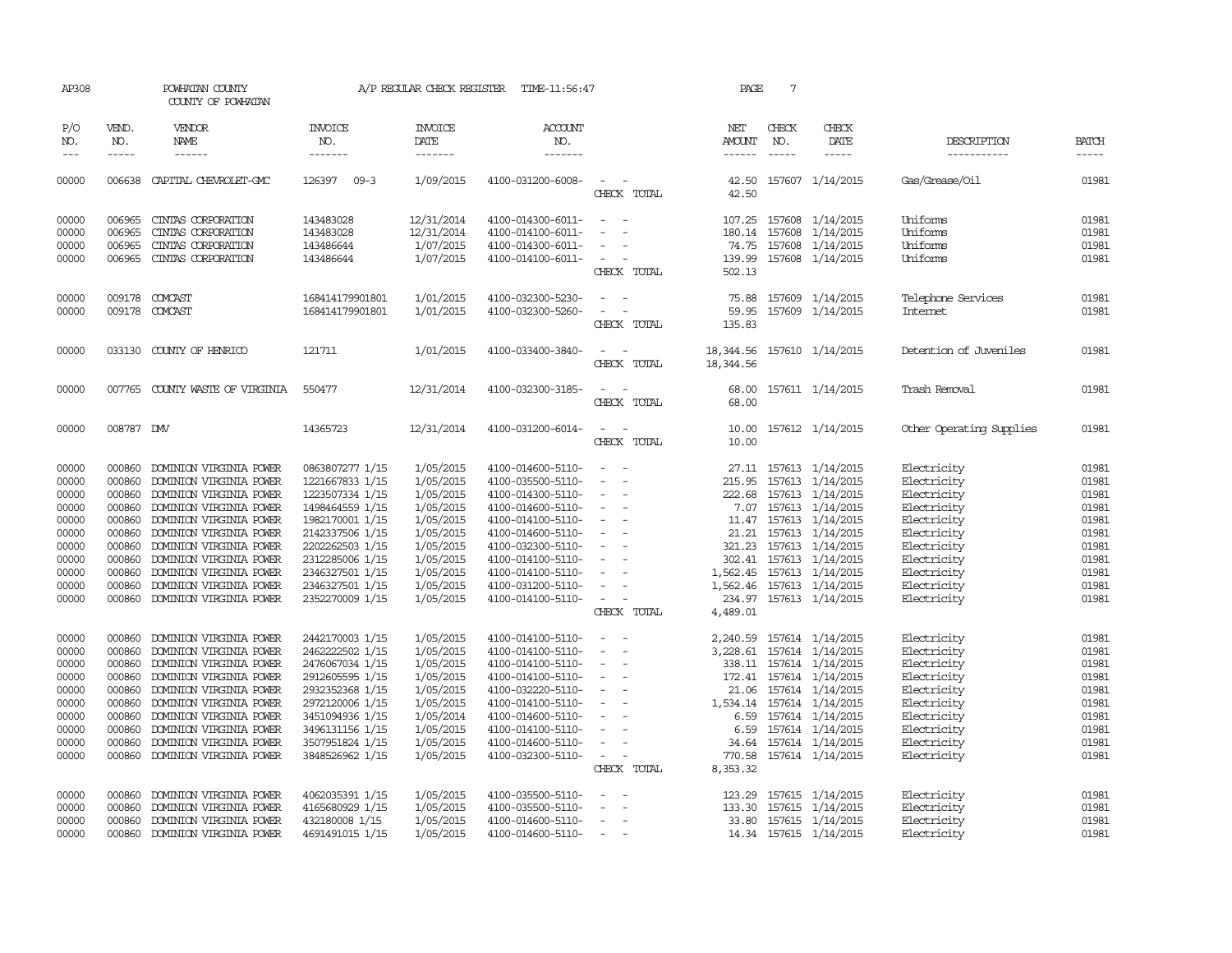| AP308      |              | POWHATAN COUNTY<br>COUNTY OF POWHATAN |                 |                        | A/P REGULAR CHECK REGISTER TIME-11:56:47 |                                                      | PAGE              | 8             |                         |                                |              |
|------------|--------------|---------------------------------------|-----------------|------------------------|------------------------------------------|------------------------------------------------------|-------------------|---------------|-------------------------|--------------------------------|--------------|
| P/O<br>NO. | VEND.<br>NO. | VENDOR<br>NAME                        | INVOICE<br>NO.  | <b>INVOICE</b><br>DATE | <b>ACCOUNT</b><br>NO.                    |                                                      | NET<br>AMOUNT     | CHECK<br>NO.  | CHECK<br>DATE           | DESCRIPTION                    | <b>BATCH</b> |
| $---$      | $- - - - -$  | ------                                | -------         | $- - - - - - -$        | -------                                  |                                                      | $- - - - - -$     | $- - - - -$   | $- - - - -$             | -----------                    | $- - - - -$  |
| 00000      | 000860       | DOMINION VIRGINIA POWER               | 4732217502 1/15 | 1/05/2015              | 4100-014600-5110-                        |                                                      | 32.62             |               | 157615 1/14/2015        | Electricity                    | 01981        |
| 00000      | 000860       | DOMINION VIRGINIA POWER               | 5652237503 1/15 | 1/05/2015              | 4100-014600-5110-                        | $\overline{\phantom{a}}$                             | 6.59              | 157615        | 1/14/2015               | Electricity                    | 01981        |
| 00000      | 000860       | DOMINION VIRGINIA POWER               | 6024003557 1/15 | 1/05/2015              | 4100-014100-5110-                        |                                                      | 21.57             | 157615        | 1/14/2015               | Electricity                    | 01981        |
| 00000      | 000860       | DOMINION VIRGINIA POWER               | 6211789810 1/15 | 1/05/2015              | 4100-035500-5110-                        |                                                      |                   | 110.33 157615 | 1/14/2015               | Electricity                    | 01981        |
| 00000      | 000860       | DOMINION VIRGINIA POWER               | 8009370571 1/15 | 1/05/2015              | 4100-035500-5110-                        | $\overline{\phantom{a}}$                             |                   |               | 29.14 157615 1/14/2015  | Electricity                    | 01981        |
| 00000      | 000860       | DOMINION VIRGINIA POWER               | 8762105008 1/15 | 1/05/2015              | 4100-032300-5110-                        | $\sim$                                               | 312.49            |               | 157615 1/14/2015        | Electricity                    | 01981        |
|            |              |                                       |                 |                        |                                          | CHECK TOTAL                                          | 817.47            |               |                         |                                |              |
| 00000      | 000860       | DOMINION VIRGINIA POWER               | 8971069334 1/15 | 1/05/2015              | 4100-014300-5110-                        | $\sim$<br>$\overline{\phantom{a}}$                   |                   |               | 138.13 157616 1/14/2015 | Electricity                    | 01981        |
| 00000      | 000860       | DOMINION VIRGINIA POWER               | 962041034 1/15  | 1/05/2015              | 4100-032210-5110-                        |                                                      | 869.63            |               | 157616 1/14/2015        | Electricity                    | 01981        |
| 00000      | 000860       | DOMINION VIRGINIA POWER               | 9750120975 1/15 | 1/05/2015              | 4100-032220-5110-                        |                                                      | 1,822.93          |               | 157616 1/14/2015        | Electricity                    | 01981        |
|            |              |                                       |                 |                        |                                          | CHECK TOTAL                                          | 2,830.69          |               |                         |                                |              |
| 00000      | 000690       | FLATROCK TIRE & AUTO                  | 10256           | 12/30/2014             | 4100-031200-6009-                        |                                                      | 653.61            |               | 157617 1/14/2015        | Auto Parts/Repairs             | 01981        |
| 00000      | 000690       | FLATROCK TIRE & AUTO                  | 10336           | 1/07/2015              | 4100-032300-6009-                        | $\sim$                                               | 329.35            |               | 157617 1/14/2015        | Auto Parts/Repair              | 01981        |
|            |              |                                       |                 |                        |                                          | CHECK TOTAL                                          | 982.96            |               |                         |                                |              |
| 00000      |              | 000570 GOOCHLAND-POWHATAN             | 3RD OTR FY15    | 1/05/2015              | 4100-052100-5699-                        | $\sim$<br>$\sim$                                     | 63,182.50         |               | 157618 1/14/2015        | County Contribution-CSB        | 01981        |
|            |              |                                       |                 |                        |                                          | CHECK TOTAL                                          | 63, 182.50        |               |                         |                                |              |
| 00000      |              | 008700 GRADWELL, MELISSA LOWE         | CONFERENCE 1/13 | 1/13/2015              | 4100-012200-5510-                        |                                                      | 65.01             |               | 157619 1/14/2015        | Travel/Mileage/Parking/Tolls   | 01982        |
|            |              |                                       |                 |                        |                                          | CHECK TOTAL                                          | 65.01             |               |                         |                                |              |
| 00000      | 000120       | JAMES RIVER AIR                       | C141730         | 1/01/2015              | 4100-014100-3320-                        |                                                      | 4,466.00          | 157620        | 1/14/2015               | Maintenance & Service Contract | 01982        |
| 00000      | 000120       | <b>JAMES RIVER AIR</b>                | C141730         | 1/01/2015              | 4100-032210-3310-                        |                                                      | 384.00            | 157620        | 1/14/2015               | Repairs & Maintenance          | 01982        |
| 00000      | 000120       | <b>JAMES RIVER AIR</b>                | C141730         | 1/01/2015              | 4100-035100-3320-                        |                                                      | 220.00            | 157620        | 1/14/2015               | Landscaping - Animal Control   | 01982        |
| 00000      | 000120       | JAMES RIVER AIR                       | C141730A        | 1/01/2015              | 4100-032220-3310-                        | $\overline{\phantom{a}}$                             | 697.50            | 157620        | 1/14/2015               | Repairs & Maintenance          | 01982        |
| 00000      | 000120       | <b>JAMES RIVER AIR</b>                | S51317          | 11/30/2014             | 4100-014100-3308-                        |                                                      | 480.00            | 157620        | 1/14/2015               | HVAC Service and Repairs       | 01982        |
| 00000      | 000120       | <b>JAMES RIVER AIR</b>                | S51370          | 11/30/2014             | 4100-014100-3308-                        | $\equiv$                                             | 280.00            | 157620        | 1/14/2015               | HVAC Service and Repairs       | 01982        |
| 00000      | 000120       | JAMES RIVER AIR                       | S51888          | 12/31/2014             | 4100-014100-3308-                        |                                                      | 623.58            |               | 157620 1/14/2015        | HVAC Service and Repairs       | 01982        |
|            |              |                                       |                 |                        |                                          | CHECK TOTAL                                          | 7,151.08          |               |                         |                                |              |
| 00000      | 008381       | JAMES RIVER PETROLEUM                 | 71              | 1/09/2015              | 4100-035100-6008-                        |                                                      | 483.58            |               | 157621 1/14/2015        | Gas/Grease/Oil                 | 01982        |
| 00000      | 008381       | JAMES RIVER PETROLEUM                 | 71              | 1/09/2015              | 4100-031200-6008-                        | $\equiv$<br>$\overline{\phantom{a}}$                 | 4,291.83          | 157621        | 1/14/2015               | Gas/Grease/Oil                 | 01982        |
| 00000      | 008381       | JAMES RIVER PETROLEUM                 | 71A             | 1/09/2015              | 4100-032300-6008-                        | $\equiv$                                             | 1,968.09          | 157621        | 1/14/2015               | Gas/Grease/Oil                 | 01982        |
| 00000      | 008381       | JAMES RIVER PETROLEUM                 | 71 <sub>B</sub> | 1/09/2015              | 4100-032200-5120-                        | $\overline{\phantom{a}}$                             |                   | 973.26 157621 | 1/14/2015               | Apparatus Fuel                 | 01982        |
| 00000      | 008381       | JAMES RIVER PETROLEUM                 | 71B             | 1/09/2015              | 4100-032200-6008-                        | $\overline{a}$                                       | 141.44            | 157621        | 1/14/2015               | Gas/Grease/Oil                 | 01982        |
| 00000      | 008381       | JAMES RIVER PETROLEUM                 | 71C             | 1/09/2015              | 4100-035500-6008-                        | $\overline{\phantom{a}}$                             | 95.65             | 157621        | 1/14/2015               | Gas/Grease/Oil                 | 01982        |
| 00000      | 008381       | JAMES RIVER PETROLEUM                 | 71D             | 1/09/2015              | 4100-014500-6008-                        | $\overline{\phantom{a}}$                             | 511.24            | 157621        | 1/14/2015               | Gas/Grease/Oil                 | 01982        |
| 00000      | 008381       | JAMES RIVER PETROLEUM                 | <b>71F</b>      | 1/09/2015              | 4100-034100-6008-                        |                                                      | 210.55            | 157621        | 1/14/2015               | Gas/Grease/Oil                 | 01982        |
| 00000      | 008381       | JAMES RIVER PETROLEUM                 | 71H             | 1/09/2015              | 4100-081100-6008-                        | $\overline{\phantom{a}}$                             | 128.66            |               | 157621 1/14/2015        | Gas/Grease/Oil                 | 01982        |
| 00000      | 008381       | JAMES RIVER PEIROLEUM                 | <b>71J</b>      | 1/09/2015              | 4100-014300-6008-                        | CHECK TOTAL                                          | 84.83<br>8,889.13 |               | 157621 1/14/2015        | Gas/Grease/Oil                 | 01982        |
| 00000      |              | 009164 LIBRARY IDEAS, LLC             | 43572           | 1/08/2015              | 4100-073100-6012-                        |                                                      | 645.00            |               | 157622 1/14/2015        | Books & Subscriptions          | 01982        |
|            |              |                                       |                 |                        |                                          | CHECK TOTAL                                          | 645.00            |               |                         |                                |              |
| 00000      |              | 000166 LUCK STONE CORP.               | ACT 10101 12/14 | 1/01/2015              | 4100-014500-3190-                        | $\overline{\phantom{a}}$<br>$\overline{\phantom{a}}$ | 741.51            |               | 157623 1/14/2015        | Grounds Maintenance            | 01982        |
|            |              |                                       |                 |                        |                                          | CHECK TOTAL                                          | 741.51            |               |                         |                                |              |
| 00000      |              | 006538 MATTHEW BENDER                 | 67858694        | 12/30/2014             | 4100-021600-6001-                        |                                                      |                   |               | 309.31 157624 1/14/2015 | Office Supplies                | 01982        |
|            |              |                                       |                 |                        |                                          | CHECK<br>TOTAL                                       | 309.31            |               |                         |                                |              |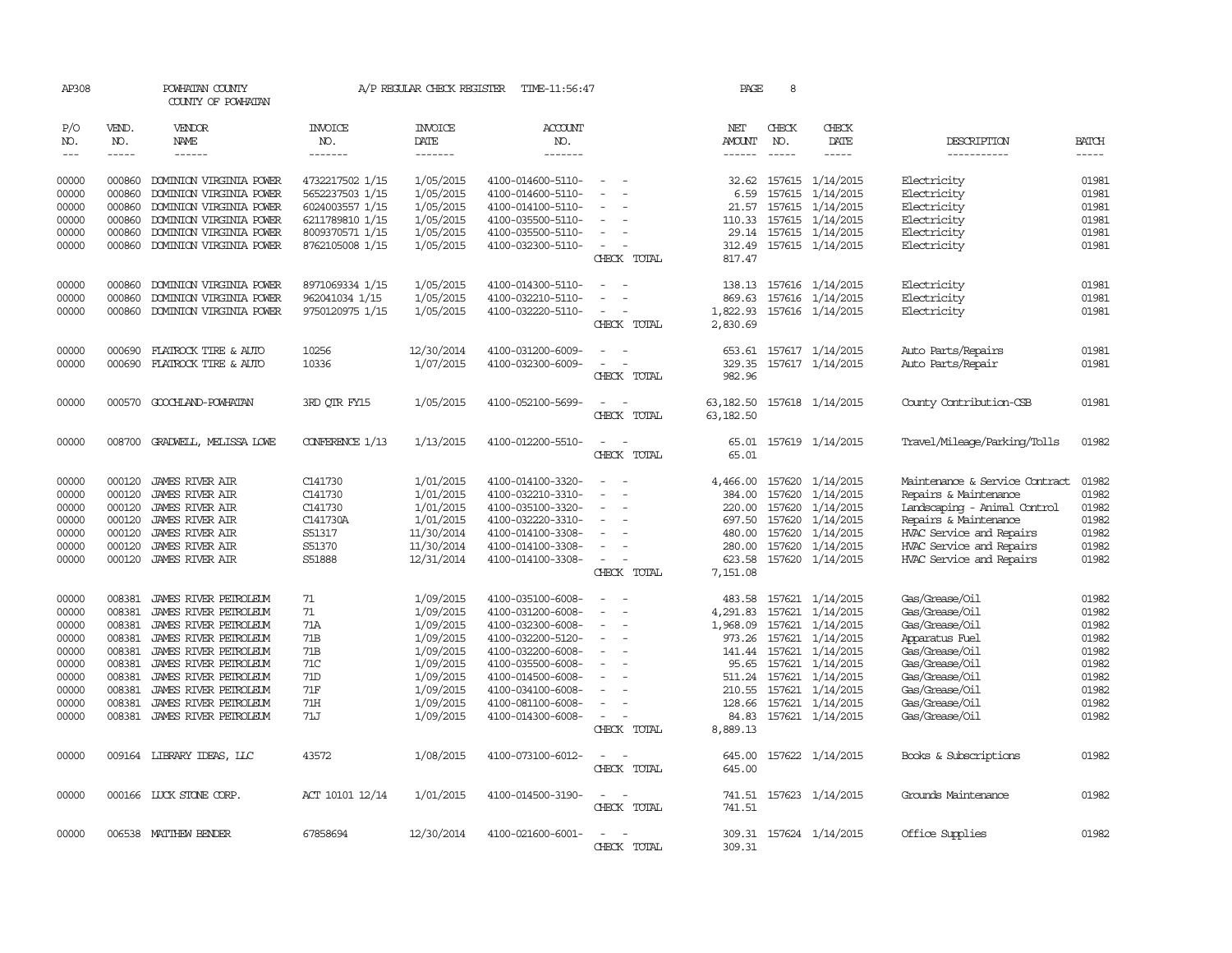| AP308                       |                             | POWHATAN COUNTY<br>COUNTY OF POWHATAN                                              |                                  | A/P REGULAR CHECK REGISTER             | TIME-11:56:47                                               |                                                                                                                                          | PAGE                               | 9                           |                                                                          |                                                                 |                         |
|-----------------------------|-----------------------------|------------------------------------------------------------------------------------|----------------------------------|----------------------------------------|-------------------------------------------------------------|------------------------------------------------------------------------------------------------------------------------------------------|------------------------------------|-----------------------------|--------------------------------------------------------------------------|-----------------------------------------------------------------|-------------------------|
| P/O<br>NO.<br>$\frac{1}{2}$ | VEND.<br>NO.<br>$- - - - -$ | VENDOR<br>NAME<br>$- - - - - -$                                                    | <b>INVOICE</b><br>NO.<br>------- | <b>INVOICE</b><br>DATE<br>-------      | <b>ACCOUNT</b><br>NO.<br>-------                            |                                                                                                                                          | NET<br>AMOUNT<br>------            | CHECK<br>NO.<br>$- - - - -$ | CHECK<br>DATE<br>$- - - - -$                                             | DESCRIPTION<br>-----------                                      | <b>BATCH</b><br>-----   |
| 00000                       |                             | 010086 MEDPRO US                                                                   | 11242014                         | 1/05/2015                              | 4100-032300-3310-                                           | $\sim$<br>CHECK TOTAL                                                                                                                    | 1,109.85<br>1,109.85               |                             | 157625 1/14/2015                                                         | Repairs & Maintenance                                           | 01982                   |
| 00000                       |                             | 009666 MID-ATLANTIC CONTROLS                                                       | 18321                            | 1/02/2015                              | 4100-032220-3310-                                           | $\sim$<br>$\overline{\phantom{a}}$<br>CHECK TOTAL                                                                                        | 900.00<br>900.00                   |                             | 157626 1/14/2015                                                         | Repairs & Maintenance                                           | 01982                   |
| 00000                       |                             | 008663 O'REILLY, ASHLEY                                                            | 1000302691422                    | 1/05/2015                              | 4100-035100-5210-                                           | $\sim$<br>CHECK TOTAL                                                                                                                    | 6.49<br>6.49                       |                             | 157627 1/14/2015                                                         | Postage                                                         | 01982                   |
| 00000<br>00000<br>00000     | 001250<br>001250<br>001250  | POWHATAN AUTO & TRACTOR<br>POWHATAN AUTO & TRACTOR<br>POWHATAN AUTO & TRACTOR      | 331202<br>333008<br>333286       | 12/10/2014<br>12/29/2014<br>12/31/2014 | 4100-014100-6008-<br>4100-014500-6009-<br>4100-014300-3310- | $\sim$<br>CHECK TOTAL                                                                                                                    | 29.94<br>107.33<br>20.91<br>158.18 |                             | 157628 1/14/2015<br>157628 1/14/2015<br>157628 1/14/2015                 | Gas/Grease/Oil<br>Auto Parts & Repairs<br>Repairs & Maintenance | 01982<br>01982<br>01982 |
| 00000<br>00000<br>00000     | 006914                      | 006914 POWHATAN AUTO REPAIR<br>POWHATAN AUTO REPAIR<br>006914 POWHATAN AUTO REPAIR | UNIT 112<br>648<br>649<br>650    | 1/08/2015<br>1/08/2015<br>1/12/2015    | 4100-032300-6009-<br>4100-014100-6009-<br>4100-031200-6008- | $\overline{\phantom{a}}$<br>CHECK TOTAL                                                                                                  | 498.58<br>16.00<br>43.95<br>558.53 |                             | 157629 1/14/2015<br>157629 1/14/2015<br>157629 1/14/2015                 | Auto Parts/Repair<br>Auto Parts & Repairs<br>Gas/Grease/Oil     | 01982<br>01982<br>01982 |
| 00000                       | 005050                      | POWHATAN LOCK SERVICES                                                             | 1220                             | 1/06/2015                              | 4100-021600-3150-                                           | $\frac{1}{2} \left( \frac{1}{2} \right) \left( \frac{1}{2} \right) = \frac{1}{2} \left( \frac{1}{2} \right)$<br>CHECK TOTAL              | 52.00<br>52.00                     |                             | 157630 1/14/2015                                                         | Local Court Appointed Attorney                                  | 01982                   |
| 00000                       |                             | 007314 POWHATAN OVERHEAD DOORS,                                                    | 6356 HPSB                        | 12/23/2014                             | 4100-032220-3310-                                           | $\frac{1}{2} \left( \frac{1}{2} \right) \left( \frac{1}{2} \right) \left( \frac{1}{2} \right) \left( \frac{1}{2} \right)$<br>CHECK TOTAL | 1,155.00<br>1,155.00               |                             | 157631 1/14/2015                                                         | Repairs & Maintenance                                           | 01982                   |
| 00000<br>00000<br>00000     | 006474<br>006474            | PROGRESSIVE AUTO WORKS<br>PROGRESSIVE AUTO WORKS<br>006474 PROGRESSIVE AUTO WORKS  | 26675<br>26822<br>26835          | 1/08/2015<br>1/09/2015<br>1/09/2015    | 4100-031200-6009-<br>4100-031200-6009-<br>4100-031200-6009- | $\sim$<br>CHECK TOTAL                                                                                                                    | 584.22<br>2,909.66                 |                             | 2,096.32 157632 1/14/2015<br>157632 1/14/2015<br>229.12 157632 1/14/2015 | Auto Parts/Repairs<br>Auto Parts/Repairs<br>Auto Parts/Repairs  | 01982<br>01982<br>01982 |
| 00000                       | 009538                      | PUBLIC ENGINES INC                                                                 | 21126                            | 1/01/2015                              | 4100-031200-3320-                                           | $\frac{1}{2} \left( \frac{1}{2} \right) \left( \frac{1}{2} \right) \left( \frac{1}{2} \right) \left( \frac{1}{2} \right)$<br>CHECK TOTAL | 1,188.00<br>1,188.00               |                             | 157633 1/14/2015                                                         | Maintenance & Service Contract                                  | 01982                   |
| 00000                       | 009518                      | <b>OUARLES PETROLEUM, INC.</b>                                                     | 934763 DEC14                     | 12/31/2014                             | 4100-031200-6008-                                           | $\sim$<br>$\sim$<br>CHECK TOTAL                                                                                                          | 2,408.99<br>2,408.99               |                             | 157634 1/14/2015                                                         | Gas/Grease/Oil                                                  | 01982                   |
| 00000                       | 000780                      | <b>CUILL CORPORATION</b>                                                           | 8969258                          | 12/24/2014                             | 4100-014400-6001-                                           | CHECK TOTAL                                                                                                                              | 124.95                             |                             | 124.95 157635 1/14/2015                                                  | Stationery/Office Supplies                                      | 01982                   |
| 00000<br>00000              | 007062                      | RUIHERFORD JANITOR SUPPLY<br>007062 RUIHERFORD JANITOR SUPPLY 867585               | 867584                           | 1/07/2015<br>1/07/2015                 | 4100-032210-6005-<br>4100-032220-6005-                      | $\equiv$<br>$\omega_{\rm{max}}$ and $\omega_{\rm{max}}$<br>CHECK TOTAL                                                                   | 26.79<br>179.78                    |                             | 157637 1/14/2015<br>152.99 157637 1/14/2015                              | Cleaning Supplies<br>Cleaning Supplies                          | 01982<br>01982          |
| 00000                       |                             | 010282 SCHUBERT, CHARLA                                                            | <b>TRAVEL 1-8-15</b>             | 1/08/2015                              | 4100-012200-5510-                                           | $\sim$ 10 $\sim$ 10 $\sim$<br>CHECK TOTAL                                                                                                | 126.50<br>126.50                   |                             | 157638 1/14/2015                                                         | Travel/Mileage/Parking/Tolls                                    | 01982                   |
| 00000                       |                             | 010435 SCITEST LABORATORIES, INC 15                                                |                                  | 12/31/2014                             | 4100-012220-3140-                                           | $\sim$<br>$\sim$<br>CHECK TOTAL                                                                                                          | 70.00<br>70.00                     |                             | 157639 1/14/2015                                                         | Professional Services                                           | 01982                   |
| 00000                       |                             | 010700 SINGER, STEVEN                                                              | MCDONALDS                        | 1/06/2015                              | 4100-032200-5815-                                           | $\overline{\phantom{a}}$<br>CHECK TOTAL                                                                                                  | 91.88<br>91.88                     |                             | 157640 1/14/2015                                                         | Training/Seminars                                               | 01982                   |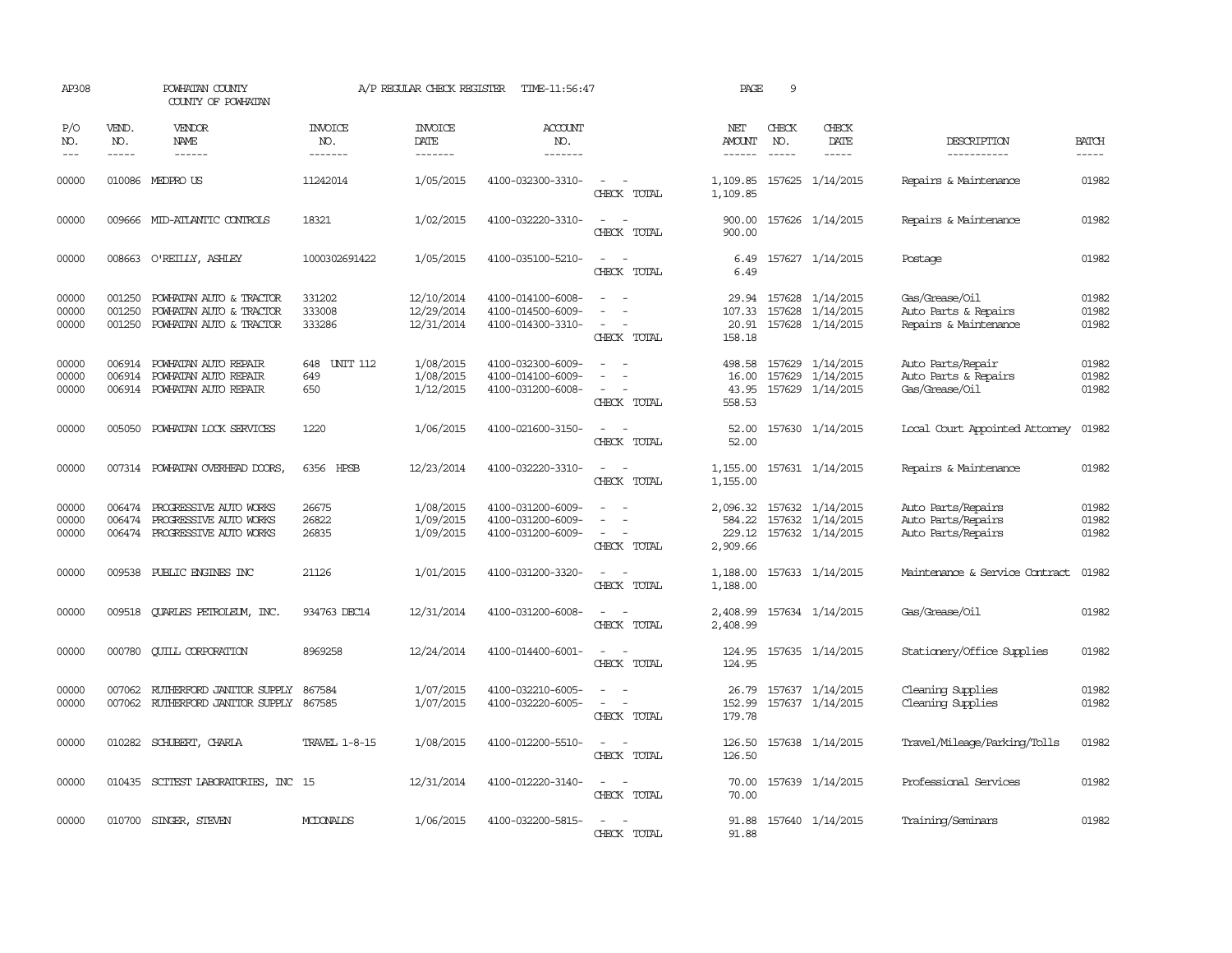| AP308          |               | POWHATAN COUNTY<br>COUNTY OF POWHATAN |                       | A/P REGULAR CHECK REGISTER | TIME-11:56:47         |                                                      | PAGE             | 10            |                         |                                |                |
|----------------|---------------|---------------------------------------|-----------------------|----------------------------|-----------------------|------------------------------------------------------|------------------|---------------|-------------------------|--------------------------------|----------------|
| P/O<br>NO.     | VEND.<br>NO.  | VENDOR<br>NAME                        | <b>INVOICE</b><br>NO. | <b>INVOICE</b><br>DATE     | <b>ACCOUNT</b><br>NO. |                                                      | NET<br>AMOUNT    | CHECK<br>NO.  | CHECK<br>DATE           | DESCRIPTION                    | <b>BATCH</b>   |
| $---$          | $\frac{1}{2}$ | $- - - - - -$                         | -------               | --------                   | -------               |                                                      | $- - - - - -$    | $\frac{1}{2}$ | $- - - - -$             | -----------                    | $- - - - -$    |
| 00000          | 006565        | SPRINT                                | 93123141000500        | 12/31/2014                 | 4100-012410-5240-     |                                                      |                  |               | 3.91 157641 1/14/2015   | Long Distance                  | 01982          |
| 00000          | 006565        | SPRINT                                | 93123141000500        | 12/31/2014                 | 4100-031200-5240-     |                                                      |                  | 11.80 157641  | 1/14/2015               | Long Distance                  | 01982          |
| 00000          | 006565        | SPRINT                                | 93123141000501        | 12/31/2014                 | 4100-012410-5240-     |                                                      |                  |               | 5.48-157641 1/14/2015   | Long Distance                  | 01982          |
| 00000          | 006565        | SPRINT                                | 93123141000501        | 12/31/2014                 | 4100-031200-5240-     | $\sim$                                               |                  |               | 16.55-157641 1/14/2015  | Long Distance                  | 01982          |
| 00000          | 006565        | SPRINT                                | 93123141000503        | 12/31/2014                 | 4100-034100-5240-     |                                                      |                  |               | 1.13 157641 1/14/2015   | Long Distance                  | 01982          |
| 00000          |               | 006565 SPRINT                         | 93123141000503        | 12/31/2014                 | 4100-031200-5240-     | $\sim$                                               |                  |               | 5.86 157641 1/14/2015   | Long Distance                  | 01982          |
|                |               |                                       |                       |                            |                       | CHECK TOTAL                                          | .67              |               |                         |                                |                |
| 00000          |               | 007937 SPRINT                         | 678582480 12/14       | 12/31/2014                 | 4100-031200-5240-     | $\overline{\phantom{a}}$                             | 42.65            |               | 157642 1/14/2015        | Long Distance                  | 01982          |
|                |               |                                       |                       |                            |                       | CHECK TOTAL                                          | 42.65            |               |                         |                                |                |
| 00000          | 007450        | THOMSON REUTERS -                     | 831028034             | 1/01/2015                  | 4100-031200-3320-     | CHECK TOTAL                                          | 212.72<br>212.72 |               | 157643 1/14/2015        | Maintenance & Service Contract | 01982          |
|                |               |                                       |                       |                            |                       |                                                      |                  |               |                         |                                |                |
| 00000          | 000845        | TOWN POLICE SUPPLY OF                 | 6658                  | 1/07/2015                  | 4100-031200-6011-     | $\overline{\phantom{a}}$<br>$\sim$                   | 131.98           |               | 157644 1/14/2015        | Uniforms                       | 01982          |
| 00000          | 000845        | TOWN POLICE SUPPLY OF                 | 6659                  | 1/07/2015                  | 4100-031200-6011-     | $\overline{\phantom{a}}$<br>$\overline{\phantom{a}}$ |                  |               | 139.98 157644 1/14/2015 | Uniforms                       | 01982          |
|                |               |                                       |                       |                            |                       | CHECK TOTAL                                          | 271.96           |               |                         |                                |                |
| 00000          | 008565        | TRACTOR SUPPLY CREDIT                 | 100210986             | 12/10/2014                 | 4100-035100-6022-     |                                                      | 27.93            |               | 157645 1/14/2015        | Dog Food/Supplies              | 01982          |
| 00000          | 008565        | TRACTOR SUPPLY CREDIT                 | 200400235             | 12/09/2014                 | 4100-031200-6022-     |                                                      | 59.98            |               | 157645 1/14/2015        | Dog Food & Supplies K9         | 01982          |
|                |               |                                       |                       |                            |                       | CHECK TOTAL                                          | 87.91            |               |                         |                                |                |
| 00000          |               | 008125 U.S. BANK                      | 3858941               | 12/24/2014                 | 4100-095101-9150-     |                                                      | 550.00           |               | 157646 1/14/2015        | Bond Trustee Fees/Arbitrage    | 01982          |
| 00000          |               | 008125 U.S. BANK                      | 3859688               | 12/24/2014                 | 4100-095101-9150-     | $\equiv$<br>$\overline{\phantom{a}}$                 | 700.00           |               | 157646 1/14/2015        | Bond Trustee Fees/Arbitrage    | 01982          |
|                |               |                                       |                       |                            |                       | CHECK TOTAL                                          | 1,250.00         |               |                         |                                |                |
| 00000          |               | 008140 VERIZON                        | 8043780915 1214       | 12/25/2014                 | 4100-032220-5230-     | $\sim$ $\sim$                                        | 165.64           |               | 157647 1/14/2015        | Telephone System               | 01982          |
|                |               |                                       |                       |                            |                       | CHECK TOTAL                                          | 165.64           |               |                         |                                |                |
| 00000          |               | 009079 VERIZON COMUNICATIONS          | 9629004604 1/15       | 1/01/2015                  | 4100-073100-5260-     | $\sim$<br>$\sim$                                     | 139.99           |               | 157648 1/14/2015        | <b>Internet</b>                | 01982          |
|                |               |                                       |                       |                            |                       | CHECK TOTAL                                          | 139.99           |               |                         |                                |                |
| 00000          | 008126        | VERIZON WIRELESS                      | 9738050382            | 1/01/2015                  | 4100-032300-5250-     |                                                      |                  |               | 238.86 157649 1/14/2015 | Cell Phone Charges             | 01982          |
| 00000          |               | 008126 VERIZON WIRELESS               | 9738135017            | 1/01/2015                  | 4100-031200-5250-     | $\equiv$                                             | 3,371.17         |               | 157649 1/14/2015        | Cell Phones                    | 01982          |
|                |               |                                       |                       |                            |                       | CHECK TOTAL                                          | 3,610.03         |               |                         |                                |                |
| 00000          |               | 008142 VIRGINIA BUSINESS              | 3948                  | 9/01/2014                  | 4100-081500-3600-     |                                                      | 3,310.00         |               | 157650 1/14/2015        | Advertising                    | 01982          |
|                |               |                                       |                       |                            |                       | CHECK TOTAL                                          | 3,310.00         |               |                         |                                |                |
| 00000          | 008710        | VIRGINIA BUSINESS SYSTEMS             | 16331705              | 1/01/2015                  | 4100-021600-8002-     |                                                      | 175.29           |               | 157651 1/14/2015        | Copier Lease                   | 01982          |
| 00000          | 008710        | VIRGINIA BUSINESS SYSTEMS             | 16360890              | 1/01/2015                  | 4100-013200-3320-     | $\overline{\phantom{a}}$                             | 172.54           | 157651        | 1/14/2015               | Maintenance & Service Contract | 01982          |
| 00000          | 008710        | VIRGINIA BUSINESS SYSTEMS             | 16360891              | 1/01/2015                  | 4100-021600-8002-     | $\overline{\phantom{a}}$                             | 91.28            | 157651        | 1/14/2015               | Copier Lease                   | 01982          |
| 00000          | 008710        | VIRGINIA BUSINESS SYSTEMS             | 16360892              | 1/01/2015                  | 4100-022100-3320-     | $\sim$                                               | 106.92           | 157651        | 1/14/2015               | Maintenance & Service Contract | 01982          |
| 00000          | 008710        | VIRGINIA BUSINESS SYSTEMS             | 16360895              | 1/01/2015                  | 4100-034100-3320-     | $\sim$                                               | 1.30             |               | 157651 1/14/2015        | Maintenance & Service Contract | 01982          |
| 00000          | 008710        | VIRGINIA BUSINESS SYSTEMS             | 16360895              | 1/01/2015                  | 4100-012310-3320-     | $\sim$                                               | 13.68            |               | 157651 1/14/2015        | Maintenance & Service Contract | 01982          |
| 00000          | 008710        | VIRGINIA BUSINESS SYSTEMS             | 16360895              | 1/01/2015                  | 4100-012100-3320-     | $\equiv$                                             | 89.60            | 157651        | 1/14/2015               | Maintenance & Service Contract | 01982          |
| 00000          | 008710        | VIRGINIA BUSINESS SYSTEMS             | 16360895              | 1/01/2015                  | 4100-012210-3320-     |                                                      | 5.60             | 157651        | 1/14/2015               | Maintenance/Service Contracts  | 01982          |
| 00000          |               | 008710 VIRGINIA BUSINESS SYSTEMS      | 16360895              | 1/01/2015                  | 4100-014100-3320-     | $\equiv$<br>$\overline{\phantom{a}}$                 | .06              | 157651        | 1/14/2015               | Maintenance & Service Contract | 01982          |
| 00000          | 008710        | VIRGINIA BUSINESS SYSTEMS             | 16360895              | 1/01/2015                  | 4100-012200-3320-     |                                                      | 36.31            | 157651        | 1/14/2015               | Maintenance & Service Contract | 01982          |
| 00000<br>00000 |               | 008710 VIRGINIA BUSINESS SYSTEMS      | 16360895              | 1/01/2015                  | 4100-032200-3320-     | $\hspace{0.1mm}-\hspace{0.1mm}$<br>$\overline{a}$    |                  |               | .05 157651 1/14/2015    | Maintenance & Service Contract | 01982<br>01982 |
|                | 008710        | VIRGINIA BUSINESS SYSTEMS             | 16360895              | 1/01/2015                  | 4100-053120-3320-     |                                                      |                  |               | 11.82 157651 1/14/2015  | Maint/Service Contract/Copying |                |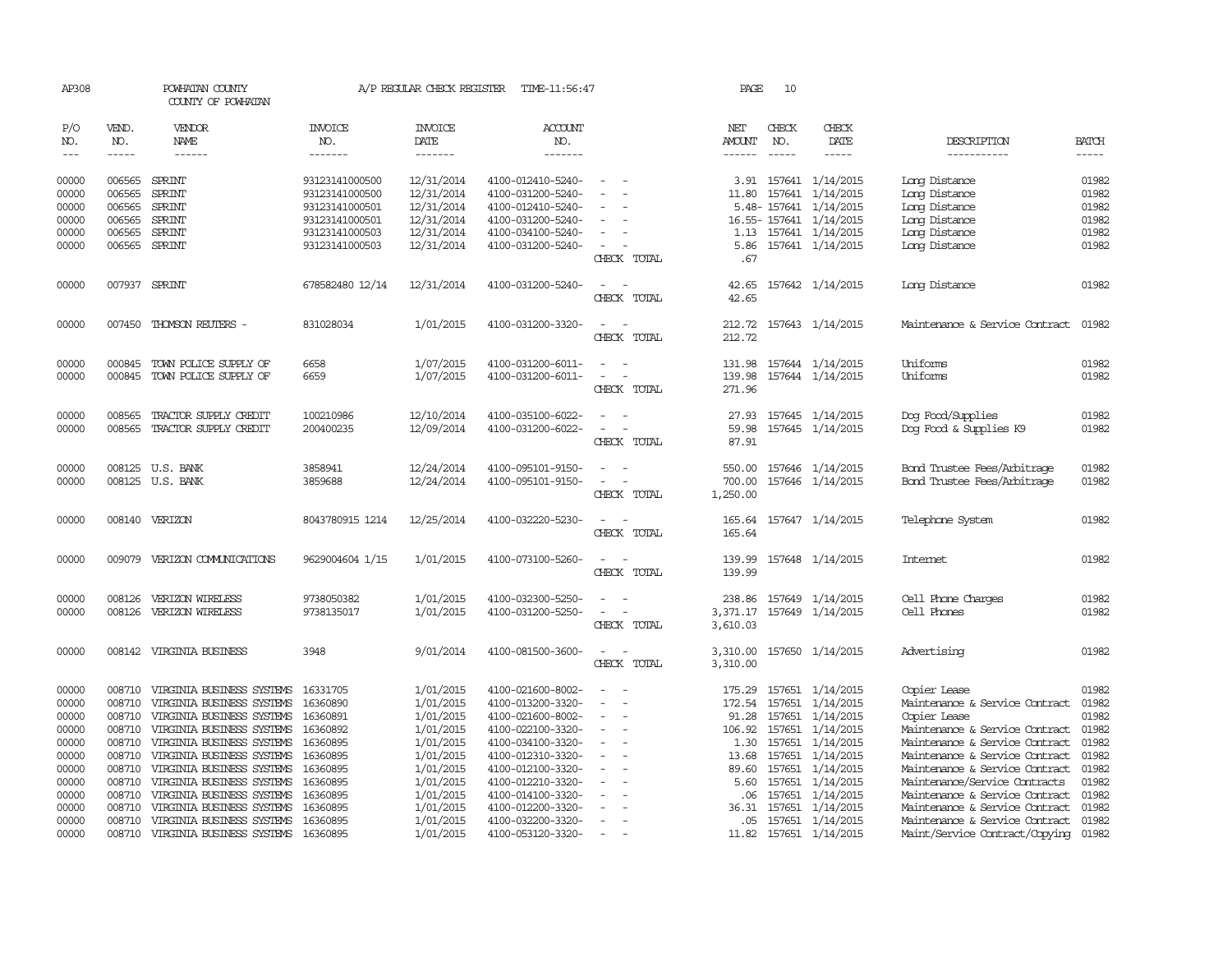| AP308                                                                                                                                        |                                                                                                                                                              | POWHATAN COUNTY<br>COUNTY OF POWHATAN                                                                                                                                                                                                                                                                                                                                                                                                                                        |                                                                                                                                                                                                                              | A/P REGULAR CHECK REGISTER                                                                                                                                                                                   | TIME-11:56:47                                                                                                                                                                                                                                                                                                                                |                            | PAGE                                                                                                                                      | 11                                                                                                                                                           |                                                                                                                                                                                                                                                        |                                                                                                                                                                                                                                                                                                                                                                                                                                                                                                                                                             |                                                                                                                                              |
|----------------------------------------------------------------------------------------------------------------------------------------------|--------------------------------------------------------------------------------------------------------------------------------------------------------------|------------------------------------------------------------------------------------------------------------------------------------------------------------------------------------------------------------------------------------------------------------------------------------------------------------------------------------------------------------------------------------------------------------------------------------------------------------------------------|------------------------------------------------------------------------------------------------------------------------------------------------------------------------------------------------------------------------------|--------------------------------------------------------------------------------------------------------------------------------------------------------------------------------------------------------------|----------------------------------------------------------------------------------------------------------------------------------------------------------------------------------------------------------------------------------------------------------------------------------------------------------------------------------------------|----------------------------|-------------------------------------------------------------------------------------------------------------------------------------------|--------------------------------------------------------------------------------------------------------------------------------------------------------------|--------------------------------------------------------------------------------------------------------------------------------------------------------------------------------------------------------------------------------------------------------|-------------------------------------------------------------------------------------------------------------------------------------------------------------------------------------------------------------------------------------------------------------------------------------------------------------------------------------------------------------------------------------------------------------------------------------------------------------------------------------------------------------------------------------------------------------|----------------------------------------------------------------------------------------------------------------------------------------------|
| P/O<br>NO.<br>$---$                                                                                                                          | VEND.<br>NO.<br>$- - - - -$                                                                                                                                  | VENDOR<br>NAME<br>$- - - - - -$                                                                                                                                                                                                                                                                                                                                                                                                                                              | <b>INVOICE</b><br>NO.<br>-------                                                                                                                                                                                             | <b>INVOICE</b><br>DATE<br>--------                                                                                                                                                                           | ACCOUNT<br>NO.<br>-------                                                                                                                                                                                                                                                                                                                    |                            | NET<br>AMOUNT<br>$- - - - - -$                                                                                                            | CHECK<br>NO.<br>$\frac{1}{2}$                                                                                                                                | CHECK<br>DATE<br>$- - - - -$                                                                                                                                                                                                                           | DESCRIPTION<br>-----------                                                                                                                                                                                                                                                                                                                                                                                                                                                                                                                                  | <b>BATCH</b><br>-----                                                                                                                        |
| 00000<br>00000<br>00000<br>00000<br>00000<br>00000<br>00000<br>00000<br>00000<br>00000<br>00000<br>00000<br>00000<br>00000<br>00000<br>00000 | 008710<br>008710<br>008710<br>008710<br>008710<br>008710<br>008710<br>008710<br>008710<br>008710<br>008710<br>008710<br>008710<br>008710<br>008710<br>008710 | VIRGINIA BUSINESS SYSTEMS<br>VIRGINIA BUSINESS SYSTEMS<br>VIRGINIA BUSINESS SYSTEMS<br>VIRGINIA BUSINESS SYSTEMS<br>VIRGINIA BUSINESS SYSTEMS<br>VIRGINIA BUSINESS SYSTEMS<br>VIRGINIA BUSINESS SYSTEMS<br>VIRGINIA BUSINESS SYSTEMS<br>VIRGINIA BUSINESS SYSTEMS<br>VIRGINIA BUSINESS SYSTEMS<br>VIRGINIA BUSINESS SYSTEMS<br>VIRGINIA BUSINESS SYSTEMS<br>VIRGINIA BUSINESS SYSTEMS<br>VIRGINIA BUSINESS SYSTEMS<br>VIRGINIA BUSINESS SYSTEMS<br>VIRGINIA BUSINESS SYSTEMS | 16360895<br>16360895<br>16360895<br>16360896<br>16360897<br>16360898<br>16360898<br>16360898<br>16360898<br>16360898<br>16360898<br>16360898<br>16360898<br>16360898<br>16360898<br>16360898                                 | 1/01/2015<br>1/01/2015<br>1/01/2015<br>1/01/2015<br>1/01/2015<br>1/01/2015<br>1/01/2015<br>1/01/2015<br>1/01/2015<br>1/01/2015<br>1/01/2015<br>1/01/2015<br>1/01/2015<br>1/01/2015<br>1/01/2015<br>1/01/2015 | 4100-081100-3320-<br>4100-012310-3320-<br>4100-012410-3320-<br>4100-032300-3320-<br>4100-031200-3320-<br>4100-034100-3320-<br>4100-012310-3320-<br>4100-012100-3320-<br>4100-012210-3320-<br>4100-014100-3320-<br>4100-012200-3320-<br>4100-032200-3320-<br>4100-053120-3320-<br>4100-081100-3320-<br>4100-012310-3320-<br>4100-012410-3320- |                            | 18.13<br>.24<br>3.90<br>132.73<br>202.93<br>4.87<br>51.14<br>334.85<br>20.93<br>.23<br>135.69<br>.18<br>44.18<br>67.75<br>.91<br>14.56    | 157651<br>157651<br>157651<br>157651<br>157651<br>157651<br>157651<br>157651<br>157651<br>157651                                                             | 157651 1/14/2015<br>1/14/2015<br>1/14/2015<br>1/14/2015<br>1/14/2015<br>1/14/2015<br>1/14/2015<br>157651 1/14/2015<br>1/14/2015<br>157651 1/14/2015<br>157651 1/14/2015<br>157651 1/14/2015<br>1/14/2015<br>1/14/2015<br>1/14/2015<br>157651 1/14/2015 | Maintenance & Service Contract<br>Maintenance & Service Contract<br>Maintenance & Service Contract<br>Maintenance & Service Contract<br>Maintenance & Service Contract<br>Maintenance & Service Contract<br>Maintenance & Service Contract<br>Maintenance & Service Contract<br>Maintenance/Service Contracts<br>Maintenance & Service Contract<br>Maintenance & Service Contract<br>Maintenance & Service Contract<br>Maint/Service Contract/Copying<br>Maintenance & Service Contract<br>Maintenance & Service Contract<br>Maintenance & Service Contract | 01982<br>01982<br>01982<br>01982<br>01982<br>01982<br>01982<br>01982<br>01982<br>01982<br>01982<br>01982<br>01982<br>01982<br>01982<br>01982 |
| 00000                                                                                                                                        |                                                                                                                                                              | 007441 VIRGINIA EMPLOYMENT                                                                                                                                                                                                                                                                                                                                                                                                                                                   | 1889770                                                                                                                                                                                                                      | 1/05/2015                                                                                                                                                                                                    | 4100-012220-2703-                                                                                                                                                                                                                                                                                                                            | CHECK TOTAL<br>CHECK TOTAL | 1,737.67<br>75.00<br>75.00                                                                                                                |                                                                                                                                                              | 157652 1/14/2015                                                                                                                                                                                                                                       | Unemployment Claims                                                                                                                                                                                                                                                                                                                                                                                                                                                                                                                                         | 01982                                                                                                                                        |
| 00000                                                                                                                                        |                                                                                                                                                              | 007368 WARNER, PHIL                                                                                                                                                                                                                                                                                                                                                                                                                                                          | PIZZA HUT                                                                                                                                                                                                                    | 1/07/2015                                                                                                                                                                                                    | 4100-032200-5815-                                                                                                                                                                                                                                                                                                                            | CHECK TOTAL                | 42.07<br>42.07                                                                                                                            |                                                                                                                                                              | 157653 1/14/2015                                                                                                                                                                                                                                       | Training/Seminars                                                                                                                                                                                                                                                                                                                                                                                                                                                                                                                                           | 01982                                                                                                                                        |
| 00000                                                                                                                                        | 001680                                                                                                                                                       | WASTE MANAGEMENT OF                                                                                                                                                                                                                                                                                                                                                                                                                                                          | 300746224249                                                                                                                                                                                                                 | 1/01/2015                                                                                                                                                                                                    | 4100-014300-3175-                                                                                                                                                                                                                                                                                                                            | CHECK TOTAL                | 299.08<br>299.08                                                                                                                          |                                                                                                                                                              | 157654 1/14/2015                                                                                                                                                                                                                                       | Waste Disposal                                                                                                                                                                                                                                                                                                                                                                                                                                                                                                                                              | 01982                                                                                                                                        |
| 00000<br>00000<br>00000<br>00000                                                                                                             | 008030<br>008030<br>008030<br>008030                                                                                                                         | WENTWORTH, MICHAEL<br>WENIWORTH, MICHAEL<br>WENIWORTH, MICHAEL<br>WENIWORTH, MICHAEL                                                                                                                                                                                                                                                                                                                                                                                         | <b>DSW</b><br><b>JCPENNEY</b><br><b>WALMART</b><br>WALMART #2                                                                                                                                                                | 12/30/2014<br>12/30/2014<br>12/30/2014<br>1/01/2015                                                                                                                                                          | 4100-031200-6011-<br>4100-031200-6011-<br>4100-031200-6011-<br>4100-031200-6011-                                                                                                                                                                                                                                                             | CHECK TOTAL                | 37.88<br>219.82<br>70.36<br>152.13<br>480.19                                                                                              | 157655                                                                                                                                                       | 157655 1/14/2015<br>1/14/2015<br>157655 1/14/2015<br>157655 1/14/2015                                                                                                                                                                                  | Uniforms<br>Uniforms<br>Uniforms<br>Uniforms                                                                                                                                                                                                                                                                                                                                                                                                                                                                                                                | 01982<br>01982<br>01982<br>01982                                                                                                             |
| 00000<br>00000<br>00000<br>00000<br>00000<br>00000<br>00000<br>00000<br>00000<br>00000<br>00000<br>00000<br>00000<br>00000<br>00000<br>00000 | 008668<br>008668<br>008668<br>008668<br>008668<br>008668<br>008668<br>008668<br>008668<br>008668<br>008668<br>008668<br>008668<br>008668<br>008668<br>008668 | BANK OF AMERICA<br>BANK OF AMERICA<br>BANK OF AMERICA<br>BANK OF AMERICA<br>BANK OF AMERICA<br>BANK OF AMERICA<br>BANK OF AMERICA<br>BANK OF AMERICA<br>BANK OF AMERICA<br>BANK OF AMERICA<br>BANK OF AMERICA<br>BANK OF AMERICA<br>BANK OF AMERICA<br>BANK OF AMERICA<br>BANK OF AMERICA<br>BANK OF AMERICA                                                                                                                                                                 | 01/02/2015<br>01/02/2015<br>01/02/2015<br>01/02/2015<br>01/02/2015<br>01/02/2015<br>01/02/2015<br>01/02/2015<br>01/02/2015<br>01/02/2015<br>01/02/2015<br>01/02/2015<br>01/02/2015<br>01/02/2015<br>01/02/2015<br>01/02/2015 | 1/02/2015<br>1/02/2015<br>1/02/2015<br>1/02/2015<br>1/02/2015<br>1/02/2015<br>1/02/2015<br>1/02/2015<br>1/02/2015<br>1/02/2015<br>1/02/2015<br>1/02/2015<br>1/02/2015<br>1/02/2015<br>1/02/2015<br>1/02/2015 | 4100-012100-5810-<br>4100-012100-5810-<br>4100-032200-5540-<br>4100-012510-8205-<br>4100-012510-8205-<br>4100-012410-3321-<br>4100-032200-6012-<br>4100-012200-5210-<br>4100-073100-5210-<br>4100-073100-5210-<br>4100-083500-5210-<br>4100-032200-3310-<br>4100-032200-6001-<br>4100-073100-6001-<br>4100-073100-6001-<br>4100-073100-6001- |                            | .00.<br>250.00<br>87.50<br>99.95<br>99.95<br>19.95<br>24.95<br>12.98<br>4.61<br>3.02<br>13.55<br>34.94<br>65.00<br>9.46<br>50.69<br>59.89 | 157695<br>157695<br>157695<br>157695<br>157695<br>157695<br>157695<br>157695<br>157695<br>157695<br>157695<br>157695<br>157695<br>157695<br>157695<br>157695 | 1/15/2015<br>1/15/2015<br>1/15/2015<br>1/15/2015<br>1/15/2015<br>1/15/2015<br>1/15/2015<br>1/15/2015<br>1/15/2015<br>1/15/2015<br>1/15/2015<br>1/15/2015<br>1/15/2015<br>1/15/2015<br>1/15/2015<br>1/15/2015                                           | Dues/Association Memberships<br>Dues/Association Memberships<br>Travel - Convention & Educatio<br>Internet and Website Costs<br>Internet and Website Costs<br>BAI.NET Credit Card Fees<br>Books & Subscriptions<br>Postage<br>Postage<br>Postage<br>Postage<br>Equipment Repair<br>Stationery/Office Supplies<br>Office Supplies<br>Office Supplies<br>Office Supplies                                                                                                                                                                                      | 01985<br>01985<br>01985<br>01985<br>01985<br>01985<br>01985<br>01985<br>01985<br>01985<br>01985<br>01985<br>01985<br>01985<br>01985<br>01985 |
| 00000<br>00000                                                                                                                               | 008668<br>008668                                                                                                                                             | BANK OF AMERICA<br>BANK OF AMERICA                                                                                                                                                                                                                                                                                                                                                                                                                                           | 01/02/2015<br>01/02/2015                                                                                                                                                                                                     | 1/02/2015<br>1/02/2015                                                                                                                                                                                       | 4100-073100-6014-<br>4100-014100-3400-                                                                                                                                                                                                                                                                                                       |                            | 65.00<br>29.90                                                                                                                            | 157695                                                                                                                                                       | 1/15/2015<br>157695 1/15/2015                                                                                                                                                                                                                          | Library Supplies<br>Misc. Meetings - Set Up                                                                                                                                                                                                                                                                                                                                                                                                                                                                                                                 | 01985<br>01985                                                                                                                               |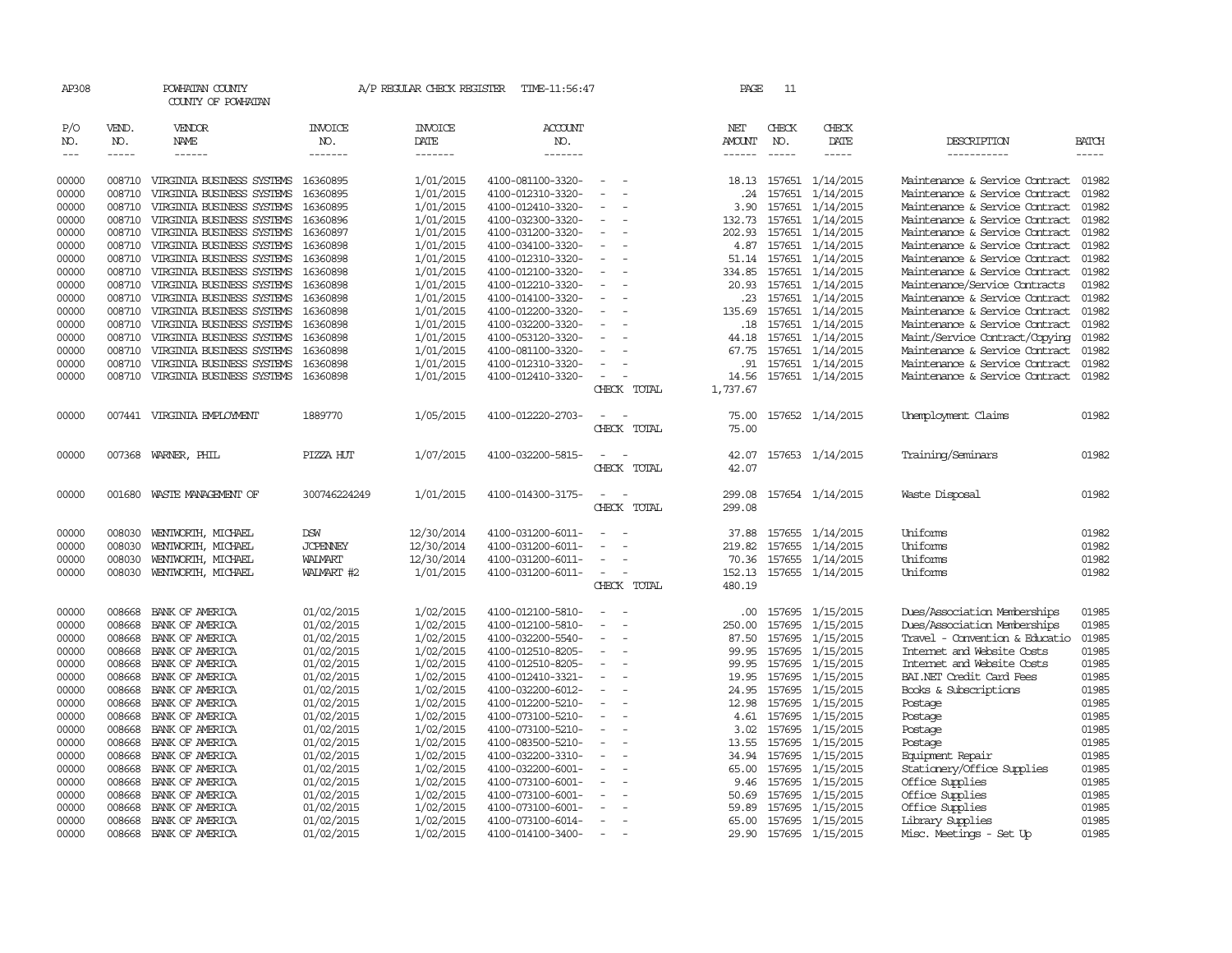| AP308                             |                             | POWHATAN COUNTY<br>COUNTY OF POWHATAN  |                                  | A/P REGULAR CHECK REGISTER        | TIME-11:56:47                    |                          | PAGE                           | 12                          |                           |                                |                       |
|-----------------------------------|-----------------------------|----------------------------------------|----------------------------------|-----------------------------------|----------------------------------|--------------------------|--------------------------------|-----------------------------|---------------------------|--------------------------------|-----------------------|
| P/O<br>NO.<br>$\qquad \qquad - -$ | VEND.<br>NO.<br>$- - - - -$ | VENDOR<br><b>NAME</b><br>$- - - - - -$ | <b>INVOICE</b><br>NO.<br>------- | <b>INVOICE</b><br>DATE<br>------- | <b>ACCOUNT</b><br>NO.<br>------- |                          | NET<br>AMOUNT<br>$- - - - - -$ | CHECK<br>NO.<br>$- - - - -$ | CHECK<br>DATE<br>$\cdots$ | DESCRIPTION<br>-----------     | <b>BATCH</b><br>----- |
| 00000                             | 008668                      | BANK OF AMERICA                        | 01/02/2015                       | 1/02/2015                         | 4100-012220-5540-                | $\sim$                   | 138.99                         |                             | 157695 1/15/2015          | Travel and Education           | 01985                 |
| 00000                             | 008668                      | BANK OF AMERICA                        | 01/02/2015                       | 1/02/2015                         | 4100-032200-3310-                | $\overline{\phantom{a}}$ | 289.98                         | 157695                      | 1/15/2015                 | Equipment Repair               | 01985                 |
| 00000                             | 008668                      | BANK OF AMERICA                        | 01/02/2015                       | 1/02/2015                         | 4100-032200-3310-                | $\sim$                   | 79.99                          | 157695                      | 1/15/2015                 | Equipment Repair               | 01985                 |
| 00000                             | 008668                      | BANK OF AMERICA                        | 01/02/2015                       | 1/02/2015                         | 4100-032200-6013-                | $\equiv$                 | 350.00                         | 157695                      | 1/15/2015                 | Medical Supplies               | 01985                 |
| 00000                             | 008668                      | BANK OF AMERICA                        | 01/02/2015                       | 1/02/2015                         | 4100-012310-5130-                | $\overline{\phantom{a}}$ | 26.91                          |                             | 157695 1/15/2015          | Water                          | 01985                 |
| 00000                             | 008668                      | BANK OF AMERICA                        | 01/02/2015                       | 1/02/2015                         | 4100-014600-3310-                | $\sim$                   | 92.15                          |                             | 157695 1/15/2015          | Repairs and Maintenance        | 01985                 |
| 00000                             | 008668                      | BANK OF AMERICA                        | 01/02/2015                       | 1/02/2015                         | 4100-014600-3310-                | $\overline{\phantom{a}}$ | 79.98                          | 157695                      | 1/15/2015                 | Repairs and Maintenance        | 01985                 |
| 00000                             | 008668                      | BANK OF AMERICA                        | 01/02/2015                       | 1/02/2015                         | 4100-014600-3310-                |                          |                                | 4.03-157695                 | 1/15/2015                 | Repairs and Maintenance        | 01985                 |
| 00000                             | 008668                      | BANK OF AMERICA                        | 01/02/2015                       | 1/02/2015                         | 4100-032200-5540-                | $\overline{\phantom{a}}$ | 29.95                          |                             | 157695 1/15/2015          | Travel - Convention & Educatio | 01985                 |
| 00000                             | 008668                      | BANK OF AMERICA                        | 01/02/2015                       | 1/02/2015                         | 4100-014100-6011-                | $\sim$                   | 39.98                          | 157695                      | 1/15/2015                 | Uniforms                       | 01985                 |
| 00000                             | 008668                      | BANK OF AMERICA                        | 01/02/2015                       | 1/02/2015                         | 4100-011010-5840-                |                          | 57.48                          |                             | 157695 1/15/2015          | Meeting Expense                | 01985                 |
| 00000                             | 008668                      | BANK OF AMERICA                        | 01/02/2015                       | 1/02/2015                         | 4100-011010-5840-                | $\sim$                   | 59.47                          |                             | 157695 1/15/2015          | Meeting Expense                | 01985                 |
| 00000                             | 008668                      | BANK OF AMERICA                        | 01/02/2015                       | 1/02/2015                         | 4100-014100-3310-                | $\sim$                   | 482.52                         |                             | 157695 1/15/2015          | Repairs & Maintenance          | 01985                 |
| 00000                             | 008668                      | BANK OF AMERICA                        | 01/02/2015                       | 1/02/2015                         | 4100-032200-5840-                |                          | 16.01                          | 157695                      | 1/15/2015                 | Miscellaneous                  | 01985                 |
| 00000                             | 008668                      | BANK OF AMERICA                        | 01/02/2015                       | 1/02/2015                         | 4100-012310-5540-                | $\equiv$                 | 120.00                         |                             | 157695 1/15/2015          | Conferences & Training         | 01985                 |
| 00000                             | 008668                      | BANK OF AMERICA                        | 01/02/2015                       | 1/02/2015                         | 4100-073100-6002-                | $\equiv$                 | 319.60                         | 157695                      | 1/15/2015                 | Computer Equipment-non-capital | 01985                 |
| 00000                             | 008668                      | BANK OF AMERICA                        | 01/02/2015                       | 1/02/2015                         | 4100-073100-5840-                | $\equiv$                 | 89.96                          |                             | 157695 1/15/2015          | Miscellaneous                  | 01985                 |
| 00000                             | 008668                      | BANK OF AMERICA                        | 01/02/2015                       | 1/02/2015                         | 4100-032200-5210-                | $\overline{\phantom{a}}$ | 10.63                          |                             | 157695 1/15/2015          | Postage                        | 01985                 |
| 00000                             | 008668                      | BANK OF AMERICA                        | 01/02/2015                       | 1/02/2015                         | 4100-012100-5810-                | $\overline{\phantom{a}}$ | 195.00                         | 157695                      | 1/15/2015                 | Dues/Association Memberships   | 01985                 |
| 00000                             | 008668                      | BANK OF AMERICA                        | 01/02/2015                       | 1/02/2015                         | 4100-081500-5810-                | $\equiv$                 | 979.20                         |                             | 157695 1/15/2015          | Dues/Association Memberships   | 01985                 |
| 00000                             | 008668                      | BANK OF AMERICA                        | 01/02/2015                       | 1/02/2015                         | 4100-012200-5540-                | $\overline{\phantom{a}}$ |                                |                             | 70.00-157695 1/15/2015    | Conferences & Training         | 01985                 |
| 00000                             | 008668                      | BANK OF AMERICA                        | 01/02/2015                       | 1/02/2015                         | 4100-073100-6014-                | $\overline{\phantom{a}}$ | 25.25                          | 157695                      | 1/15/2015                 | Library Supplies               | 01985                 |
| 00000                             | 008668                      | BANK OF AMERICA                        | 01/02/2015                       | 1/02/2015                         | 4100-073100-6012-                | $\overline{\phantom{a}}$ | 15.00                          |                             | 157695 1/15/2015          | Books & Subscriptions          | 01985                 |
| 00000                             | 008668                      | BANK OF AMERICA                        | 01/02/2015                       | 1/02/2015                         | 4100-012220-5810-                | $\equiv$                 | 150.00                         | 157695                      | 1/15/2015                 | Dues/Association Membership    | 01985                 |
| 00000                             | 008668                      | BANK OF AMERICA                        | 01/02/2015                       | 1/02/2015                         | 4100-083500-6014-                | $\equiv$                 |                                |                             | 39.82-157695 1/15/2015    | Other Operating Supplies       | 01985                 |
| 00000                             | 008668                      | BANK OF AMERICA                        | 01/02/2015                       | 1/02/2015                         | 4100-083500-6014-                | $\equiv$                 |                                | 75.66-157695                | 1/15/2015                 | Other Operating Supplies       | 01985                 |
| 00000                             | 008668                      | BANK OF AMERICA                        | 01/02/2015                       | 1/02/2015                         | 4100-071110-5810-                |                          | 200.00                         |                             | 157695 1/15/2015          | Dues/Memberships               | 01985                 |
| 00000                             | 008668                      | BANK OF AMERICA                        | 01/02/2015                       | 1/02/2015                         | 4100-012510-8205-                | $\equiv$                 | 71.88                          |                             | 157695 1/15/2015          | Internet and Website Costs     | 01985                 |
| 00000                             | 008668                      | BANK OF AMERICA                        | 01/02/2015                       | 1/02/2015                         | 4100-012100-5560-                | $\overline{\phantom{a}}$ | 15.00                          | 157695                      | 1/15/2015                 | Employee Training              | 01985                 |
| 00000                             | 008668                      | BANK OF AMERICA                        | 01/02/2015                       | 1/02/2015                         | 4100-012100-5560-                | $\equiv$                 | 115.00                         |                             | 157695 1/15/2015          | Employee Training              | 01985                 |
| 00000                             | 008668                      | BANK OF AMERICA                        | 01/02/2015                       | 1/02/2015                         | 4100-012100-5560-                | $\overline{\phantom{a}}$ | 15.00                          |                             | 157695 1/15/2015          | Employee Training              | 01985                 |
| 00000                             | 008668                      | BANK OF AMERICA                        | 01/02/2015                       | 1/02/2015                         | 4100-014500-3319-                |                          | 46.52                          |                             | 157695 1/15/2015          | Equipment Repairs and Maintena | 01985                 |
| 00000                             | 008668                      | BANK OF AMERICA                        | 01/02/2015                       | 1/02/2015                         | 4100-035500-6013-                |                          | 137.00                         |                             | 157695 1/15/2015          | Dues and Memberships           | 01985                 |
| 00000                             | 008668                      | BANK OF AMERICA                        | 01/02/2015                       | 1/02/2015                         | 4100-081500-5810-                | $\overline{\phantom{a}}$ | 430.00                         |                             | 157695 1/15/2015          | Dues/Association Memberships   | 01985                 |
| 00000                             | 008668                      | BANK OF AMERICA                        | 01/02/2015                       | 1/02/2015                         | 4100-073100-6012-                |                          | 149.88                         |                             | 157695 1/15/2015          | Books & Subscriptions          | 01985                 |
| 00000                             | 008668                      | BANK OF AMERICA                        | 01/02/2015                       | 1/02/2015                         | 4100-032200-5810-                | $\sim$                   | 319.00                         |                             | 157695 1/15/2015          | Dues/Association Memberships   | 01985                 |
|                                   |                             |                                        |                                  |                                   |                                  | CHECK TOTAL              | 5,889.16                       |                             |                           |                                |                       |
| 00000                             | 007758                      | ADVANCE AUTO PARTS                     | 6819436452892                    | 12/30/2014                        | 4100-032200-6009-                | CHECK TOTAL              | 34.27<br>34.27                 |                             | 157784 1/22/2015          | Auto Repairs and Parts         | 01987                 |
| 00000                             | 006249                      | BATTERY BARN OF VA INC.                | 254550                           | 1/14/2015                         | 4100-032200-6001-                |                          | 66.98                          |                             | 157785 1/22/2015          | Stationery/Office Supplies     | 01987                 |
|                                   |                             |                                        |                                  |                                   |                                  | CHECK TOTAL              | 66.98                          |                             |                           |                                |                       |
| 00000                             | 009953                      | BB&T GOVERNMENTAL FINANCE              | 99460007330001                   | 1/12/2015                         | 4100-095101-9181-                |                          | 89,329.50                      |                             | 157786 1/22/2015          | General Govt Interest          | 01987                 |
|                                   |                             |                                        |                                  |                                   |                                  | CHECK TOTAL              | 89,329.50                      |                             |                           |                                |                       |
| 00000                             | 006655                      | BLOSSMAN GAS COMPANIES,                | 503297                           | 12/16/2014                        | 4100-035100-5120-                |                          | 458.74                         |                             | 157787 1/22/2015          | Fuel                           | 01987                 |
| 00000                             |                             | 006655 BLOSSMAN GAS COMPANIES,         | 503496                           | 12/30/2014                        | 4100-035100-5120-                | CHECK TOTAL              | 744.67                         |                             | 285.93 157787 1/22/2015   | Fuel                           | 01987                 |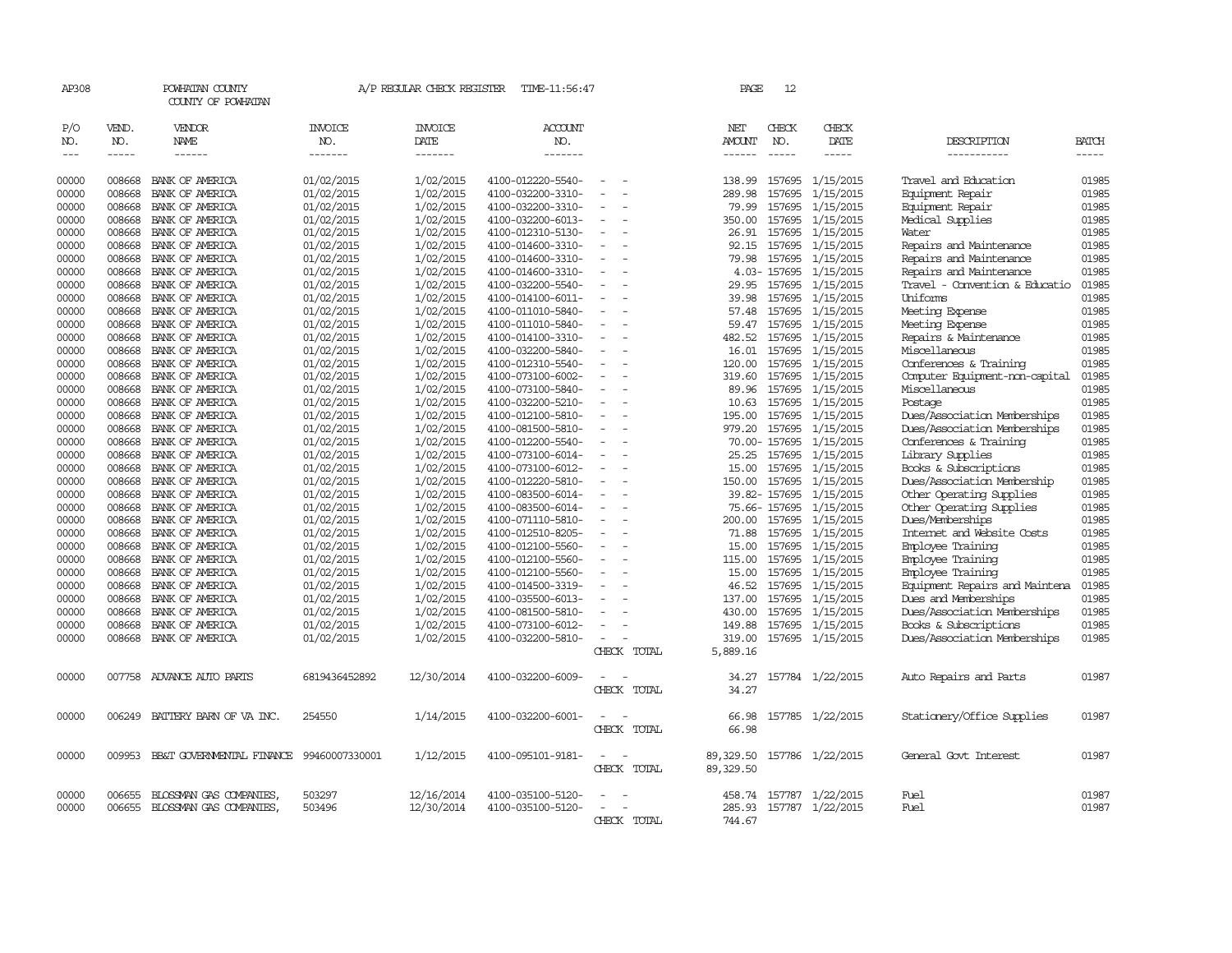| AP308                                                                         |                                      | POWHATAN COUNTY<br>COUNTY OF POWHATAN                                                                                                                                                                                                                                                                                                                                                                         |                                    | A/P REGULAR CHECK REGISTER                                                                                              | TIME-11:56:47                                                                                                                                                                             |                                                                               | PAGE                                  | 13                          |                                                                                                                                                                                                                     |                                                                                                      |                                                                               |
|-------------------------------------------------------------------------------|--------------------------------------|---------------------------------------------------------------------------------------------------------------------------------------------------------------------------------------------------------------------------------------------------------------------------------------------------------------------------------------------------------------------------------------------------------------|------------------------------------|-------------------------------------------------------------------------------------------------------------------------|-------------------------------------------------------------------------------------------------------------------------------------------------------------------------------------------|-------------------------------------------------------------------------------|---------------------------------------|-----------------------------|---------------------------------------------------------------------------------------------------------------------------------------------------------------------------------------------------------------------|------------------------------------------------------------------------------------------------------|-------------------------------------------------------------------------------|
| P/O<br>NO.<br>$---$                                                           | VEND.<br>NO.<br>$- - - - -$          | VENDOR<br><b>NAME</b><br>------                                                                                                                                                                                                                                                                                                                                                                               | <b>INVOICE</b><br>NO.<br>-------   | <b>INVOICE</b><br><b>DATE</b><br>-------                                                                                | <b>ACCOUNT</b><br>NO.<br>-------                                                                                                                                                          |                                                                               | NET<br><b>AMOUNT</b><br>$- - - - - -$ | CHECK<br>NO.<br>$- - - - -$ | CHECK<br>DATE<br>-----                                                                                                                                                                                              | DESCRIPTION<br>-----------                                                                           | <b>BATCH</b><br>-----                                                         |
| 00000<br>00000                                                                |                                      | 008713 BLUE RIDGE RESCUE<br>008713 BLUE RIDGE RESCUE                                                                                                                                                                                                                                                                                                                                                          | 34634<br>34648                     | 1/06/2015<br>1/07/2015                                                                                                  | 4100-032200-6011-<br>4100-032200-6011-                                                                                                                                                    | $\sim$<br>$\overline{\phantom{a}}$<br>CHECK TOTAL                             | 1,586.75<br>1,586.75<br>3,173.50      |                             | 157788 1/22/2015<br>157788 1/22/2015                                                                                                                                                                                | Protective Gear/Uniforms<br>Protective Gear/Uniforms                                                 | 01987<br>01987                                                                |
| 00000                                                                         |                                      | 008686 C.W. WILLIAMS & CO., INC. D14853                                                                                                                                                                                                                                                                                                                                                                       |                                    | 9/29/2014                                                                                                               | 4100-032200-6009-                                                                                                                                                                         | $\overline{\phantom{a}}$<br>CHECK TOTAL                                       | 1,200.00                              |                             | 1,200.00 157789 1/22/2015                                                                                                                                                                                           | Auto Repairs and Parts                                                                               | 01987                                                                         |
| 00000<br>00000                                                                | 007353<br>007353                     | CDW GOVERNMENT, INC.<br>CDW GOVERNMENT, INC.                                                                                                                                                                                                                                                                                                                                                                  | RT80702<br>RW04534                 | 1/12/2015<br>1/14/2015                                                                                                  | 4100-012310-6001-<br>4100-012310-6014-                                                                                                                                                    | CHECK TOTAL                                                                   | 195.66<br>2,127.86<br>2,323.52        |                             | 157790 1/22/2015<br>157790 1/22/2015                                                                                                                                                                                | Office Supplies<br>Other Operating Supplies                                                          | 01987<br>01987                                                                |
| 00000                                                                         |                                      | 007282 COBB TECHNOLOGIES, INC.                                                                                                                                                                                                                                                                                                                                                                                | 630641                             | 1/09/2015                                                                                                               | 4100-032200-3320-                                                                                                                                                                         | $\overline{\phantom{a}}$<br>CHECK TOTAL                                       | 225.73                                |                             | 225.73 157791 1/22/2015                                                                                                                                                                                             | Maintenance & Service Contract                                                                       | 01987                                                                         |
| 00000<br>00000                                                                | 009178                               | 009178 COMCAST<br>COMCAST                                                                                                                                                                                                                                                                                                                                                                                     | 1418020109 1/15<br>1418020109 1/15 | 1/14/2015<br>1/14/2015                                                                                                  | 4100-032300-5230-<br>4100-032300-5260-                                                                                                                                                    | $\overline{a}$<br>$\overline{\phantom{a}}$<br>CHECK TOTAL                     | 46.88<br>59.95<br>106.83              |                             | 157792 1/22/2015<br>157792 1/22/2015                                                                                                                                                                                | Telephone Services<br><b>Internet</b>                                                                | 01987<br>01987                                                                |
| 00000                                                                         |                                      | 006016 DAVIS MERCHANT EQUIPMENT                                                                                                                                                                                                                                                                                                                                                                               | 109118                             | 12/12/2014                                                                                                              | 4100-032200-3310-                                                                                                                                                                         | CHECK TOTAL                                                                   | 98.93<br>98.93                        |                             | 157793 1/22/2015                                                                                                                                                                                                    | Equipment Repair                                                                                     | 01987                                                                         |
| 00000                                                                         |                                      | 000076 DELL MARKETING L.P.                                                                                                                                                                                                                                                                                                                                                                                    | XJM9N6KP9                          | 1/07/2015                                                                                                               | 4100-012510-3320-                                                                                                                                                                         | $\sim$<br>$\sim$<br>CHECK TOTAL                                               | 399.49                                |                             | 399.49 157794 1/22/2015                                                                                                                                                                                             | Maintenance & Service Contract                                                                       | 01987                                                                         |
| 00000<br>00000<br>00000<br>00000<br>00000<br>00000<br>00000<br>00000<br>00000 | 006240<br>006240                     | 006240 DIAMOND SPRINGS WATER, INC 1208075450<br>DIAMOND SPRINGS WATER, INC 1215070170<br>006240 DIAMOND SPRINGS WATER, INC 1219074500<br>006240 DIAMOND SPRINGS WATER, INC 1222075450<br>006240 DIAMOND SPRINGS WATER, INC 1231070170<br>006240 DIAMOND SPRINGS WATER, INC 1231070220<br>DIAMOND SPRINGS WATER, INC<br>006240 DIAMOND SPRINGS WATER, INC 2621483<br>006240 DIAMOND SPRINGS WATER, INC 2621707 | 2621468                            | 12/08/2014<br>12/15/2014<br>12/19/2014<br>12/22/2014<br>12/31/2014<br>12/31/2014<br>1/02/2015<br>1/02/2015<br>1/02/2015 | 4100-031200-5130-<br>4100-031200-5130-<br>4100-014300-5130-<br>4100-031200-5130-<br>4100-031200-5130-<br>4100-012200-5130-<br>4100-012210-5130-<br>4100-031200-5130-<br>4100-014300-5130- | $\overline{\phantom{a}}$<br>$\sim$<br>$\overline{\phantom{a}}$<br>CHECK TOTAL | 27.80<br>151.60                       | 8.95 157795                 | 20.85 157795 1/22/2015<br>157795 1/22/2015<br>13.90 157795 1/22/2015<br>20.85 157795 1/22/2015<br>20.85 157795 1/22/2015<br>14.50 157795 1/22/2015<br>1/22/2015<br>11.95 157795 1/22/2015<br>11.95 157795 1/22/2015 | Water<br>Water<br>Water<br>Water<br>Water<br>Water<br>Water<br>Water<br>Water                        | 01987<br>01987<br>01987<br>01987<br>01987<br>01987<br>01987<br>01987<br>01987 |
| 00000                                                                         | 008787 DMV                           |                                                                                                                                                                                                                                                                                                                                                                                                               | <b>POWHATAN</b>                    | 1/15/2015                                                                                                               | 4100-012410-3320-                                                                                                                                                                         | $\sim$ $\sim$<br>CHECK TOTAL                                                  | 920.00<br>920.00                      |                             | 157796 1/22/2015                                                                                                                                                                                                    | Maintenance & Service Contract                                                                       | 01987                                                                         |
| 00000<br>00000                                                                | 000860                               | DOMINION VIRGINIA POWER<br>000860 DOMINION VIRGINIA POWER                                                                                                                                                                                                                                                                                                                                                     | 2322252509 1/15<br>2613832712 1/15 | 1/05/2015<br>1/05/2015                                                                                                  | 4100-031200-5110-<br>4100-022100-5110-                                                                                                                                                    | $\equiv$<br>$\sim$<br>CHECK TOTAL                                             | 377.23<br>764.53                      |                             | 157797 1/22/2015<br>387.30 157797 1/22/2015                                                                                                                                                                         | Electricity<br>Electricity                                                                           | 01987<br>01987                                                                |
| 00000                                                                         |                                      | 008201 EMERGENCY EQUIPMENT, INC. 16472                                                                                                                                                                                                                                                                                                                                                                        |                                    | 1/07/2015                                                                                                               | 4100-032200-6009-                                                                                                                                                                         | CHECK TOTAL                                                                   | 584.24<br>584.24                      |                             | 157798 1/22/2015                                                                                                                                                                                                    | Auto Repairs and Parts                                                                               | 01987                                                                         |
| 00000<br>00000<br>00000<br>00000                                              | 008373<br>008373<br>008373<br>008373 | EMERGENCY MOBILE SERVICE<br>EMERGENCY MOBILE SERVICE<br>EMERGENCY MOBILE SERVICE<br>EMERGENCY MOBILE SERVICE                                                                                                                                                                                                                                                                                                  | 2084<br>2085<br>2086<br>2087       | 1/09/2015<br>1/09/2015<br>1/09/2015<br>1/09/2015                                                                        | 4100-032200-6009-<br>4100-032200-6009-<br>4100-032200-6009-<br>4100-032200-6009-                                                                                                          | CHECK TOTAL                                                                   | 299.20<br>522.51<br>1,326.87          |                             | 157799 1/22/2015<br>73.16 157799 1/22/2015<br>157799 1/22/2015<br>432.00 157799 1/22/2015                                                                                                                           | Auto Repairs and Parts<br>Auto Repairs and Parts<br>Auto Repairs and Parts<br>Auto Repairs and Parts | 01987<br>01987<br>01987<br>01987                                              |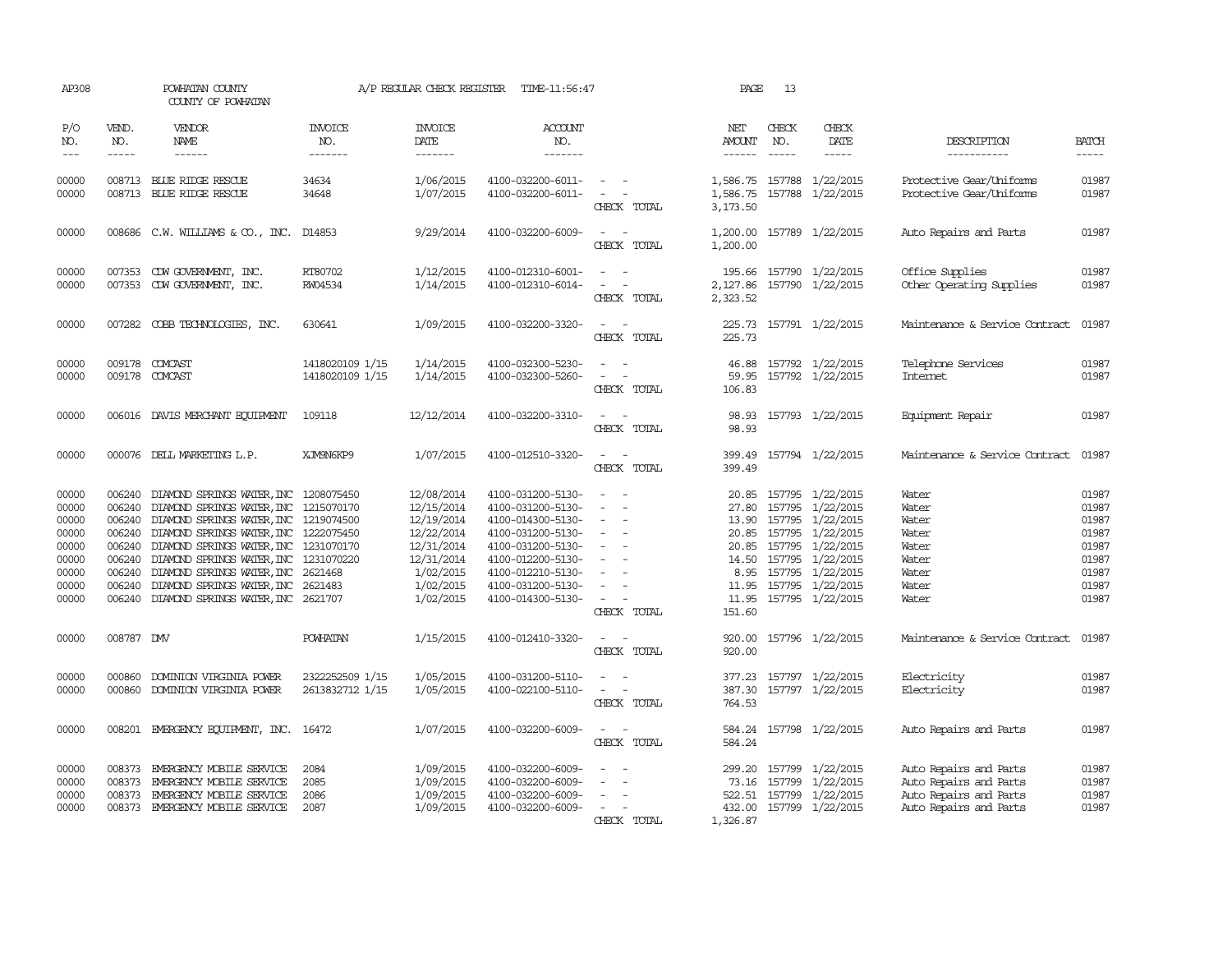| AP308                   |                             | POWHATAN COUNTY<br>COUNTY OF POWHATAN                                             |                                  | A/P REGULAR CHECK REGISTER           | TIME-11:56:47                                               |                                                                                                                             | PAGE                           | 14                            |                                                                       |                                                            |                         |
|-------------------------|-----------------------------|-----------------------------------------------------------------------------------|----------------------------------|--------------------------------------|-------------------------------------------------------------|-----------------------------------------------------------------------------------------------------------------------------|--------------------------------|-------------------------------|-----------------------------------------------------------------------|------------------------------------------------------------|-------------------------|
| P/O<br>NO.<br>$---$     | VEND.<br>NO.<br>$- - - - -$ | VENDOR<br>NAME                                                                    | <b>INVOICE</b><br>NO.<br>------- | <b>INVOICE</b><br>DATE<br>-------    | <b>ACCOUNT</b><br>NO.<br>-------                            |                                                                                                                             | NET<br><b>AMOUNT</b><br>------ | CHECK<br>NO.<br>$\frac{1}{2}$ | CHECK<br>DATE<br>$- - - - -$                                          | DESCRIPTION<br>-----------                                 | <b>BATCH</b><br>-----   |
| 00000                   |                             | 006763 GREENBERG & ASSOCIATES                                                     | 2431                             | 12/31/2014                           | 4100-031200-3110-                                           | $\sim$<br>$\sim$<br>CHECK TOTAL                                                                                             | 450.00<br>450.00               |                               | 157800 1/22/2015                                                      | Professional Health Services                               | 01987                   |
| 00000                   |                             | 007563 HASTINGS, THOMAS G.                                                        | DISPATCH LAMPS                   | 1/16/2015                            | 4100-031200-6001-                                           | $\frac{1}{2} \left( \frac{1}{2} \right) \left( \frac{1}{2} \right) = \frac{1}{2} \left( \frac{1}{2} \right)$<br>CHECK TOTAL | 21.05<br>21.05                 |                               | 157801 1/22/2015                                                      | Office Supplies                                            | 01987                   |
| 00000                   |                             | 010709 HEARN, JR., DANIEL ALAN                                                    | 1533                             | 1/19/2015                            | 4100-021600-8101-                                           | $\sim$<br>CHECK TOTAL                                                                                                       | 10,300.00                      |                               | 10,300.00 157802 1/22/2015                                            | Capital Outlay                                             | 01987                   |
| 00000<br>00000          | 009552<br>009552            | MANSFIELD OIL COMPANY<br>MANSFIELD OIL COMPANY                                    | 19910 DEC/JAN<br>19910 DEC/JAN   | 1/05/2015<br>1/05/2015               | 4100-032200-5120-<br>4100-032200-5120-                      | $\overline{a}$<br>$\overline{\phantom{a}}$<br>CHECK TOTAL                                                                   | 275.83<br>104.22<br>380.05     |                               | 157803 1/22/2015<br>157803 1/22/2015                                  | Apparatus Fuel<br>Apparatus Fuel                           | 01987<br>01987          |
| 00000                   |                             | 000750 MONOCAN SOIL & WATER                                                       | FISCAL YR 15                     | 1/21/2015                            | 4100-081200-0050-                                           | $\frac{1}{2} \left( \frac{1}{2} \right) \left( \frac{1}{2} \right) = \frac{1}{2} \left( \frac{1}{2} \right)$<br>CHECK TOTAL | 20,000.00                      |                               | 20,000.00 157804 1/22/2015                                            | MSWCD: Agricultural Support Ser                            | 01987                   |
| 00000<br>00000          | 010646                      | MURRAY AUTOMOTTVE<br>010646 MURRAY AUTOMOTTVE                                     | 14503<br>14578                   | 1/13/2015<br>1/16/2015               | 4100-032200-6009-<br>4100-032200-6009-                      | $\sim$<br>$\overline{\phantom{a}}$<br>CHECK TOTAL                                                                           | 869.82<br>493.67<br>1,363.49   |                               | 157805 1/22/2015<br>157805 1/22/2015                                  | Auto Repairs and Parts<br>Auto Repairs and Parts           | 01987<br>01987          |
| 00000                   |                             | 007297 NAFECO, INC.                                                               | 766261                           | 1/13/2015                            | 4100-032200-3310-                                           | $\frac{1}{2} \left( \frac{1}{2} \right) \left( \frac{1}{2} \right) = \frac{1}{2} \left( \frac{1}{2} \right)$<br>CHECK TOTAL | 33.32                          |                               | 33.32 157806 1/22/2015                                                | Equipment Repair                                           | 01987                   |
| 00000                   |                             | 008269 NEUSTAR, INC.                                                              | DNS0000480388                    | 12/31/2014                           | 4100-012510-8205-                                           | $\equiv$<br>$\sim$<br>CHECK TOTAL                                                                                           | 150.00<br>150.00               |                               | 157807 1/22/2015                                                      | Internet and Website Costs                                 | 01987                   |
| 00000                   |                             | 006389 NUNNALLY, REBECCA C                                                        | BAI ANNUAL MIG                   | 1/13/2015                            | 4100-012410-5510-                                           | $\sim$ $\sim$<br>CHECK TOTAL                                                                                                | 97.64<br>97.64                 |                               | 157808 1/22/2015                                                      | Travel/Mileage/Parking/Tolls                               | 01987                   |
| 00000                   |                             | 000375 PIEDMONT REGIONAL JAIL                                                     | 2439                             | 12/31/2014                           | 4100-033400-3841-                                           | $\sim$ $ \sim$<br>CHECK TOTAL                                                                                               | 42,112.00<br>42,112.00         |                               | 157809 1/22/2015                                                      | Detention of Adults                                        | 01987                   |
| 00000<br>00000          | 001250<br>001250            | POWHATAN AUTO & TRACTOR<br>POWHATAN AUTO & TRACTOR                                | 334667<br>334743                 | 1/13/2015<br>1/14/2015               | 4100-031200-6009-<br>4100-031200-6009-                      | CHECK TOTAL                                                                                                                 | 15.63<br>127.65                |                               | 112.02 157810 1/22/2015<br>157810 1/22/2015                           | Auto Parts/Repairs<br>Auto Parts/Repairs                   | 01987<br>01987          |
| 00000                   |                             | 006914 POWHATAN AUTO REPAIR                                                       | 651                              | 1/15/2015                            | 4100-031200-6009-                                           | CHECK TOTAL                                                                                                                 | 93.37                          |                               | 93.37 157811 1/22/2015                                                | Auto Parts/Repairs                                         | 01987                   |
| 00000<br>00000<br>00000 | 006474<br>006474            | PROGRESSIVE AUTO WORKS<br>PROGRESSIVE AUTO WORKS<br>006474 PROGRESSIVE AUTO WORKS | 26808<br>26842<br>26856          | 1/12/2015<br>1/12/2015<br>1/13/2015  | 4100-031200-6009-<br>4100-031200-6008-<br>4100-031200-6009- | $\sim$<br>CHECK TOTAL                                                                                                       | 55.14<br>455.79<br>1,135.23    |                               | 624.30 157812 1/22/2015<br>157812 1/22/2015<br>157812 1/22/2015       | Auto Parts/Repairs<br>Gas/Grease/Oil<br>Auto Parts/Repairs | 01987<br>01987<br>01987 |
| 00000<br>00000<br>00000 | 000780<br>000780<br>000780  | <b>QUILL CORPORATION</b><br><b>CUILL CORPORATION</b><br><b>QUILL CORPORATION</b>  | 9216058<br>9328815<br>997905     | 1/06/2015<br>1/08/2015<br>12/14/0123 | 4100-031200-6001-<br>4100-031200-6001-<br>4100-031200-6001- | $\sim$<br>$\sim$<br>$\sim$ $ \sim$<br>CHECK TOTAL                                                                           | 578.98<br>952.37               |                               | 417.31 157813 1/22/2015<br>157813 1/22/2015<br>43.92-157813 1/22/2015 | Office Supplies<br>Office Supplies<br>Office Supplies      | 01987<br>01987<br>01987 |
| 00000<br>00000          | 007048                      | RESERVE ACCOUNT<br>007048 RESERVE ACCOUNT                                         | 0803-8726 1/15<br>0803-8726 1/15 | 1/21/2015<br>1/21/2015               | 4100-011010-5210-<br>4100-022100-5210-                      | $\overline{\phantom{a}}$<br>$\sim$                                                                                          |                                |                               | 139.85 157814 1/22/2015<br>118.23 157814 1/22/2015                    | Postage<br>Postage                                         | 01987<br>01987          |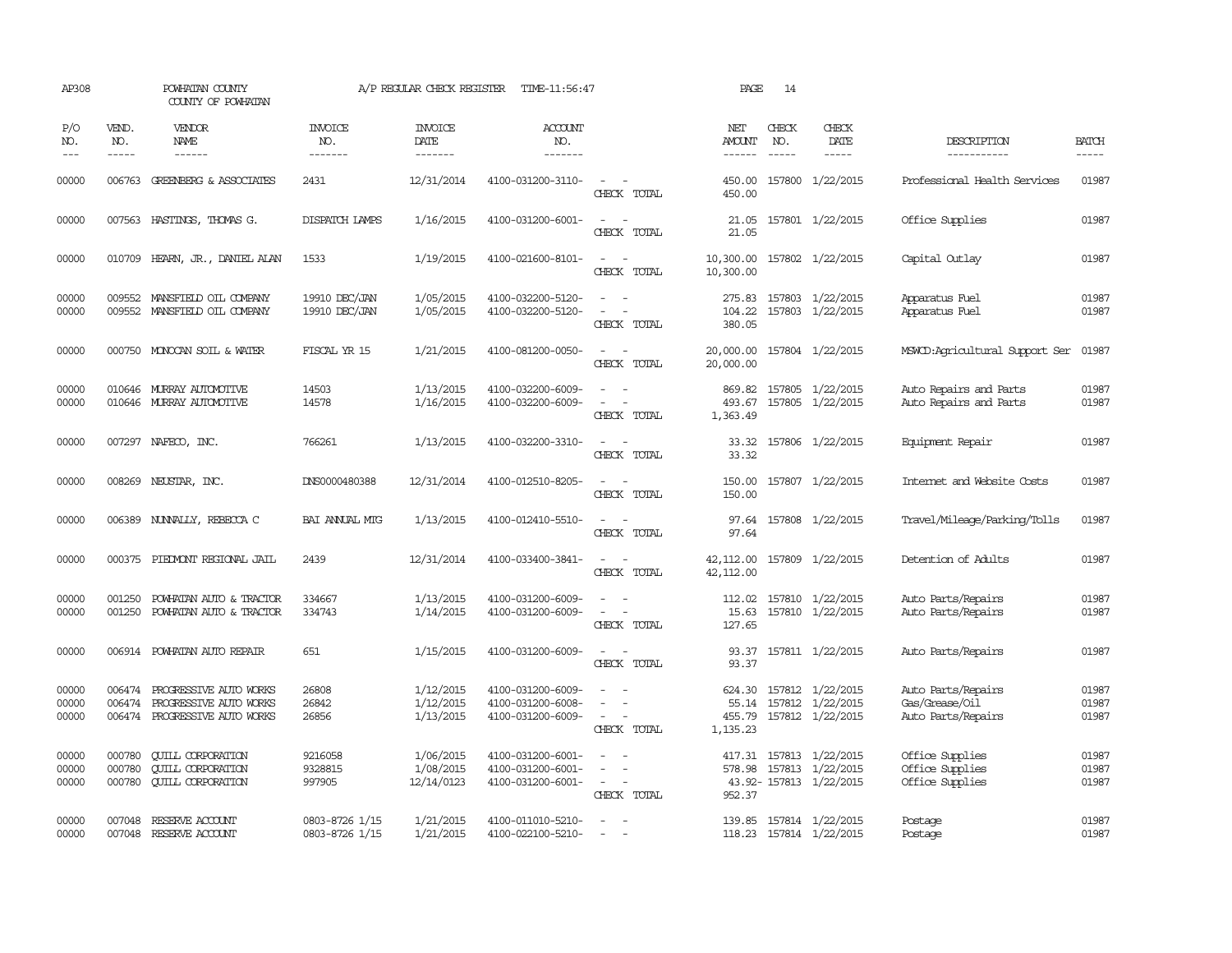| AP308      |              | POWHATAN COUNTY<br>COUNTY OF POWHATAN |                       | A/P REGULAR CHECK REGISTER | TIME-11:56:47         |                                                                                                              | PAGE               | 15            |                           |                              |              |
|------------|--------------|---------------------------------------|-----------------------|----------------------------|-----------------------|--------------------------------------------------------------------------------------------------------------|--------------------|---------------|---------------------------|------------------------------|--------------|
| P/O<br>NO. | VEND.<br>NO. | <b>VENDOR</b><br>NAME                 | <b>INVOICE</b><br>NO. | <b>INVOICE</b><br>DATE     | <b>ACCOUNT</b><br>NO. |                                                                                                              | NET<br>AMOUNT      | CHECK<br>NO.  | CHECK<br>DATE             | DESCRIPTION                  | <b>BATCH</b> |
| $---$      | $- - - - -$  | $- - - - - -$                         | -------               | -------                    | -------               |                                                                                                              | $- - - - - -$      | $\frac{1}{2}$ | $- - - - -$               | -----------                  | $- - - - -$  |
| 00000      |              | 007048 RESERVE ACCOUNT                | 0803-8726 1/15        | 1/21/2015                  | 4100-012100-5210-     | $\overline{\phantom{a}}$                                                                                     |                    |               | 51.13 157814 1/22/2015    | Postage                      | 01987        |
| 00000      | 007048       | RESERVE ACCOUNT                       | 0803-8726 1/15        | 1/21/2015                  | 4100-012210-5210-     |                                                                                                              | 40.82              | 157814        | 1/22/2015                 | Postage                      | 01987        |
| 00000      | 007048       | RESERVE ACCOUNT                       | 0803-8726 1/15        | 1/21/2015                  | 4100-014100-5210-     |                                                                                                              |                    |               | 6.27 157814 1/22/2015     | Postage                      | 01987        |
| 00000      |              | 007048 RESERVE ACCOUNT                | 0803-8726 1/15        | 1/21/2015                  | 4100-012200-5210-     | $\equiv$                                                                                                     | 1,072.95           |               | 157814 1/22/2015          | Postage                      | 01987        |
| 00000      |              | 007048 RESERVE ACCOUNT                | 0803-8726 1/15        | 1/21/2015                  | 4100-012220-5210-     |                                                                                                              | 52.75              |               | 157814 1/22/2015          | Postage                      | 01987        |
| 00000      | 007048       | RESERVE ACCOUNT                       | 0803-8726 1/15        | 1/21/2015                  | 4100-013200-5210-     |                                                                                                              | 232.41             |               | 157814 1/22/2015          | Postage                      | 01987        |
| 00000      |              | 007048 RESERVE ACCOUNT                | 0803-8726 1/15A       | 1/21/2015                  | 4100-081100-5210-     | $\sim$<br>$\equiv$<br>CHECK TOTAL                                                                            | 275.66<br>1,990.07 |               | 157814 1/22/2015          | Postage                      | 01987        |
| 00000      |              | 006253 SALISBURY TIRE & SERVICE       | 77447                 | 1/14/2015                  | 4100-031200-6009-     | $\sim$                                                                                                       | 416.00             |               | 157815 1/22/2015          | Auto Parts/Repairs           | 01987        |
|            |              |                                       |                       |                            |                       | CHECK TOTAL                                                                                                  | 416.00             |               |                           |                              |              |
| 00000      |              | 006593 SHEEHY FORD                    | NOHB55105             | 1/13/2015                  | 4100-031200-6009-     | $\sim$<br>$\sim$                                                                                             | 164.50             |               | 157816 1/22/2015          | Auto Parts/Repairs           | 01987        |
|            |              |                                       |                       |                            |                       | CHECK TOTAL                                                                                                  | 164.50             |               |                           |                              |              |
| 00000      |              | 001320 SOUTHERN POLICE                | 178069                | 1/15/2015                  | 4100-031200-6011-     | $\sim$ $\sim$                                                                                                |                    |               | 1,871.60 157817 1/22/2015 | Uniforms                     | 01987        |
|            |              |                                       |                       |                            |                       | CHECK TOTAL                                                                                                  | 1,871.60           |               |                           |                              |              |
| 00000      |              | 006594 SOUTHSIDE ELECTRIC COOP        | S. WEAKLEY            | 12/18/2014                 | 4100-053910-5642-     |                                                                                                              | 655.69             |               | 157818 1/22/2015          | PCCAA Services - TANF        | 01987        |
|            |              |                                       |                       |                            |                       | CHECK TOTAL                                                                                                  | 655.69             |               |                           |                              |              |
| 00000      |              | 007295 STERICYLE, INC.                | 1005566984            | 1/12/2015                  | 4100-032200-3175-     | $\sim$<br>$\sim$                                                                                             | 235.03             |               | 157819 1/22/2015          | Waste Disposal               | 01987        |
|            |              |                                       |                       |                            |                       | CHECK TOTAL                                                                                                  | 235.03             |               |                           |                              |              |
| 00000      | 009887       | STOKES, TIFFANY                       | E&S EXAM              | 1/15/2015                  | 4100-081100-5510-     | $\overline{\phantom{a}}$<br>$\sim$                                                                           | 27.76              |               | 157820 1/22/2015          | Travel/Mileage/Parking/Tolls | 01987        |
|            |              |                                       |                       |                            |                       | CHECK TOTAL                                                                                                  | 27.76              |               |                           |                              |              |
|            |              |                                       |                       |                            |                       |                                                                                                              |                    |               |                           |                              |              |
| 00000      |              | 008346 SYCOM TECHNOLOGIES             | AT24257               | 1/30/2015                  | 4100-012510-8205-     | $\frac{1}{2} \left( \frac{1}{2} \right) \left( \frac{1}{2} \right) = \frac{1}{2} \left( \frac{1}{2} \right)$ |                    |               | 1,680.00 157821 1/22/2015 | Internet and Website Costs   | 01987        |
|            |              |                                       |                       |                            |                       | CHECK TOTAL                                                                                                  | 1,680.00           |               |                           |                              |              |
| 00000      |              | 006267 TIMBERLAKE, II, JAMES B.       | BAI USER GROUP        | 1/13/2015                  | 4100-012310-5510-     |                                                                                                              |                    |               | 97.75 157822 1/22/2015    | Travel/Mileage/Parking/Tolls | 01987        |
|            |              |                                       |                       |                            |                       | CHECK TOTAL                                                                                                  | 97.75              |               |                           |                              |              |
|            |              |                                       |                       |                            |                       |                                                                                                              |                    |               |                           |                              |              |
| 00000      |              | 009738 VEBA ANNUAL MEETING            | ANNUAL MTG            | 1/21/2015                  | 4100-013200-5540-     | $\sim$ $\sim$                                                                                                | 120.00             |               | 157823 1/22/2015          | Conferences & Training       | 01987        |
|            |              |                                       |                       |                            |                       | CHECK TOTAL                                                                                                  | 120.00             |               |                           |                              |              |
| 00000      |              | 008140 VERIZON                        | 8044925951 1/15       | 1/11/2015                  | 4100-032300-5230-     | $\sim$                                                                                                       |                    |               | 249.75 157824 1/22/2015   | Telephone Services           | 01987        |
|            |              |                                       |                       |                            |                       | CHECK TOTAL                                                                                                  | 249.75             |               |                           |                              |              |
|            |              |                                       |                       |                            |                       |                                                                                                              |                    |               |                           |                              |              |
| 00000      |              | 010096 VERIZON                        | 62966277              | 1/10/2015                  | 4100-012510-5240-     |                                                                                                              |                    |               | 20.78 157825 1/22/2015    | Long Distance                | 01987        |
| 00000      |              | 010096 VERIZON                        | 62966277              | 1/10/2015                  | 4100-013200-5240-     | $\sim$<br>$\sim$                                                                                             |                    |               | 20.78 157825 1/22/2015    | Long Distance                | 01987        |
|            |              |                                       |                       |                            |                       | CHECK TOTAL                                                                                                  | 41.56              |               |                           |                              |              |
| 00000      | 008126       | VERIZON WIRELESS                      | <b>INCENTIVE</b>      | 1/21/2014                  | 4100-034100-5250-     |                                                                                                              |                    | 100.00-157826 | 1/22/2015                 | Cell Phones                  | 01987        |
| 00000      | 008126       | VERIZON WIRELESS                      | <b>INCENTIVE 2</b>    | 1/22/2015                  | 4100-032200-5250-     | $\overline{\phantom{a}}$<br>$\overline{\phantom{a}}$                                                         |                    | 100.00-157826 | 1/22/2015                 | Cell Phones                  | 01987        |
| 00000      | 008126       | VERIZON WIRELESS                      | 9738135018            | 12/27/2014                 | 4100-012100-5250-     |                                                                                                              | 49.69              | 157826        | 1/22/2015                 | Cell Phones                  | 01987        |
| 00000      | 008126       | VERIZON WIRELESS                      | 9738135018            | 12/27/2014                 | 4100-014100-5250-     |                                                                                                              |                    | 303.65 157826 | 1/22/2015                 | Cell Phones                  | 01987        |
| 00000      | 008126       | VERIZON WIRELESS                      | 9738135018            | 12/27/2014                 | 4100-032200-5250-     |                                                                                                              | 249.78             | 157826        | 1/22/2015                 | Cell Phones                  | 01987        |
| 00000      | 008126       | VERIZON WIRELESS                      | 9738135018            | 12/27/2014                 | 4100-033300-5250-     |                                                                                                              |                    | 27.56 157826  | 1/22/2015                 | Cell Phones                  | 01987        |
| 00000      |              | 008126 VERIZON WIRELESS               | 9738135018            | 12/27/2014                 | 4100-034100-5250-     |                                                                                                              |                    | 78.53 157826  | 1/22/2015                 | Cell Phones                  | 01987        |
| 00000      |              | 008126 VERIZON WIRELESS               | 9738135018            | 12/27/2014                 | 4100-035500-5250-     |                                                                                                              |                    |               | 49.69 157826 1/22/2015    | Cell Phones                  | 01987        |
|            |              |                                       |                       |                            |                       |                                                                                                              |                    |               |                           |                              |              |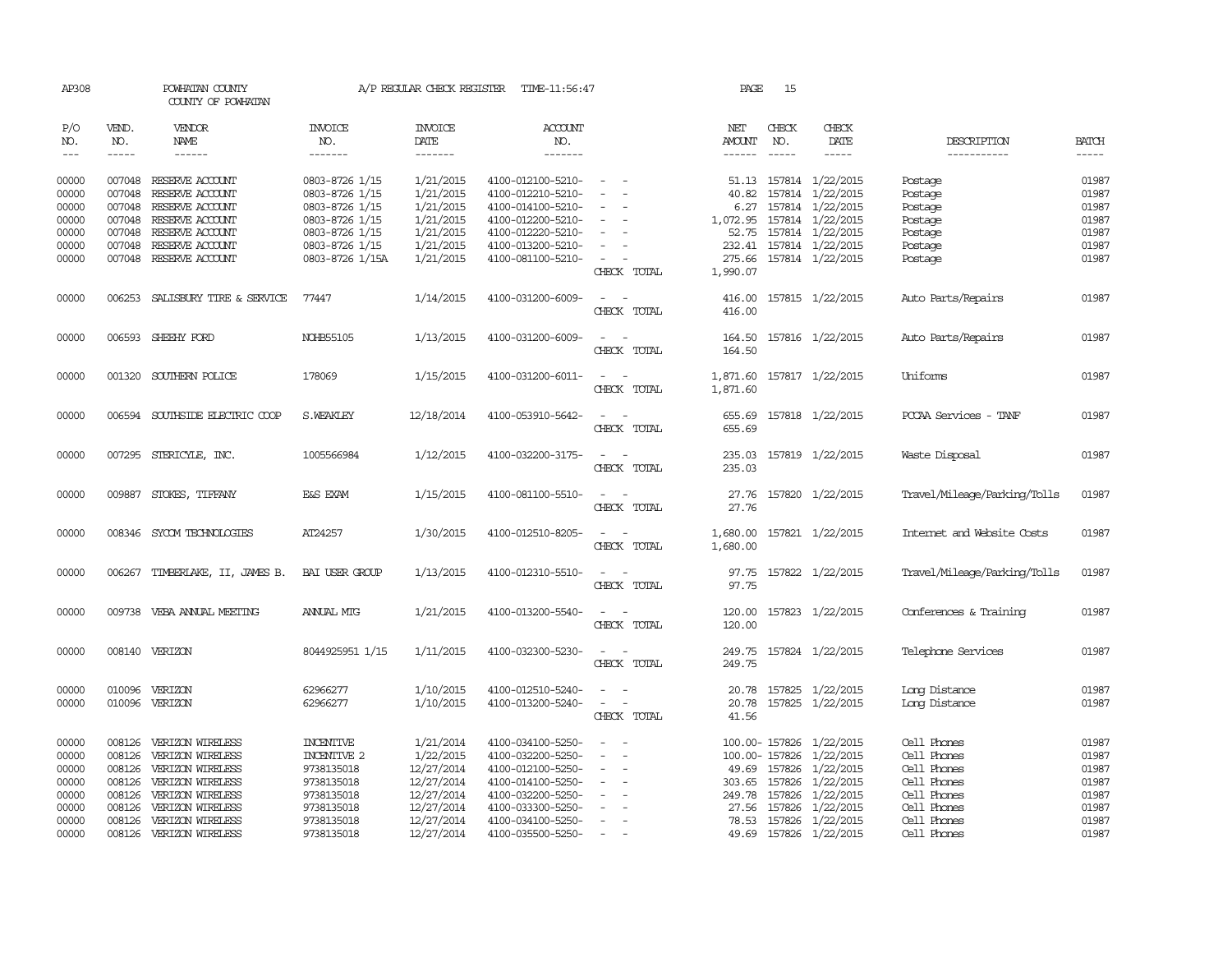| AP308               |                             | POWHATAN COUNTY<br>COUNTY OF POWHATAN             |                           | A/P REGULAR CHECK REGISTER                | TIME-11:56:47                          |                                                                                                                             | PAGE                                  | 16            |                                      |                               |                             |
|---------------------|-----------------------------|---------------------------------------------------|---------------------------|-------------------------------------------|----------------------------------------|-----------------------------------------------------------------------------------------------------------------------------|---------------------------------------|---------------|--------------------------------------|-------------------------------|-----------------------------|
| P/O<br>NO.<br>$---$ | VEND.<br>NO.<br>$- - - - -$ | VENDOR<br>NAME<br>$- - - - - -$                   | INVOICE<br>NO.<br>------- | <b>INVOICE</b><br>DATE<br>$- - - - - - -$ | ACCOUNT<br>NO.<br>$- - - - - - -$      |                                                                                                                             | NET<br><b>AMOUNT</b><br>$- - - - - -$ | CHECK<br>NO.  | CHECK<br>DATE                        | DESCRIPTION<br>-----------    | <b>BATCH</b><br>$- - - - -$ |
| 00000               | 008126                      | VERIZON WIRELESS                                  | 9738135018                | 12/27/2014                                | 4100-071110-5250-                      |                                                                                                                             | 99.38                                 | 157826        | 1/22/2015                            | Cell Phones                   | 01987                       |
| 00000               | 008126                      | VERIZON WIRELESS                                  | 9738135018                | 12/27/2014                                | 4100-073100-5250-                      |                                                                                                                             |                                       | 287.17 157826 | 1/22/2015                            | Cell Phones                   | 01987                       |
| 00000               | 008126                      | VERIZON WIRELESS                                  | 9738135018                | 12/27/2014                                | 4100-081100-5250-                      | $\sim$                                                                                                                      |                                       | 27.56 157826  | 1/22/2015                            | Cell Phones                   | 01987                       |
| 00000               | 008126                      | VERIZON WIRELESS                                  | 9738388379                | 1/06/2015                                 | 4100-014100-5260-                      |                                                                                                                             | 20.00                                 | 157826        | 1/22/2015                            | Internet                      | 01987                       |
| 00000               | 008126                      | VERIZON WIRELESS                                  | 9738388379                | 1/06/2015                                 | 4100-012510-5260-                      |                                                                                                                             |                                       |               | 40.01 157826 1/22/2015               | <b>Internet</b>               | 01987                       |
| 00000               |                             | 008126 VERIZON WIRELESS                           | 9738388379                | 1/06/2015                                 | 4100-035500-5260-                      | $\sim$<br>CHECK TOTAL                                                                                                       | 48.61<br>1,081.63                     |               | 157826 1/22/2015                     | Internet                      | 01987                       |
| 00000               |                             | 008710 VIRGINIA BUSINESS SYSTEMS 16360893         |                           | 1/01/2015                                 | 4100-021200-8002-                      | $\sim$<br>CHECK TOTAL                                                                                                       | 168.43                                |               | 168.43 157827 1/22/2015              | Copier Lease Agreement        | 01987                       |
| 00000               | 009304                      | VIRGINIA BUSINESS SYSTEMS 1923257                 |                           | 1/08/2015                                 | 4100-035100-3321-                      | $\sim$<br>$\sim$<br>CHECK TOTAL                                                                                             | 91.71                                 |               | 91.71 157828 1/22/2015               | Maintenance/Service Contracts | 01987                       |
| 00000               |                             | 007300 VIRGINIA TRUCK CENTER OF                   | 9395052                   | 12/30/2014                                | 4100-032200-6009-                      | $\sim$<br>$\sim$<br>CHECK TOTAL                                                                                             | 151.19                                |               | 151.19 157829 1/22/2015              | Auto Repairs and Parts        | 01987                       |
| 00000               | 006503 VLGMA                |                                                   | MEMBER DUES               | 1/22/2015                                 | 4100-012100-5810-                      | $\sim$ $ -$<br>CHECK TOTAL                                                                                                  | 206.55                                |               | 206.55 157830 1/22/2015              | Dues/Association Memberships  | 01988                       |
| 00000               |                             | 009455 WALL, LINDA L.                             | 693573699                 | 1/16/2015                                 | 4100-012210-5210-                      | $\frac{1}{2} \left( \frac{1}{2} \right) \left( \frac{1}{2} \right) = \frac{1}{2} \left( \frac{1}{2} \right)$<br>CHECK TOTAL | 42.63<br>42.63                        |               | 157831 1/22/2015                     | Postage                       | 01987                       |
| 00000<br>00000      | 001220                      | WARTHEN, C. W. INC.<br>001220 WARTHEN, C. W. INC. | 51793<br>51801            | 1/12/2015<br>1/14/2015                    | 4100-021600-6021-<br>4100-021600-6021- | $\sim$<br>$\sim$<br>$\sim$                                                                                                  | 825.00<br>834.95                      |               | 157832 1/22/2015<br>157832 1/22/2015 | Record Books<br>Record Books  | 01987<br>01987              |
|                     |                             |                                                   |                           |                                           |                                        | CHECK TOTAL                                                                                                                 | 1,659.95                              |               |                                      |                               |                             |
| 00000               |                             | 007885 WHITTAKER, VINCE                           | CELL DOOR KEYS            | 1/13/2015                                 | 4100-031200-6014-                      | $\sim$<br>$\sim$                                                                                                            |                                       |               | 69.18 157833 1/22/2015               | Other Operating Supplies      | 01987                       |
| 00000               |                             | 007885 WHITTAKER, VINCE                           | CELL DOOR KEYS            | 1/13/2015                                 | 4100-031200-6014-                      | $\sim$<br>$\sim$                                                                                                            | 102.35                                |               | 157833 1/22/2015                     | Other Operating Supplies      | 01987                       |
|                     |                             |                                                   |                           |                                           |                                        | CHECK TOTAL                                                                                                                 | 171.53                                |               |                                      |                               |                             |
| 00000               |                             | 007002 AMERICAN LIBRARY ASSOC.                    | 221505                    | 12/22/2014                                | 4100-073100-5810-                      | $\sim$ 100 $\sim$                                                                                                           | 135.00                                |               | 157863 1/30/2015                     | Dues/Association Memberships  | 01990                       |
|                     |                             |                                                   |                           |                                           |                                        | CHECK TOTAL                                                                                                                 | 135.00                                |               |                                      |                               |                             |
| 00000               |                             | 007436 AQUA VIRGINIA, INC.                        | 816682057552815           | 1/12/2015                                 | 4100-032210-5130-                      | $\overline{\phantom{a}}$<br>$\sim$                                                                                          | 61.01                                 |               | 157864 1/30/2015                     | Water                         | 01990                       |
| 00000               |                             | 007436 AQUA VIRGINIA, INC.                        | 865687057434115           | 1/12/2015                                 | 4100-022100-5130-                      | $\sim$                                                                                                                      |                                       |               | 20.78 157864 1/30/2015               | Water                         | 01990                       |
| 00000               |                             | 007436 AQUA VIRGINIA, INC.                        | 866344062178815           | 1/12/2015                                 | 4100-073100-5130-                      | $\sim$ $ -$                                                                                                                 | 59.09                                 |               | 157864 1/30/2015                     | Water                         | 01990                       |
|                     |                             |                                                   |                           |                                           |                                        | CHECK TOTAL                                                                                                                 | 140.88                                |               |                                      |                               |                             |
| 00000               | 001120 AT&T                 |                                                   | 8044925951 0115           | 1/18/2015                                 | 4100-032300-5240-                      | $\sim$ $ -$                                                                                                                 | 48.48                                 |               | 157865 1/30/2015                     | Long Distance Charges         | 01990                       |
|                     |                             |                                                   |                           |                                           |                                        | CHECK TOTAL                                                                                                                 | 48.48                                 |               |                                      |                               |                             |
| 00000               |                             | 007941 BAKER & TAYLOR                             | K35087280                 | 1/19/2015                                 | 4100-073100-6012-                      |                                                                                                                             |                                       |               | 10.47 157866 1/30/2015               | Books & Subscriptions         | 01990                       |
| 00000               |                             | 007941 BAKER & TAYLOR                             | 5013448066                | 1/08/2015                                 | 4100-073100-6012-                      | $\sim$<br>$\overline{\phantom{a}}$                                                                                          |                                       | 354.54 157866 | 1/30/2015                            | Books & Subscriptions         | 01990                       |
| 00000               |                             | 007941 BAKER & TAYLOR                             | 5013451109                | 1/12/2015                                 | 4100-073100-6012-                      | $\overline{\phantom{a}}$                                                                                                    |                                       | 397.91 157866 | 1/30/2015                            | Books & Subscriptions         | 01990                       |
| 00000               |                             | 007941 BAKER & TAYLOR                             | 5013463488                | 1/19/2015                                 | 4100-073100-6012-                      | $\sim$<br>$\sim$                                                                                                            |                                       |               | 279.76 157866 1/30/2015              | Books & Subscriptions         | 01990                       |
|                     |                             |                                                   |                           |                                           |                                        | CHECK TOTAL                                                                                                                 | 1,042.68                              |               |                                      |                               |                             |
| 00000               |                             | 000032 BARTON, FAYE G.                            | BAI ANNUAL MIG            | 1/21/2015                                 | 4100-012410-5510-                      | $\overline{a}$<br>CHECK TOTAL                                                                                               | 97.64                                 |               | 97.64 157867 1/30/2015               | Travel/Mileage/Parking/Tolls  | 01990                       |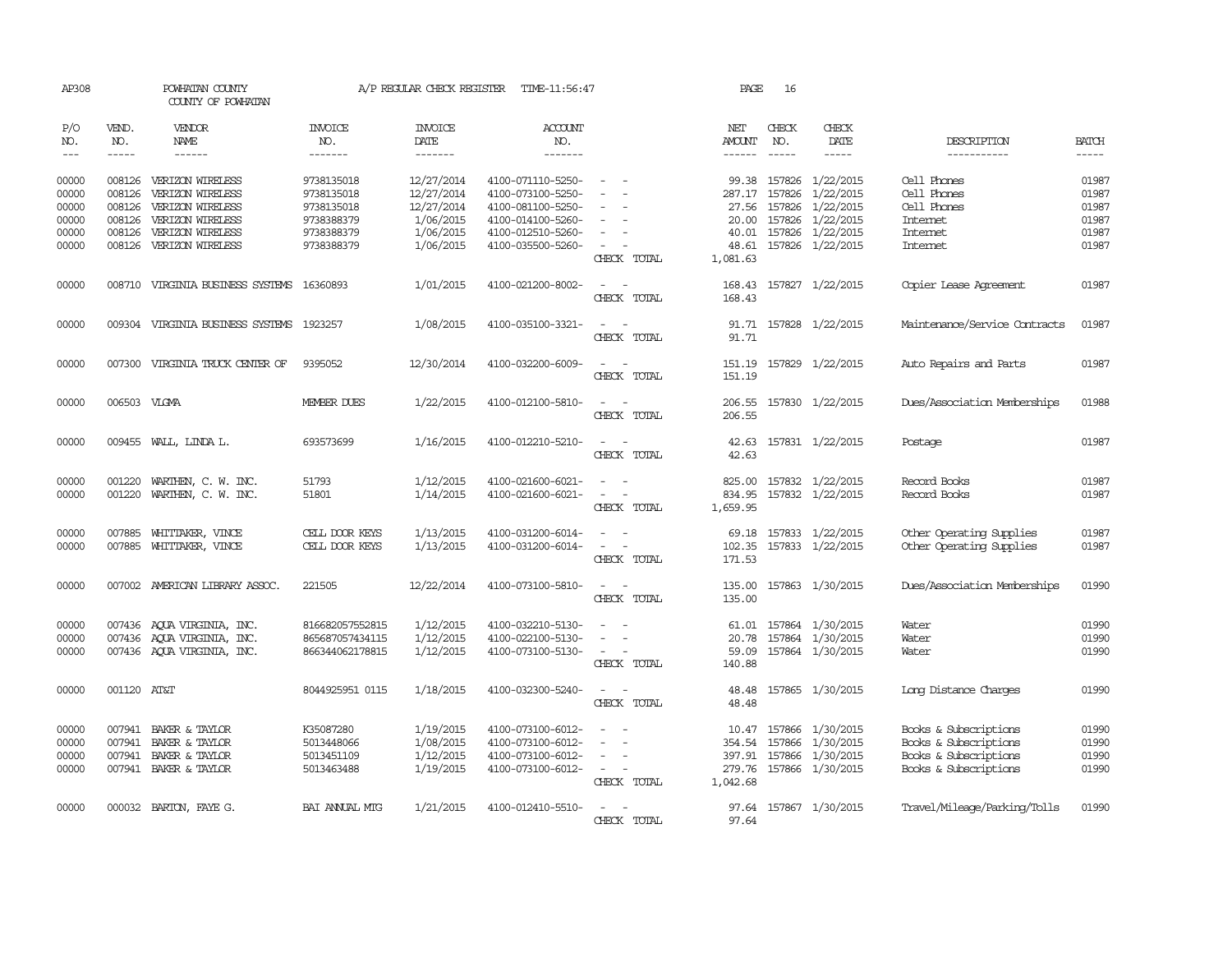| AP308                            |                                      | POWHATAN COUNTY<br>COUNTY OF POWHATAN                                                  |                                                  | A/P REGULAR CHECK REGISTER                       | TIME-11:56:47                                                                    |                                                                               | PAGE                                 | 17                            |                                                                                     |                                                                                  |                                  |
|----------------------------------|--------------------------------------|----------------------------------------------------------------------------------------|--------------------------------------------------|--------------------------------------------------|----------------------------------------------------------------------------------|-------------------------------------------------------------------------------|--------------------------------------|-------------------------------|-------------------------------------------------------------------------------------|----------------------------------------------------------------------------------|----------------------------------|
| P/O<br>NO.<br>$---$              | VEND.<br>NO.<br>$- - - - -$          | VENDOR<br><b>NAME</b><br>$- - - - - -$                                                 | <b>INVOICE</b><br>NO.<br>-------                 | <b>INVOICE</b><br>DATE<br>-------                | <b>ACCOUNT</b><br>NO.<br>-------                                                 |                                                                               | NET<br>AMOUNT<br>$- - - - - -$       | CHECK<br>NO.<br>$\frac{1}{2}$ | CHECK<br>DATE<br>$- - - - -$                                                        | DESCRIPTION<br>-----------                                                       | <b>BATCH</b><br>-----            |
| 00000                            |                                      | 010712 BLISICK, SHARON L.                                                              | ISPYLITTLECHRIS                                  | 1/14/2015                                        | 4100-073100-6012-                                                                | $\sim$<br>CHECK TOTAL                                                         | 6.99<br>6.99                         |                               | 157868 1/30/2015                                                                    | Books & Subscriptions                                                            | 01990                            |
| 00000                            |                                      | 008651 C & L AUTOMOTIVE                                                                | 6965                                             | 1/21/2015                                        | 4100-031200-6009-                                                                | $\equiv$<br>$\overline{\phantom{a}}$<br>CHECK TOTAL                           | 230.92<br>230.92                     |                               | 157869 1/30/2015                                                                    | Auto Parts/Repairs                                                               | 01990                            |
| 00000<br>00000<br>00000<br>00000 | 006965<br>006965<br>006965<br>006965 | CINIAS CORPORATION<br>CINIAS CORPORATION<br>CINTAS CORPORATION<br>CINIAS CORPORATION   | 143490182<br>143490182<br>143493778<br>143493778 | 1/14/2015<br>1/14/2015<br>1/21/2015<br>1/21/2015 | 4100-014300-6011-<br>4100-014100-6011-<br>4100-014300-6011-<br>4100-014100-6011- | $\equiv$<br>$\overline{\phantom{a}}$<br>$\equiv$<br>$\sim$ $-$<br>CHECK TOTAL | 107.25<br>147.64<br>107.25<br>509.78 |                               | 157870 1/30/2015<br>157870 1/30/2015<br>157870 1/30/2015<br>147.64 157870 1/30/2015 | Uniforms<br>Uniforms<br>Uniforms<br>Uniforms                                     | 01990<br>01990<br>01990<br>01990 |
| 00000                            |                                      | 007765 COUNTY WASTE OF VIRGINIA                                                        | FEBSERV03516457                                  | 1/15/2015                                        | 4100-032300-3185-                                                                | $\sim$<br>$\overline{\phantom{a}}$<br>CHECK TOTAL                             | 18.50<br>18.50                       |                               | 157871 1/30/2015                                                                    | Trash Removal                                                                    | 01990                            |
| 00000<br>00000<br>00000          |                                      | 000076 DELL MARKETING L.P.<br>000076 DELL MARKETING L.P.<br>000076 DELL MARKETING L.P. | XJMDRWW73<br>XJMD58N81<br>XJMD6K2K6              | 1/14/2015<br>1/12/2015<br>1/12/2015              | 4100-031200-6014-<br>4100-031200-6014-<br>4100-031200-6014-                      | $\sim$<br>CHECK TOTAL                                                         | 57.59<br>431.98<br>1,911.81          |                               | 1,422.24 157872 1/30/2015<br>157872 1/30/2015<br>157872 1/30/2015                   | Other Operating Supplies<br>Other Operating Supplies<br>Other Operating Supplies | 01990<br>01990<br>01990          |
| 00000                            | 000331 FED EX                        |                                                                                        | 290444430                                        | 1/13/2015                                        | 4100-012220-5210-                                                                | $\sim$<br>$\sim$<br>CHECK TOTAL                                               | 158.32<br>158.32                     |                               | 157873 1/30/2015                                                                    | Postage                                                                          | 01990                            |
| 00000                            |                                      | 006213 GENERAL HOME SERVICES INC 13398                                                 |                                                  | 1/20/2015                                        | 4100-035100-3320-                                                                | $\equiv$<br>$\sim$<br>CHECK TOTAL                                             | 65.00<br>65.00                       |                               | 157874 1/30/2015                                                                    | Landscaping - Animal Control                                                     | 01990                            |
| 00000<br>00000                   | 006097                               | HERIZLER FARM & FEED, INC<br>006097 HERTZLER FARM & FEED, INC                          | 025000<br>025018                                 | 1/15/2015<br>1/21/2015                           | 4100-035100-6022-<br>4100-035100-6022-                                           | CHECK TOTAL                                                                   | 24.79<br>46.95<br>71.74              |                               | 157875 1/30/2015<br>157875 1/30/2015                                                | Dog Food/Supplies<br>Dog Food/Supplies                                           | 01990<br>01990                   |
| 00000                            | 006221                               | HOLMAN MOTOR COMPANY                                                                   | 07593                                            | 1/16/2015                                        | 4100-031200-6009-                                                                | CHECK TOTAL                                                                   | 130.31<br>130.31                     |                               | 157876 1/30/2015                                                                    | Auto Parts/Repairs                                                               | 01990                            |
| 00000                            |                                      | 009218 HOWLAND, BOB                                                                    | 805180001                                        | 1/20/2015                                        | 4100-032200-3310-                                                                | CHECK TOTAL                                                                   | 180.98<br>180.98                     |                               | 157877 1/30/2015                                                                    | Equipment Repair                                                                 | 01990                            |
| 00000                            | 009580                               | KNOWBUDDY RESOURCES                                                                    | ARU0165858                                       | 1/14/2015                                        | 4100-073100-6012-                                                                | CHECK TOTAL                                                                   | 823.27<br>823.27                     |                               | 157878 1/30/2015                                                                    | Books & Subscriptions                                                            | 01990                            |
| 00000                            |                                      | 000157 KORMAN SIGNS, INC.                                                              | 277260                                           | 1/20/2015                                        | 4100-081100-6021-                                                                | $\sim$<br>CHECK TOTAL                                                         | 280.20<br>280.20                     |                               | 157879 1/30/2015                                                                    | Street Signs                                                                     | 01990                            |
| 00000                            |                                      | 006104 KUSTOM SIGNALS INC                                                              | 508663                                           | 1/16/2015                                        | 4100-031200-3310-                                                                | $\sim$<br>CHECK TOTAL                                                         | 426.00<br>426.00                     |                               | 157880 1/30/2015                                                                    | Repairs & Maintenance                                                            | 01990                            |
| 00000<br>00000                   |                                      | 006943 LIBRARY CORPORATION, THE<br>006943 LIBRARY CORPORATION, THE                     | 2015010166<br>2015013049                         | 1/27/2015<br>11/11/2014                          | 4100-073100-3320-<br>4100-073100-3320-                                           | $\equiv$<br>$\overline{\phantom{a}}$<br>CHECK TOTAL                           | 795.00<br>681.19<br>1,476.19         |                               | 157881 1/30/2015<br>157881 1/30/2015                                                | Maintenance & Service Contract<br>Maintenance & Service Contract                 | 01990<br>01990                   |
| 00000                            |                                      | 010139 LOCAL GOVERNMENT                                                                | 2015ANNUALDUES                                   | 1/26/2015                                        | 4100-012210-5810-                                                                | $\overline{\phantom{a}}$<br>CHECK TOTAL                                       | 35.00<br>35.00                       |                               | 157882 1/30/2015                                                                    | Dues/Association Memberships                                                     | 01990                            |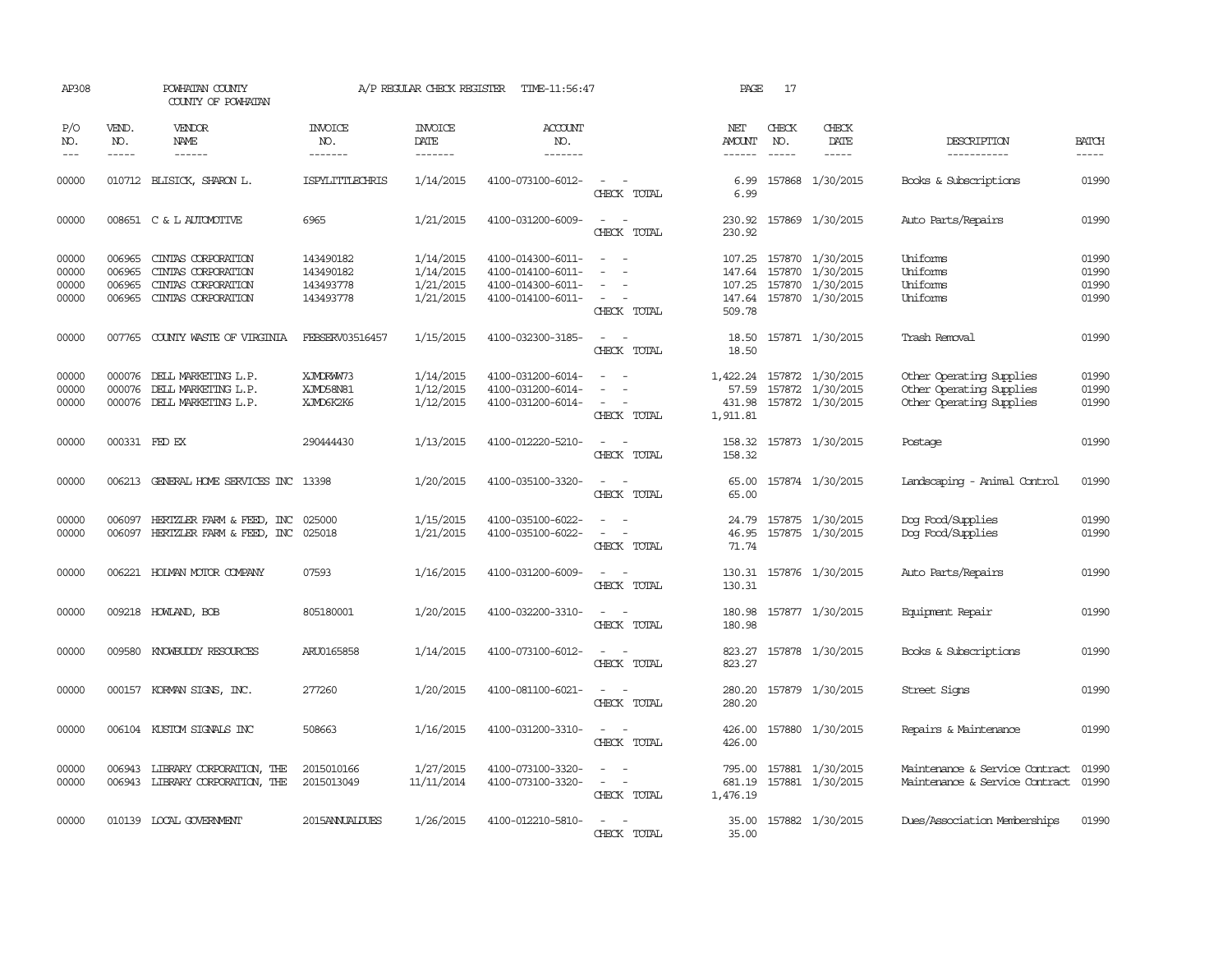| AP308                       |                             | POWHATAN COUNTY<br>COUNTY OF POWHATAN                         |                              | A/P REGULAR CHECK REGISTER        | TIME-11:56:47                          |                                         | PAGE                           | 18                          |                               |                                          |                             |
|-----------------------------|-----------------------------|---------------------------------------------------------------|------------------------------|-----------------------------------|----------------------------------------|-----------------------------------------|--------------------------------|-----------------------------|-------------------------------|------------------------------------------|-----------------------------|
| P/O<br>NO.<br>$\frac{1}{2}$ | VEND.<br>NO.<br>$- - - - -$ | VENDOR<br>NAME<br>------                                      | INVOICE<br>NO.<br>-------    | <b>INVOICE</b><br>DATE<br>------- | ACCOUNT<br>NO.<br>-------              |                                         | NET<br>AMOUNT<br>$- - - - - -$ | CHECK<br>NO.<br>$- - - - -$ | CHECK<br>DATE<br>$- - - - -$  | DESCRIPTION<br>-----------               | <b>BATCH</b><br>$- - - - -$ |
| 00000<br>00000              |                             | 001550 M & W PRINTERS, INC.<br>001550 M & W PRINTERS,<br>INC. | 94066<br>94069               | 1/30/2015<br>1/30/2015            | 4100-012410-5210-<br>4100-012410-5210- | $\overline{\phantom{a}}$                | 1,949.22<br>394.08             | 157883<br>157883            | 1/30/2015<br>1/30/2015        | Postage<br>Postage                       | 01990<br>01990              |
|                             |                             |                                                               |                              |                                   |                                        | CHECK TOTAL                             | 2,343.30                       |                             |                               |                                          |                             |
| 00000                       |                             | 006146 MCCLELLAN, WENDY SUSAN                                 | DECEMBER14TRAVL              | 1/26/2015                         | 4100-031710-5510-                      | CHECK TOTAL                             | 110.00<br>110.00               |                             | 157884 1/30/2015              | Travel/Mileage/Parking/Tolls             | 01990                       |
| 00000                       |                             | 009733 MINERVA BUNKER GEAR                                    | 247311                       | 1/16/2015                         | 4100-032200-6011-                      | CHECK TOTAL                             | 48.00<br>48.00                 |                             | 157885 1/30/2015              | Protective Gear/Uniforms                 | 01990                       |
| 00000                       |                             | 000205 MUNICIPAL CODE CORP.                                   | 00250263FREIGHT              | 12/15/2014                        | 4100-081100-3500-                      | CHECK TOTAL                             | 27.86<br>27.86                 |                             | 157886 1/30/2015              | Printing & Binding                       | 01990                       |
| 00000                       |                             | 007700 NOLAND COMPANY                                         | 33009300                     | 1/07/2015                         | 4100-032210-3310-                      | CHECK TOTAL                             | 144.60<br>144.60               |                             | 157887 1/30/2015              | Repairs & Maintenance                    | 01990                       |
| 00000                       |                             | 007412 OFFICE MAX - A BOISE CO.                               | 060039                       | 1/12/2015                         | 4100-081500-3500-                      | $\sim$<br>CHECK TOTAL                   | 88.08<br>88.08                 |                             | 157888 1/30/2015              | Printing & Binding                       | 01990                       |
| 00000                       | 008079                      | PAETEC/CAVALIER BUSINESS                                      | 3802785 0115                 | 1/22/2015                         | 100-000100-0006-                       |                                         | 96.77                          | 157889                      | 1/30/2015                     | Due from Other Agencies                  | 01990                       |
| 00000                       | 008079                      | PAETEC/CAVALIER BUSINESS                                      | 3802785 0115                 | 1/22/2015                         | 100-000100-0006-                       | $\equiv$                                | 127.33                         | 157889                      | 1/30/2015                     | Due from Other Agencies                  | 01990                       |
| 00000                       | 008079                      | PAETEC/CAVALIER BUSINESS                                      | 3802785 0115                 | 1/22/2015                         | 4100-011010-5230-                      |                                         | 30.56                          | 157889                      | 1/30/2015                     | Telephone Services                       | 01990                       |
| 00000                       | 008079                      | PAETEC/CAVALIER BUSINESS                                      | 3802785 0115                 | 1/22/2015                         | 4100-034100-5230-                      |                                         | 66.21                          | 157889                      | 1/30/2015                     | Telephone Services                       | 01990                       |
| 00000                       | 008079                      | PAETEC/CAVALIER BUSINESS                                      | 3802785 0115                 | 1/22/2015                         | 4100-021600-5230-                      |                                         | 101.87                         | 157889                      | 1/30/2015                     | Telephone Services                       | 01990                       |
| 00000                       | 008079                      | PAETEC/CAVALIER BUSINESS                                      | 3802785 0115                 | 1/22/2015                         | 4100-012310-5230-                      |                                         | 86.59                          | 157889                      | 1/30/2015                     | Telephone Services                       | 01990                       |
| 00000                       | 008079                      | PAETEC/CAVALIER BUSINESS                                      | 3802785 0115                 | 1/22/2015                         | 4100-022100-5230-                      |                                         | 35.65                          | 157889                      | 1/30/2015                     | Telephone Services                       | 01990                       |
| 00000                       | 008079                      | PAETEC/CAVALIER BUSINESS                                      | 3802785 0115                 | 1/22/2015                         | 4100-012100-5230-                      |                                         | 45.84                          | 157889                      | 1/30/2015                     | Telephone Services                       | 01990                       |
| 00000                       | 008079                      | PAETEC/CAVALIER BUSINESS                                      | 3802785 0115                 | 1/22/2015                         | 4100-012210-5230-                      | $\overline{a}$                          | 30.56                          | 157889                      | 1/30/2015                     | Telephone Services                       | 01990                       |
| 00000                       | 008079                      | PAETEC/CAVALIER BUSINESS                                      | 3802785 0115                 | 1/22/2015                         | 4100-012100-5230-                      |                                         | 15.28                          | 157889                      | 1/30/2015                     | Telephone Services                       | 01990                       |
| 00000                       | 008079                      | PAETEC/CAVALIER BUSINESS                                      | 3802785 0115                 | 1/22/2015                         | 4100-035500-5230-                      |                                         | 25.47                          | 157889                      | 1/30/2015                     | Telephone Services                       | 01990                       |
| 00000                       | 008079                      | PAETEC/CAVALIER BUSINESS                                      | 3802785 0115                 | 1/22/2015                         | 4100-083500-5230-                      | $\equiv$                                | 25.47                          | 157889                      | 1/30/2015                     | Telephone Services                       | 01990                       |
| 00000                       | 008079                      | PAETEC/CAVALIER BUSINESS                                      | 3802785 0115                 | 1/22/2015                         | 4100-014100-5230-                      |                                         | 81.49                          | 157889                      | 1/30/2015                     | Telephone Services                       | 01990                       |
| 00000                       | 008079                      | PAETEC/CAVALIER BUSINESS                                      | 3802785 0115                 | 1/22/2015                         | 4100-012200-5230-                      |                                         | 91.68                          |                             | 157889 1/30/2015              | Telephone Services                       | 01990                       |
| 00000                       | 008079                      | PAETEC/CAVALIER BUSINESS                                      | 3802785 0115                 | 1/22/2015                         | 4100-032200-5230-                      |                                         | 45.84                          | 157889                      | 1/30/2015                     | Telephone Services                       | 01990                       |
| 00000                       | 008079                      | PAETEC/CAVALIER BUSINESS                                      | 3802785 0115                 | 1/22/2015                         | 4100-021200-5230-                      | $\sim$                                  | 30.56                          | 157889                      | 1/30/2015                     | Telephone Services                       | 01990                       |
| 00000                       | 008079                      | PAETEC/CAVALIER BUSINESS                                      | 3802785 0115                 | 1/22/2015                         | 4100-012510-5230-                      |                                         | 10.21                          | 157889                      | 1/30/2015                     | Telephone Services                       | 01990<br>01990              |
| 00000                       | 008079                      | PAETEC/CAVALIER BUSINESS                                      | 3802785 0115                 | 1/22/2015<br>1/22/2015            | 4100-033300-5230-                      | $\overline{\phantom{a}}$                | 20.37                          | 157889                      | 1/30/2015<br>157889 1/30/2015 | Telephone Services                       |                             |
| 00000<br>00000              | 008079<br>008079            | PAETEC/CAVALIER BUSINESS<br>PAETEC/CAVALIER BUSINESS          | 3802785 0115<br>3802785 0115 |                                   | 4100-073100-5230-<br>4100-071110-5230- |                                         | 50.93                          | 157889                      |                               | Telephone Services                       | 01990<br>01990              |
| 00000                       | 008079                      | PAETEC/CAVALIER BUSINESS                                      | 3802785 0115                 | 1/22/2015<br>1/22/2015            | 4100-081100-5230-                      |                                         | 35.65<br>61.12                 |                             | 1/30/2015<br>157889 1/30/2015 | Telephone Services<br>Telephone Services | 01990                       |
| 00000                       | 008079                      | PAETEC/CAVALIER BUSINESS                                      | 3802785 0115                 | 1/22/2015                         | 4100-013200-5230-                      |                                         | 15.28                          | 157889                      | 1/30/2015                     | Telephone Services                       | 01990                       |
| 00000                       | 008079                      | PAETEC/CAVALIER BUSINESS                                      | 3802785 0115                 | 1/22/2015                         | 4100-031200-5230-                      |                                         | 366.72                         | 157889                      | 1/30/2015                     | Telephone Services                       | 01990                       |
| 00000                       | 008079                      | PAETEC/CAVALIER BUSINESS                                      | 3802785 0115                 | 1/22/2015                         | 4100-012410-5230-                      |                                         | 50.93                          | 157889                      | 1/30/2015                     | Telephone Services                       | 01990                       |
| 00000                       | 008079                      | PAETEC/CAVALIER BUSINESS                                      | 4237625 0115                 | 1/10/2015                         | 4100-073100-5230-                      |                                         | 454.82                         |                             | 157889 1/30/2015              | Telephone Services                       | 01991                       |
|                             |                             |                                                               |                              |                                   |                                        | CHECK TOTAL                             | 2,003.20                       |                             |                               |                                          |                             |
| 00000                       |                             | 000375 PIEDMONT REGIONAL JAIL                                 | 2457                         | 12/31/2014                        | 4100-033400-3845-                      | $\overline{\phantom{a}}$<br>CHECK TOTAL | 2,107.20<br>2,107.20           |                             | 157890 1/30/2015              | Detention of Adults - Health C           | 01990                       |
| 00000                       |                             | 006923 POPULAR SUBSCRIPTION                                   | SH-03363                     | 1/26/2014                         | 4100-073100-6012-                      | $\overline{\phantom{m}}$<br>CHECK TOTAL | 1,383.33                       |                             | 1,383.33 157891 1/30/2015     | Books & Subscriptions                    | 01991                       |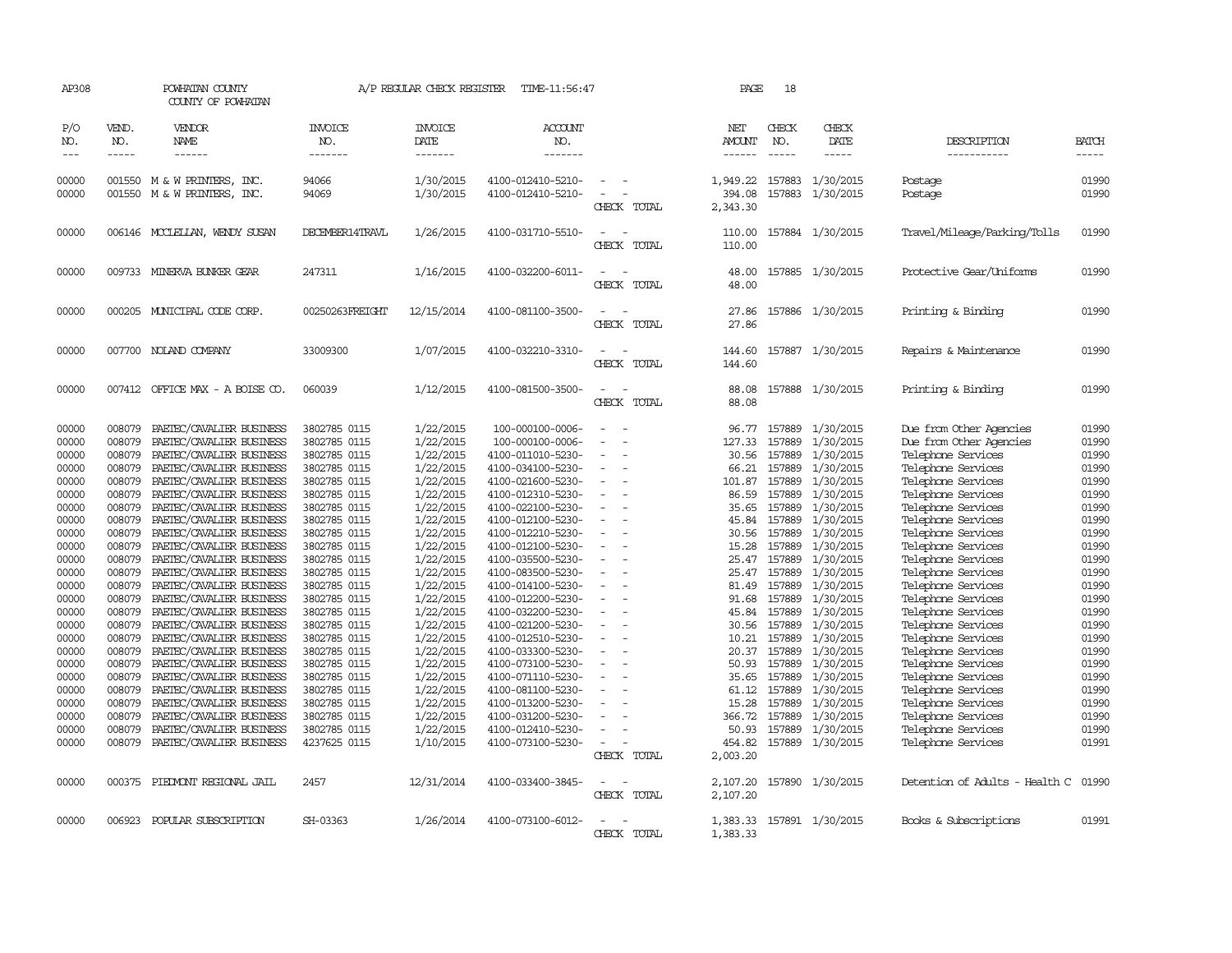| AP308                                                                                                                      |                                                                                                                                | POWHATAN COUNTY<br>COUNTY OF POWHATAN                                                                                                                                                                                                                                                                                                                                                                                                         |                                                                                                                        | A/P REGULAR CHECK REGISTER                                                                                                                                                          | TIME-11:56:47                                                                                                                                                                                                                                                                                      |                                                                                              | PAGE                                                                                                                                          | 19                                             |                                                                                                                                                                                                                                                   |                                                                                                                                                                                                                                                                                                                              |                                                                                                                            |
|----------------------------------------------------------------------------------------------------------------------------|--------------------------------------------------------------------------------------------------------------------------------|-----------------------------------------------------------------------------------------------------------------------------------------------------------------------------------------------------------------------------------------------------------------------------------------------------------------------------------------------------------------------------------------------------------------------------------------------|------------------------------------------------------------------------------------------------------------------------|-------------------------------------------------------------------------------------------------------------------------------------------------------------------------------------|----------------------------------------------------------------------------------------------------------------------------------------------------------------------------------------------------------------------------------------------------------------------------------------------------|----------------------------------------------------------------------------------------------|-----------------------------------------------------------------------------------------------------------------------------------------------|------------------------------------------------|---------------------------------------------------------------------------------------------------------------------------------------------------------------------------------------------------------------------------------------------------|------------------------------------------------------------------------------------------------------------------------------------------------------------------------------------------------------------------------------------------------------------------------------------------------------------------------------|----------------------------------------------------------------------------------------------------------------------------|
| P/O<br>NO.<br>$\frac{1}{2}$                                                                                                | VEND.<br>NO.<br>$- - - - -$                                                                                                    | <b>VENDOR</b><br>NAME<br>$- - - - - -$                                                                                                                                                                                                                                                                                                                                                                                                        | <b>INVOICE</b><br>NO.<br>-------                                                                                       | <b>INVOICE</b><br>DATE<br>-------                                                                                                                                                   | ACCOUNT<br>NO.<br>-------                                                                                                                                                                                                                                                                          |                                                                                              | NET<br>AMOUNT<br>$- - - - - -$                                                                                                                | CHECK<br>NO.<br>$\frac{1}{2}$                  | CHECK<br>DATE<br>$- - - - -$                                                                                                                                                                                                                      | DESCRIPTION<br>-----------                                                                                                                                                                                                                                                                                                   | <b>BATCH</b><br>$- - - - -$                                                                                                |
| 00000                                                                                                                      |                                                                                                                                | 000761 POSTMASTER OF POWHATAN                                                                                                                                                                                                                                                                                                                                                                                                                 | 01232015                                                                                                               | 1/23/2015                                                                                                                                                                           | 4100-012310-5210-                                                                                                                                                                                                                                                                                  | $\sim$<br>CHECK TOTAL                                                                        | 1,000.00                                                                                                                                      |                                                | 1,000.00 157892 1/30/2015                                                                                                                                                                                                                         | Postage                                                                                                                                                                                                                                                                                                                      | 01991                                                                                                                      |
| 00000                                                                                                                      |                                                                                                                                | 006914 POWHATAN AUTO REPAIR                                                                                                                                                                                                                                                                                                                                                                                                                   | 652                                                                                                                    | 1/27/2015                                                                                                                                                                           | 4100-032300-6009-                                                                                                                                                                                                                                                                                  | $\equiv$<br>CHECK TOTAL                                                                      | 500.73<br>500.73                                                                                                                              |                                                | 157893 1/30/2015                                                                                                                                                                                                                                  | Auto Parts/Repair                                                                                                                                                                                                                                                                                                            | 01991                                                                                                                      |
| 00000                                                                                                                      |                                                                                                                                | 005050 POWHATAN LOCK SERVICES                                                                                                                                                                                                                                                                                                                                                                                                                 | 1223                                                                                                                   | 1/09/2015                                                                                                                                                                           | 4100-032220-3310-                                                                                                                                                                                                                                                                                  | $\omega_{\rm{max}}$ , $\omega_{\rm{max}}$<br>CHECK TOTAL                                     | 45.50<br>45.50                                                                                                                                |                                                | 157894 1/30/2015                                                                                                                                                                                                                                  | Repairs & Maintenance                                                                                                                                                                                                                                                                                                        | 01991                                                                                                                      |
| 00000                                                                                                                      |                                                                                                                                | 006474 PROGRESSIVE AUTO WORKS                                                                                                                                                                                                                                                                                                                                                                                                                 | 0026858                                                                                                                | 1/13/2015                                                                                                                                                                           | 4100-035100-6009-                                                                                                                                                                                                                                                                                  | $\sim$<br>$\sim$<br>CHECK TOTAL                                                              | 69.22                                                                                                                                         |                                                | 69.22 157895 1/30/2015                                                                                                                                                                                                                            | Auto Parts/Repairs                                                                                                                                                                                                                                                                                                           | 01991                                                                                                                      |
| 00000                                                                                                                      | 006523                                                                                                                         | PURCHASE POWER                                                                                                                                                                                                                                                                                                                                                                                                                                | 15960441861 115                                                                                                        | 1/27/2015                                                                                                                                                                           | 4100-021600-5210-                                                                                                                                                                                                                                                                                  | $\sim$<br>CHECK TOTAL                                                                        | 463.65<br>463.65                                                                                                                              |                                                | 157896 1/30/2015                                                                                                                                                                                                                                  | Postage                                                                                                                                                                                                                                                                                                                      | 01991                                                                                                                      |
| 00000                                                                                                                      | 009767                                                                                                                         | QUALITY UNIFORM CO, INC.                                                                                                                                                                                                                                                                                                                                                                                                                      | 3201                                                                                                                   | 1/15/2015                                                                                                                                                                           | 4100-031200-6011-                                                                                                                                                                                                                                                                                  | $\equiv$<br>CHECK TOTAL                                                                      | 68.50<br>68.50                                                                                                                                |                                                | 157897 1/30/2015                                                                                                                                                                                                                                  | Uniforms                                                                                                                                                                                                                                                                                                                     | 01991                                                                                                                      |
| 00000<br>00000<br>00000<br>00000<br>00000<br>00000<br>00000<br>00000<br>00000<br>00000<br>00000<br>00000<br>00000<br>00000 | 000780<br>000780<br>000780<br>000780<br>000780<br>000780<br>000780<br>000780<br>000780<br>000780<br>000620<br>006466<br>006466 | <b>QUILL CORPORATION</b><br><b>CUILL CORPORATION</b><br><b>QUILL CORPORATION</b><br><b>QUILL CORPORATION</b><br><b>QUILL CORPORATION</b><br><b>QUILL CORPORATION</b><br><b>QUILL CORPORATION</b><br><b>QUILL CORPORATION</b><br><b>QUILL CORPORATION</b><br><b>QUILL CORPORATION</b><br>R. C. GOODWYN & SONS, INC<br>000620 R. C. GOODWYN & SONS, INC 0655594<br>RADIO COMMUNICATION OF VA 1200003221<br>RADIO COMMUNICATION OF VA 1200003251 | 76173243<br>9328802<br>9362689<br>9375924<br>9501316<br>9549812<br>9567587<br>9605580<br>9646547<br>9697559<br>0655544 | 1/20/2015<br>1/08/2015<br>1/09/2015<br>1/09/2015<br>1/14/2015<br>1/15/2015<br>1/15/2015<br>1/16/2015<br>1/19/2015<br>1/20/2015<br>1/06/2015<br>1/06/2015<br>12/08/2014<br>1/22/2015 | 4100-012200-6001-<br>4100-081500-3500-<br>4100-012200-6001-<br>4100-012200-6001-<br>4100-012320-6014-<br>4100-012320-6014-<br>4100-031200-6001-<br>4100-012320-6014-<br>4100-031200-6001-<br>4100-012200-6001-<br>4100-032210-3310-<br>4100-032210-3310-<br>4100-031200-3310-<br>4100-031200-3310- | $\sim$<br>$\equiv$<br>$\equiv$<br>$\sim$<br>CHECK TOTAL<br>$\equiv$<br>$\sim$<br>CHECK TOTAL | 23.36<br>24.48<br>2.99<br>26.98<br>83.99<br>81.99<br>379.76<br>83.99<br>18.84<br>46.72<br>773.10<br>9.18<br>15.77<br>24.95<br>268,00<br>27.00 | 157898<br>157898<br>157898<br>157898<br>157898 | 157898 1/30/2015<br>1/30/2015<br>157898 1/30/2015<br>1/30/2015<br>1/30/2015<br>1/30/2015<br>157898 1/30/2015<br>1/30/2015<br>157898 1/30/2015<br>157898 1/30/2015<br>157899 1/30/2015<br>157899 1/30/2015<br>157900 1/30/2015<br>157900 1/30/2015 | Office Supplies<br>Printing & Binding<br>Office Supplies<br>Office Supplies<br>Other Operating Supplies<br>Other Operating Supplies<br>Office Supplies<br>Other Operating Supplies<br>Office Supplies<br>Office Supplies<br>Repairs & Maintenance<br>Repairs & Maintenance<br>Repairs & Maintenance<br>Repairs & Maintenance | 01991<br>01991<br>01991<br>01991<br>01991<br>01991<br>01991<br>01991<br>01991<br>01991<br>01991<br>01991<br>01991<br>01991 |
| 00000                                                                                                                      |                                                                                                                                | 006466 RADIO COMMUNICATION OF VA 400009177                                                                                                                                                                                                                                                                                                                                                                                                    |                                                                                                                        | 1/14/2015                                                                                                                                                                           | 4100-032300-3310-                                                                                                                                                                                                                                                                                  | $\sim$<br>CHECK TOTAL                                                                        | 284.00<br>579.00                                                                                                                              |                                                | 157900 1/30/2015                                                                                                                                                                                                                                  | Repairs & Maintenance                                                                                                                                                                                                                                                                                                        | 01991                                                                                                                      |
| 00000<br>00000<br>00000<br>00000<br>00000<br>00000                                                                         | 006945<br>006945<br>006945<br>006945<br>006945<br>006945                                                                       | RECORDED BOOKS, LLC<br>RECORDED BOOKS, LLC<br>RECORDED BOOKS, LLC<br>RECORDED BOOKS, LLC<br>RECORDED BOOKS, LLC<br>RECORDED BOOKS, LLC                                                                                                                                                                                                                                                                                                        | 75060958<br>75063496<br>75064323<br>75064407<br>75065393<br>75066272                                                   | 1/21/2015<br>1/15/2015<br>1/16/2015<br>1/20/2015<br>1/20/2015<br>1/20/2015                                                                                                          | 4100-073100-6012-<br>4100-073100-6012-<br>4100-073100-6012-<br>4100-073100-6012-<br>4100-073100-6012-<br>4100-073100-6012-                                                                                                                                                                         | $\equiv$<br>$\sim$<br>$\equiv$<br>$\sim$<br>CHECK TOTAL                                      | 226.85<br>162.61<br>100.74<br>51.37<br>768.42                                                                                                 |                                                | 157901 1/30/2015<br>157901 1/30/2015<br>149.11 157901 1/30/2015<br>77.74 157901 1/30/2015<br>157901 1/30/2015<br>157901 1/30/2015                                                                                                                 | Books & Subscriptions<br>Books & Subscriptions<br>Books & Subscriptions<br>Books & Subscriptions<br>Books & Subscriptions<br>Books & Subscriptions                                                                                                                                                                           | 01991<br>01991<br>01991<br>01991<br>01991<br>01991                                                                         |
| 00000                                                                                                                      |                                                                                                                                | 006921 SEA-CLEAR AQUARIUM                                                                                                                                                                                                                                                                                                                                                                                                                     | 3398                                                                                                                   | 1/15/2015                                                                                                                                                                           | 4100-073100-3320-                                                                                                                                                                                                                                                                                  | $\sim$<br>CHECK TOTAL                                                                        | 80.00<br>80.00                                                                                                                                |                                                | 157902 1/30/2015                                                                                                                                                                                                                                  | Maintenance & Service Contract                                                                                                                                                                                                                                                                                               | 01991                                                                                                                      |
| 00000                                                                                                                      |                                                                                                                                | 008654 SEAY'S TOWING                                                                                                                                                                                                                                                                                                                                                                                                                          | 01082015                                                                                                               | 1/08/2015                                                                                                                                                                           | 4100-031200-6009-                                                                                                                                                                                                                                                                                  | $\overline{a}$<br>CHRCK TOTAL                                                                | 60.00<br>60.00                                                                                                                                |                                                | 157903 1/30/2015                                                                                                                                                                                                                                  | Auto Parts/Repairs                                                                                                                                                                                                                                                                                                           | 01991                                                                                                                      |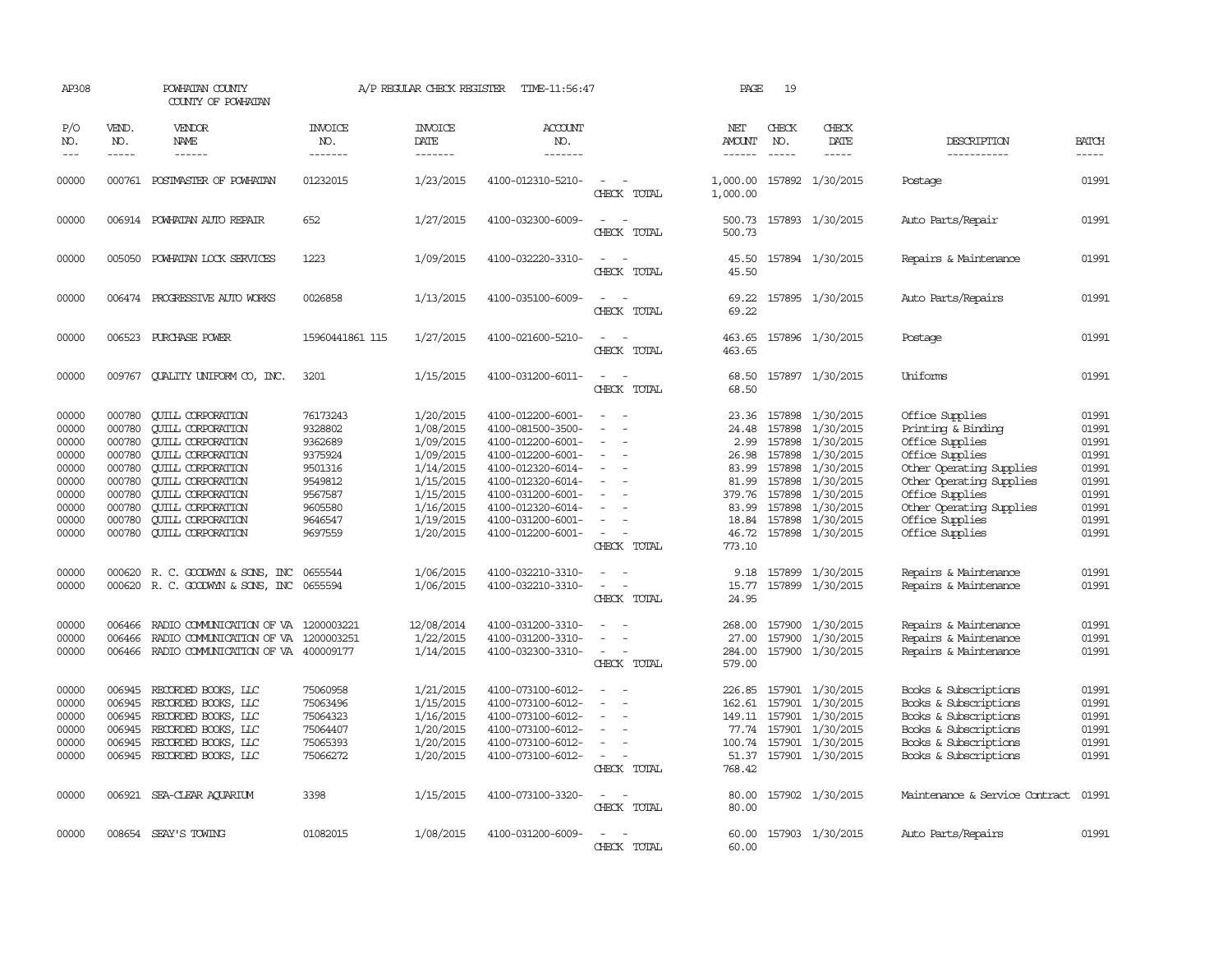| AP308                                                                                                                                                                                                                                                                                                                                                                                                      |                             | POWHATAN COUNTY<br>COUNTY OF POWHATAN                                            |                                                    | A/P REGULAR CHECK REGISTER          | TIME-11:56:47                                               |                                                                                 | PAGE                                     | 20                          |                                                          |                                                                                                    |                         |
|------------------------------------------------------------------------------------------------------------------------------------------------------------------------------------------------------------------------------------------------------------------------------------------------------------------------------------------------------------------------------------------------------------|-----------------------------|----------------------------------------------------------------------------------|----------------------------------------------------|-------------------------------------|-------------------------------------------------------------|---------------------------------------------------------------------------------|------------------------------------------|-----------------------------|----------------------------------------------------------|----------------------------------------------------------------------------------------------------|-------------------------|
| P/O<br>NO.<br>$\frac{1}{2} \frac{1}{2} \frac{1}{2} \frac{1}{2} \frac{1}{2} \frac{1}{2} \frac{1}{2} \frac{1}{2} \frac{1}{2} \frac{1}{2} \frac{1}{2} \frac{1}{2} \frac{1}{2} \frac{1}{2} \frac{1}{2} \frac{1}{2} \frac{1}{2} \frac{1}{2} \frac{1}{2} \frac{1}{2} \frac{1}{2} \frac{1}{2} \frac{1}{2} \frac{1}{2} \frac{1}{2} \frac{1}{2} \frac{1}{2} \frac{1}{2} \frac{1}{2} \frac{1}{2} \frac{1}{2} \frac{$ | VEND.<br>NO.<br>$- - - - -$ | VENDOR<br>NAME<br>------                                                         | <b>INVOICE</b><br>NO.<br>-------                   | <b>INVOICE</b><br>DATE<br>-------   | <b>ACCOUNT</b><br>NO.<br>-------                            |                                                                                 | NET<br>AMOUNT<br>$- - - - - -$           | CHECK<br>NO.<br>$- - - - -$ | CHECK<br>DATE<br>-----                                   | DESCRIPTION<br>-----------                                                                         | <b>BATCH</b><br>-----   |
| 00000<br>00000<br>00000                                                                                                                                                                                                                                                                                                                                                                                    | 006594<br>006594<br>006594  | SOUTHSIDE ELECTRIC COOP<br>SOUTHSIDE ELECTRIC COOP<br>SOUTHSIDE ELECTRIC COOP    | 109122001 0115<br>63504001 012015<br>63504005 0115 | 1/16/2015<br>1/16/2015<br>1/09/2015 | 4100-032300-5110-<br>4100-073100-5110-<br>4100-035500-5110- | $\sim$<br>CHECK TOTAL                                                           | 337.34<br>3,327.56<br>115.43<br>3,780.33 |                             | 157904 1/30/2015<br>157904 1/30/2015<br>157904 1/30/2015 | Electricity<br>Electricity<br>Electricity                                                          | 01991<br>01991<br>01991 |
| 00000                                                                                                                                                                                                                                                                                                                                                                                                      | 009783                      | STAPLES CREDIT PLAN                                                              | 603551782021325                                    | 1/23/2015                           | 4100-083500-6001-                                           | $\overline{\phantom{a}}$<br>$\overline{\phantom{a}}$<br>CHECK TOTAL             | 23.88<br>23.88                           |                             | 157905 1/30/2015                                         | Office Supplies                                                                                    | 01991                   |
| 00000<br>00000<br>00000                                                                                                                                                                                                                                                                                                                                                                                    | 009520<br>009520<br>009520  | STONE'S OFFICE EQUIPMENT<br>STONE'S OFFICE EQUIPMENT<br>STONE'S OFFICE EQUIPMENT | 45315<br>45435<br>45436                            | 1/16/2015<br>1/20/2015<br>1/20/2015 | 4100-073100-3320-<br>4100-073100-3320-<br>4100-073100-3320- | $\equiv$<br>$\overline{\phantom{a}}$<br>$\overline{\phantom{a}}$<br>CHECK TOTAL | 46.35<br>146.63<br>388.02<br>581.00      |                             | 157906 1/30/2015<br>157906 1/30/2015<br>157906 1/30/2015 | Maintenance & Service Contract<br>Maintenance & Service Contract<br>Maintenance & Service Contract | 01991<br>01991<br>01991 |
| 00000                                                                                                                                                                                                                                                                                                                                                                                                      | 006267                      | TIMBERLAKE, II, JAMES B.                                                         | CORLEGEDUDAY                                       | 1/27/2015                           | 4100-012310-5510-                                           | $\overline{\phantom{a}}$<br>$\sim$<br>CHECK TOTAL                               | 115.48<br>115.48                         |                             | 157907 1/30/2015                                         | Travel/Mileage/Parking/Tolls                                                                       | 01991                   |
| 00000                                                                                                                                                                                                                                                                                                                                                                                                      | 009446                      | TREASURER OF VIRGINIA                                                            | <b>SHRMLEARNINGKIT</b>                             | 9/22/2014                           | 4100-012220-5540-                                           | $\equiv$<br>CHECK TOTAL                                                         | 620.00<br>620.00                         |                             | 157908 1/30/2015                                         | Travel and Education                                                                               | 01991                   |
| 00000<br>00000                                                                                                                                                                                                                                                                                                                                                                                             | 006324<br>006324            | ULTRA-VIOLET LASER<br>ULIRA-VIOLET LASER                                         | 87191<br>87314                                     | 1/08/2015<br>1/21/2015              | 4100-073100-6001-<br>4100-073100-6002-                      | CHECK TOTAL                                                                     | 520.31<br>547.86<br>1,068.17             |                             | 157909 1/30/2015<br>157909 1/30/2015                     | Office Supplies<br>Computer Equipment-non-capital                                                  | 01991<br>01991          |
| 00000                                                                                                                                                                                                                                                                                                                                                                                                      | 009574                      | UNIQUE MANAGEMENT                                                                | 298492                                             | 1/01/2015                           | 4100-073100-6012-                                           | CHECK TOTAL                                                                     | 129.35<br>129.35                         |                             | 157910 1/30/2015                                         | Books & Subscriptions                                                                              | 01991                   |
| 00000                                                                                                                                                                                                                                                                                                                                                                                                      | 001060                      | UNITED WAY SVCS-LGSUNC                                                           | <b>DONATIONS</b>                                   | 1/27/2015                           | 3100-018990-0003-                                           | $\equiv$<br>$\sim$<br>CHECK TOTAL                                               | 321.00<br>321.00                         |                             | 157911 1/30/2015                                         | Gifts and Donations                                                                                | 01991                   |
| 00000                                                                                                                                                                                                                                                                                                                                                                                                      |                             | 010692 VALECO                                                                    | DUES FOR FY2015                                    | 1/22/2015                           | 4100-012310-5810-                                           | CHECK TOTAL                                                                     | 145.00<br>145.00                         |                             | 157912 1/30/2015                                         | Dues/Association Memberships                                                                       | 01991                   |
| 00000                                                                                                                                                                                                                                                                                                                                                                                                      |                             | 008140 VERIZON                                                                   | 8045985671 0115                                    | 1/11/2015                           | 4100-073100-5230-                                           | $\equiv$<br>CHECK TOTAL                                                         | 41.97<br>41.97                           |                             | 157913 1/30/2015                                         | Telephone Services                                                                                 | 01991                   |
| 00000                                                                                                                                                                                                                                                                                                                                                                                                      |                             | 009079 VERIZON COMUNICATIONS                                                     | 9620004525 0115                                    | 1/13/2015                           | 4100-032200-5260-                                           | CHECK TOTAL                                                                     | 89.99<br>89.99                           |                             | 157914 1/30/2015                                         | Internet                                                                                           | 01991                   |
| 00000                                                                                                                                                                                                                                                                                                                                                                                                      |                             | 006984 VIRGINIA CORRECTIONAL                                                     | 9464902                                            | 1/13/2015                           | 4100-032200-6001-                                           | CHECK TOTAL                                                                     | 699.60<br>699.60                         |                             | 157915 1/30/2015                                         | Stationery/Office Supplies                                                                         | 01991                   |
| 00000                                                                                                                                                                                                                                                                                                                                                                                                      |                             | 010158 VIRGINIA LIBRARY                                                          | 2015/67                                            | 1/27/2015                           | 4100-073100-5810-                                           | $\overline{\phantom{a}}$<br>CHECK TOTAL                                         | 292.00<br>292.00                         |                             | 157916 1/30/2015                                         | Dues/Association Memberships                                                                       | 01991                   |
| 00000                                                                                                                                                                                                                                                                                                                                                                                                      |                             | 001220 WARTHEN, C. W. INC.                                                       | 51782                                              | 1/07/2015                           | 4100-011010-3500-                                           | $\sim$ $ \sim$<br>CHECK TOTAL                                                   | 744.94<br>744.94                         |                             | 157917 1/30/2015                                         | Printing & Binding                                                                                 | 01991                   |
|                                                                                                                                                                                                                                                                                                                                                                                                            |                             |                                                                                  |                                                    |                                     |                                                             | CHECK TYPE TOTAL                                                                | 435,762.30                               |                             |                                                          |                                                                                                    |                         |
|                                                                                                                                                                                                                                                                                                                                                                                                            |                             |                                                                                  |                                                    |                                     |                                                             | FINAL TOTAL                                                                     | 435,762.30                               |                             |                                                          |                                                                                                    |                         |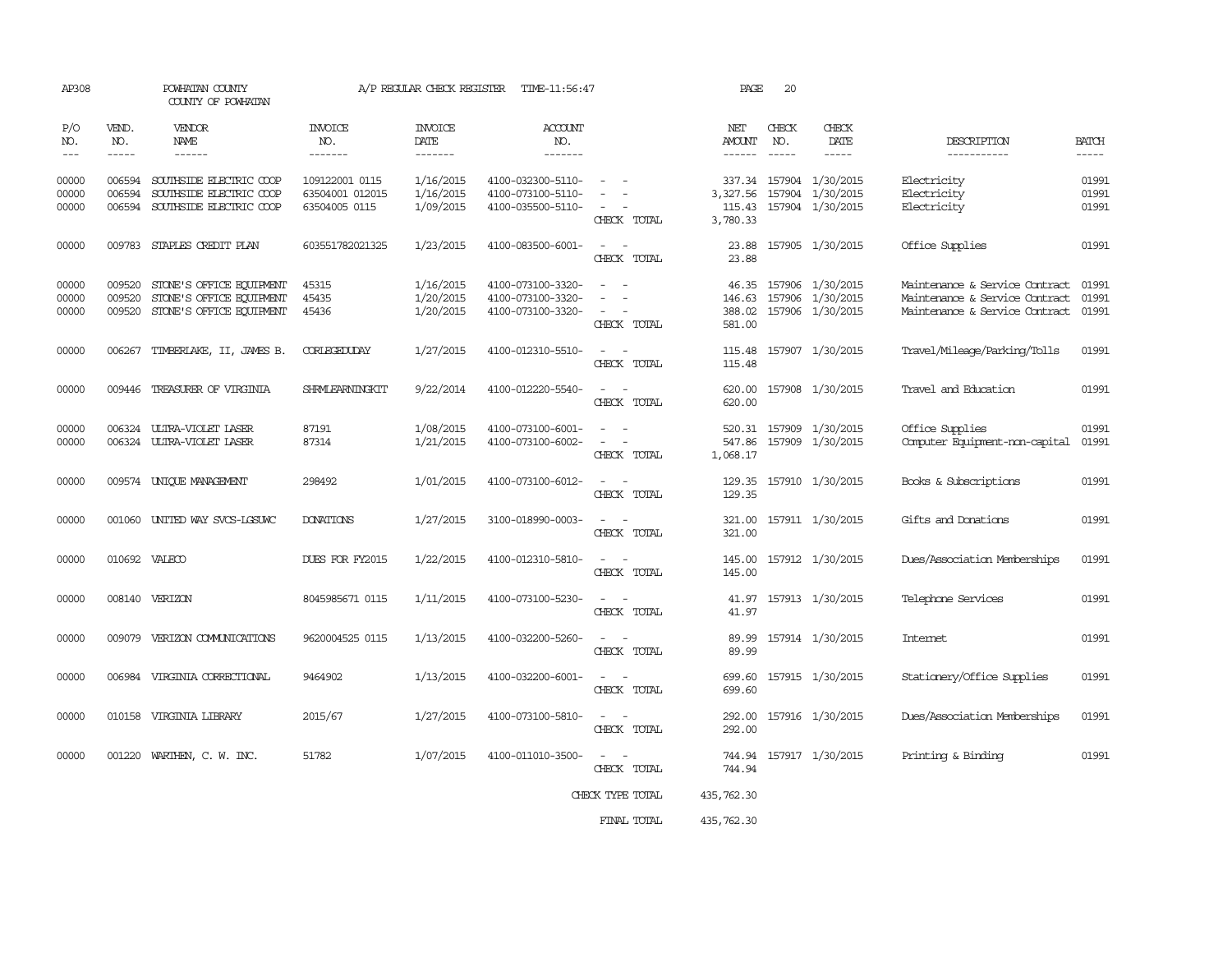| AP308                                                                                                             |                                                                                                  | POWHATAN COUNTY<br>COUNTY OF POWHATAN                                                                                                                                                                                                                                                                                                                                                                                                                                                               |                                                | A/P REGULAR CHECK REGISTER                                                                                                                                                       | TIME-15:42:07                                                                                                                                                                                                                                                                |                                                                                                                                                   | PAGE                                                                                                                                            | $\mathbf{1}$                                                       |                                                                                                                                                                                                                        |                                                                                                                                                                                                                                                                                                                                |                                                                                                                   |
|-------------------------------------------------------------------------------------------------------------------|--------------------------------------------------------------------------------------------------|-----------------------------------------------------------------------------------------------------------------------------------------------------------------------------------------------------------------------------------------------------------------------------------------------------------------------------------------------------------------------------------------------------------------------------------------------------------------------------------------------------|------------------------------------------------|----------------------------------------------------------------------------------------------------------------------------------------------------------------------------------|------------------------------------------------------------------------------------------------------------------------------------------------------------------------------------------------------------------------------------------------------------------------------|---------------------------------------------------------------------------------------------------------------------------------------------------|-------------------------------------------------------------------------------------------------------------------------------------------------|--------------------------------------------------------------------|------------------------------------------------------------------------------------------------------------------------------------------------------------------------------------------------------------------------|--------------------------------------------------------------------------------------------------------------------------------------------------------------------------------------------------------------------------------------------------------------------------------------------------------------------------------|-------------------------------------------------------------------------------------------------------------------|
| P/O<br>NO.<br>$---$                                                                                               | VEND.<br>NO.<br>$- - - - -$                                                                      | <b>VENDOR</b><br><b>NAME</b><br>------                                                                                                                                                                                                                                                                                                                                                                                                                                                              | <b>INVOICE</b><br>NO.<br>-------               | <b>INVOICE</b><br>DATE<br>-------                                                                                                                                                | <b>ACCOUNT</b><br>NO.<br>-------                                                                                                                                                                                                                                             |                                                                                                                                                   | NET<br>AMOUNT<br>------                                                                                                                         | CHECK<br>NO.<br>$\frac{1}{2}$                                      | CHECK<br>DATE<br>$- - - - -$                                                                                                                                                                                           | DESCRIPTION<br>-----------                                                                                                                                                                                                                                                                                                     | <b>BATCH</b><br>-----                                                                                             |
| 00000                                                                                                             |                                                                                                  | 008579 POWHATAN COMMERCIAL                                                                                                                                                                                                                                                                                                                                                                                                                                                                          | 0085201501                                     | 1/06/2015                                                                                                                                                                        | 4501-043400-5420-                                                                                                                                                                                                                                                            | $\overline{\phantom{a}}$<br>CHECK TOTAL                                                                                                           | 2,346.15                                                                                                                                        |                                                                    | 2,346.15 157516 1/06/2015                                                                                                                                                                                              | Rent - Office Space                                                                                                                                                                                                                                                                                                            | 01977                                                                                                             |
| 00000                                                                                                             |                                                                                                  | 007310 SOUTHEASTERN EMERGENCY                                                                                                                                                                                                                                                                                                                                                                                                                                                                       | 559996                                         | 12/30/2014                                                                                                                                                                       | 4120-032301-6013-                                                                                                                                                                                                                                                            | CHECK TOTAL                                                                                                                                       | 12.45<br>12.45                                                                                                                                  |                                                                    | 157577 1/09/2015                                                                                                                                                                                                       | Medical Supplies                                                                                                                                                                                                                                                                                                               | 01979                                                                                                             |
| 00000<br>00000                                                                                                    |                                                                                                  | 000620 R. C. GOODWYN & SONS, INC<br>000620 R. C. GOODWYN & SONS, INC 0654875                                                                                                                                                                                                                                                                                                                                                                                                                        | 0654846                                        | 12/29/2014<br>12/29/2014                                                                                                                                                         | 4116-035500-0002-<br>4116-035500-0002-                                                                                                                                                                                                                                       | CHECK TOTAL                                                                                                                                       | 15.92<br>9.37<br>25.29                                                                                                                          |                                                                    | 157590 1/09/2015<br>157590 1/09/2015                                                                                                                                                                                   | Wireless BD Replace. PSAP Equip<br>Wireless BD Replace. PSAP Equip                                                                                                                                                                                                                                                             | 01979<br>01979                                                                                                    |
| 00000                                                                                                             | 006466                                                                                           | RADIO COMMUNICATION OF VA 7020046421                                                                                                                                                                                                                                                                                                                                                                                                                                                                |                                                | 12/30/2014                                                                                                                                                                       | 4116-032200-8215-                                                                                                                                                                                                                                                            | CHECK TOTAL                                                                                                                                       | 1,129.00<br>1,129.00                                                                                                                            |                                                                    | 157591 1/09/2015                                                                                                                                                                                                       | State - Dept of Fire Programs                                                                                                                                                                                                                                                                                                  | 01979                                                                                                             |
| 00000                                                                                                             | 007310                                                                                           | SOUTHEASTERN EMERGENCY                                                                                                                                                                                                                                                                                                                                                                                                                                                                              | 559737                                         | 12/29/2014                                                                                                                                                                       | 4120-032301-6013-                                                                                                                                                                                                                                                            | CHECK TOTAL                                                                                                                                       | 2,641.41                                                                                                                                        |                                                                    | 2,641.41 157592 1/09/2015                                                                                                                                                                                              | Medical Supplies                                                                                                                                                                                                                                                                                                               | 01979                                                                                                             |
| 00000<br>00000<br>00000<br>00000<br>00000<br>00000<br>00000<br>00000<br>00000<br>00000<br>00000<br>00000<br>00000 | 009183<br>009183<br>009183<br>009183<br>009183<br>009183<br>009183<br>009183<br>009183<br>009183 | AIR, WATER & SOIL LABORA- V14006113<br>AIR, WATER & SOIL LABORA-<br>AIR, WATER & SOIL LABORA- V14006115<br>AIR, WATER & SOIL LABORA- V14006116<br>AIR, WATER & SOIL LABORA-<br>AIR, WATER & SOIL LABORA- V14006118<br>AIR, WATER & SOIL LABORA- V14006152<br>AIR, WATER & SOIL LABORA- V14006153<br>AIR, WATER & SOIL LABORA- V14006154<br>009183 AIR, WATER & SOIL LABORA- V14006155<br>AIR, WATER & SOIL LABORA- V15000008<br>009183 AIR, WATER & SOIL LABORA-<br>010233 DEWBERRY ENGINEERS, INC. | V14006114<br>V14006117<br>V15000058<br>1155733 | 12/30/2014<br>12/30/2014<br>12/30/2014<br>12/30/2014<br>12/30/2014<br>12/30/2014<br>12/31/2014<br>12/31/2014<br>12/31/2014<br>12/31/2014<br>1/02/2015<br>1/06/2015<br>12/19/2014 | 4501-043400-3140-<br>4501-043400-3140-<br>4501-043400-3140-<br>4501-043400-3140-<br>4501-043400-3140-<br>4501-043400-3140-<br>4501-043400-3140-<br>4501-043400-3140-<br>4501-043400-3140-<br>4501-043400-3140-<br>4501-043400-3140-<br>4501-043400-3140-<br>501-000200-0008- | $\sim$<br>$\overline{\phantom{a}}$<br>$\sim$<br>CHECK TOTAL<br>$\overline{\phantom{a}}$<br>CHECK TOTAL<br>$\overline{\phantom{a}}$<br>CHECK TOTAL | 119.08<br>40.00<br>40.00<br>40.00<br>40.00<br>102.26<br>40.00<br>40.00<br>40.00<br>603.60<br>119.08<br>102.26<br>221.34<br>7,650.00<br>7,650.00 | 157593<br>157593<br>157593<br>157593<br>157593<br>157593<br>157593 | 102.26 157593 1/09/2015<br>1/09/2015<br>1/09/2015<br>1/09/2015<br>1/09/2015<br>1/09/2015<br>1/09/2015<br>1/09/2015<br>157593 1/09/2015<br>157593 1/09/2015<br>157594 1/09/2015<br>157594 1/09/2015<br>157595 1/09/2015 | Professional Services<br>Professional Services<br>Professional Services<br>Professional Services<br>Professional Services<br>Professional Services<br>Professional Services<br>Professional Services<br>Professional Services<br>Professional Services<br>Professional Services<br>Professional Services<br>Retainages Payable | 01978<br>01978<br>01978<br>01978<br>01978<br>01978<br>01978<br>01978<br>01978<br>01978<br>01978<br>01978<br>01978 |
| 00000<br>00000                                                                                                    | 000620                                                                                           | R. C. GOODWYN & SONS, INC<br>000620 R. C. GOODWYN & SONS, INC 655082                                                                                                                                                                                                                                                                                                                                                                                                                                | 654965                                         | 12/30/2014<br>12/31/2014                                                                                                                                                         | 4501-043400-3310-<br>4501-043400-3310-                                                                                                                                                                                                                                       | $\sim$<br>CHECK TOTAL                                                                                                                             | 37.10<br>72.86<br>109.96                                                                                                                        |                                                                    | 157596 1/09/2015<br>157596 1/09/2015                                                                                                                                                                                   | Repairs and Maintenance<br>Repairs and Maintenance                                                                                                                                                                                                                                                                             | 01979<br>01979                                                                                                    |
| 00000                                                                                                             |                                                                                                  | 009450 SPEC (SLUDGE PROCESS                                                                                                                                                                                                                                                                                                                                                                                                                                                                         | 2141612-PCU                                    | 12/26/2014                                                                                                                                                                       | 4501-043400-6016-                                                                                                                                                                                                                                                            | $\sim$<br>$\overline{\phantom{a}}$<br>CHECK TOTAL                                                                                                 | 4,670.00<br>4,670.00                                                                                                                            |                                                                    | 157597 1/09/2015                                                                                                                                                                                                       | Chemicals                                                                                                                                                                                                                                                                                                                      | 01979                                                                                                             |
| 00000                                                                                                             |                                                                                                  | 006722 SYLNOR HYDRO INC.                                                                                                                                                                                                                                                                                                                                                                                                                                                                            | 31470                                          | 1/01/2015                                                                                                                                                                        | 4501-043400-3320-                                                                                                                                                                                                                                                            | CHECK TOTAL                                                                                                                                       | 638.00<br>638.00                                                                                                                                |                                                                    | 157598 1/09/2015                                                                                                                                                                                                       | Maintenance and Service Contra                                                                                                                                                                                                                                                                                                 | 01979                                                                                                             |
| 00000<br>00000                                                                                                    | 007843                                                                                           | 007843 TENCARVA MACHINERY CO.<br>TENCARVA MACHINERY CO.                                                                                                                                                                                                                                                                                                                                                                                                                                             | W12950<br>W12951                               | 12/31/2014<br>12/31/2014                                                                                                                                                         | 4501-043400-3320-<br>4501-043400-3320-                                                                                                                                                                                                                                       | $\sim$<br>CHECK TOTAL                                                                                                                             | 352.00<br>572.00<br>924.00                                                                                                                      |                                                                    | 157599 1/09/2015<br>157599 1/09/2015                                                                                                                                                                                   | Maintenance and Service Contra<br>Maintenance and Service Contra                                                                                                                                                                                                                                                               | 01979<br>01979                                                                                                    |
| 00000<br>00000                                                                                                    | 001340                                                                                           | BUSINESS CARD<br>001340 BUSINESS CARD                                                                                                                                                                                                                                                                                                                                                                                                                                                               | 01/14/2015<br>01/14/2015                       | 1/14/2015<br>1/14/2015                                                                                                                                                           | 4116-031210-6015-<br>4116-031210-6015-                                                                                                                                                                                                                                       | $\sim$                                                                                                                                            | 102.46                                                                                                                                          |                                                                    | 157600 1/14/2015<br>102.46 157600 1/14/2015                                                                                                                                                                            | Project Lifesaver expenses<br>Project Lifesaver expenses                                                                                                                                                                                                                                                                       | 01984<br>01984                                                                                                    |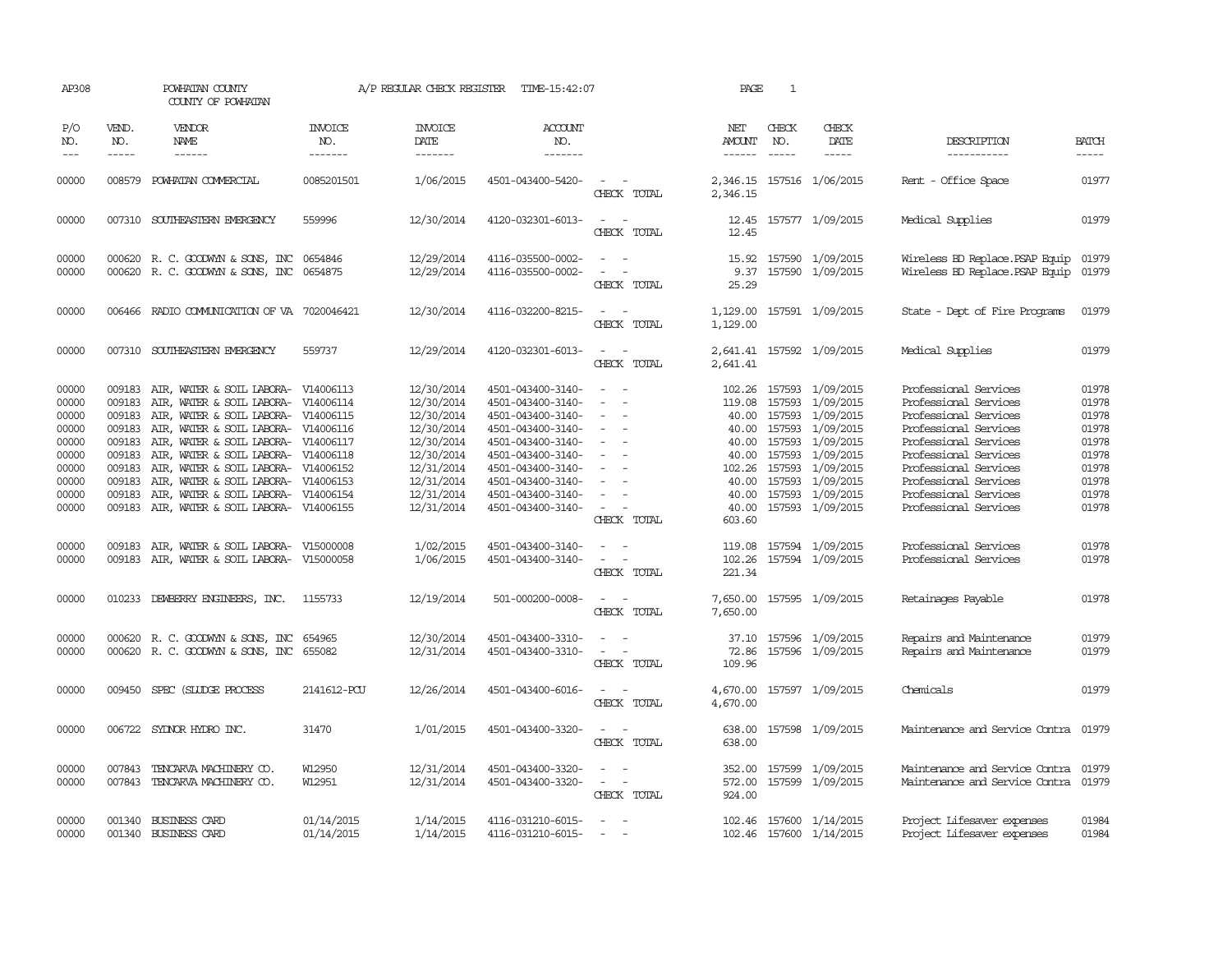| AP308          |                  | POWHATAN COUNTY<br>COUNTY OF POWHATAN                                   |                                    | A/P REGULAR CHECK REGISTER | TIME-15:42:07                          |                                         | PAGE               | 2            |                                      |                                                          |                |
|----------------|------------------|-------------------------------------------------------------------------|------------------------------------|----------------------------|----------------------------------------|-----------------------------------------|--------------------|--------------|--------------------------------------|----------------------------------------------------------|----------------|
| P/O<br>NO.     | VEND.<br>NO.     | VENDOR<br><b>NAME</b>                                                   | INVOICE<br>NO.                     | <b>INVOICE</b><br>DATE     | ACCOUNT<br>NO.                         |                                         | NET<br>AMOUNT      | CHECK<br>NO. | CHECK<br>DATE                        | DESCRIPTION                                              | <b>BATCH</b>   |
| $---$          | $\cdots$         | ------                                                                  | -------                            | -------                    | -------                                |                                         | ------             | $- - - - -$  | -----                                | -----------                                              | $- - - - -$    |
| 00000<br>00000 | 001340           | 001340 BUSINESS CARD<br><b>BUSINESS CARD</b>                            | 01/14/2015<br>01/14/2015           | 1/14/2015<br>1/14/2015     | 4116-031210-6015-<br>4116-031210-6015- | $\sim$                                  |                    | 157600       | 7.39 157600 1/14/2015                | Project Lifesaver expenses                               | 01984<br>01984 |
| 00000          | 001340           | BUSINESS CARD                                                           | 01/14/2015                         | 1/14/2015                  | 4116-031210-6015-                      |                                         | 25.83<br>12.25     |              | 1/14/2015<br>157600 1/14/2015        | Project Lifesaver expenses<br>Project Lifesaver expenses | 01984          |
| 00000          | 001340           | <b>BUSINESS CARD</b>                                                    | 01/14/2015                         | 1/14/2015                  | 4116-031210-6015-                      |                                         | 48.68              |              | 157600 1/14/2015                     | Project Lifesaver expenses                               | 01984          |
| 00000          |                  | 001340 BUSINESS CARD                                                    | 01/14/2015                         | 1/14/2015                  | 4116-031210-6015-                      | $\overline{\phantom{a}}$<br>CHECK TOTAL | 44.49<br>343.56    |              | 157600 1/14/2015                     | Project Lifesaver expenses                               | 01984          |
| 00000          | 007325           | RICHMOND OXYGEN CO.                                                     | 184896                             | 12/10/2014                 | 4120-032301-6013-                      | $\overline{\phantom{a}}$                | 79.00              |              | 157636 1/14/2015                     | Medical Supplies                                         | 01982          |
| 00000<br>00000 | 007325           | RICHMOND OXYGEN CO.<br>007325 RICHMOND OXYGEN CO.                       | 185427<br>186688                   | 12/24/2014<br>12/31/2014   | 4120-032301-6013-                      |                                         | 79.00              |              | 157636 1/14/2015<br>157636 1/14/2015 | Medical Supplies<br>Medical Supplies                     | 01982<br>01982 |
|                |                  |                                                                         |                                    |                            | 4120-032301-6013-                      | CHECK TOTAL                             | 275.50<br>433.50   |              |                                      |                                                          |                |
| 00000          |                  | 010699 TIMBERLAKE, JULIA                                                | 2013001387003                      | 1/05/2015                  | 3120-016050-0001-                      | $\sim$<br>$\sim$                        | 35.00              |              | 157682 1/14/2015                     | Fees for Rescue Transport Serv                           | 01982          |
|                |                  |                                                                         |                                    |                            |                                        | CHECK TOTAL                             | 35.00              |              |                                      |                                                          |                |
| 00000          |                  | 006261 TIMMONS GROUP                                                    | 165190                             | 12/09/2014                 | 4301-014200-6004-                      | CHECK TOTAL                             | 696.00<br>696.00   |              | 157683 1/14/2015                     | Paving Village Building                                  | 01982          |
| 00000          | 009183           | AIR, WATER & SOIL LABORA-                                               | V15000109                          | 1/08/2015                  | 4501-043400-3140-                      |                                         | 119.08             |              | 157684 1/14/2015                     | Professional Services                                    | 01981          |
| 00000<br>00000 | 009183           | AIR, WATER & SOIL LABORA-<br>009183 AIR, WATER & SOIL LABORA- V15000165 | V15000164                          | 1/12/2015<br>1/12/2015     | 4501-043400-3140-<br>4501-043400-3140- | $\sim$                                  | 40.00<br>40.00     |              | 157684 1/14/2015<br>157684 1/14/2015 | Professional Services<br>Professional Services           | 01981<br>01981 |
|                |                  |                                                                         |                                    |                            |                                        | CHECK TOTAL                             | 199.08             |              |                                      |                                                          |                |
| 00000          | 006655           | BLOSSMAN GAS COMPANIES,                                                 | 304045                             | 12/26/2014                 | 4501-043400-5120-                      | $\equiv$<br>$\sim$                      | 495.28             |              | 157685 1/14/2015                     | Fuel (htg)                                               | 01981          |
| 00000<br>00000 | 006655<br>006655 | BLOSSMAN GAS COMPANIES,<br>BLOSSMAN GAS COMPANIES,                      | 304142<br>304242                   | 1/02/2015<br>1/09/2015     | 4501-043400-5120-<br>4501-043400-5120- |                                         | 337.45<br>362.82   |              | 157685 1/14/2015<br>157685 1/14/2015 | Fuel (htg)<br>Fuel (htg)                                 | 01981<br>01981 |
| 00000          | 006655           | BLOSSMAN GAS COMPANIES,                                                 | 503497                             | 12/30/2014                 | 4501-043400-5120-                      |                                         | 455.88             |              | 157685 1/14/2015                     | Fuel (htg)                                               | 01981          |
| 00000          |                  | 006655 BLOSSMAN GAS COMPANIES,                                          | 503573                             | 1/06/2015                  | 4501-043400-5120-                      | $\sim$                                  |                    |              | 445.36 157685 1/14/2015              | Fuel (htg)                                               | 01981          |
|                |                  |                                                                         |                                    |                            |                                        | CHECK TOTAL                             | 2,096.79           |              |                                      |                                                          |                |
| 00000<br>00000 | 000860<br>000860 | DOMINION VIRGINIA POWER<br>DOMINION VIRGINIA POWER                      | 1875198911 1/15<br>2907028530 1/15 | 1/05/2015<br>1/05/2015     | 4501-043400-5110-<br>4501-043400-5110- | $\overline{\phantom{a}}$                | 118.52<br>50.80    |              | 157686 1/14/2015<br>157686 1/14/2015 | Electricity<br>Electricity                               | 01981<br>01981 |
| 00000          | 000860           | DOMINION VIRGINIA POWER                                                 | 3085476897 1/15                    | 1/05/2015                  | 4501-043400-5110-                      | $\overline{\phantom{a}}$                |                    |              | 272.33 157686 1/14/2015              | Electricity                                              | 01981          |
| 00000          | 000860           | DOMINION VIRGINIA POWER                                                 | 6656300552 1/15                    | 1/05/2015                  | 4501-043400-5110-                      |                                         | 471.19             |              | 157686 1/14/2015                     | Electricity                                              | 01981          |
| 00000          | 000860           | DOMINION VIRGINIA POWER                                                 | 7897055856 1/15                    | 1/05/2015                  | 4501-043400-5110-                      | $\overline{\phantom{a}}$                | 2,752.70           |              | 157686 1/14/2015                     | Electricity                                              | 01981          |
| 00000          | 000860           | DOMINION VIRGINIA POWER                                                 | 9052426195 1/15                    | 1/05/2015                  | 4501-043400-5110-                      |                                         | 91.77              |              | 157686 1/14/2015                     | Electricity                                              | 01981          |
| 00000          | 000860           | DOMINION VIRGINIA POWER                                                 | 998223150 1/15                     | 1/05/2015                  | 4501-043400-5110-                      |                                         | 172.96             |              | 157686 1/14/2015                     | Electricity                                              | 01981          |
|                |                  |                                                                         |                                    |                            |                                        | CHECK TOTAL                             | 3,930.27           |              |                                      |                                                          |                |
| 00000          | 007537           | FERGUSON ENTERPRISES, INC                                               | 1783088                            | 12/19/2014                 | 4501-043400-3310-                      |                                         | 2,388.12           |              | 157687 1/14/2015                     | Repairs and Maintenance                                  | 01981          |
| 00000          |                  | 007537 FERGUSON ENTERPRISES, INC 1785381                                |                                    | 12/16/2014                 | 4501-043400-3310-                      | $\overline{\phantom{a}}$<br>CHECK TOTAL | 195.10<br>2,583.22 |              | 157687 1/14/2015                     | Repairs and Maintenance                                  | 01981          |
| 00000          |                  | 010642 FRANKLIN MILLER, INC.                                            | 26990                              | 12/09/2014                 | 4501-043400-3310-                      |                                         | 308.00             |              | 157688 1/14/2015                     | Repairs and Maintenance                                  | 01981          |
|                |                  |                                                                         |                                    |                            |                                        | CHECK TOTAL                             | 308.00             |              |                                      |                                                          |                |
| 00000          |                  | 000120 JAMES RIVER AIR                                                  | C141730A                           | 1/01/2015                  | 4501-043400-3320-                      | $\sim$<br>$\sim$<br>CHECK TOTAL         | 240.00<br>240.00   |              | 157689 1/14/2015                     | Maintenance and Service Contra 01982                     |                |
|                |                  |                                                                         |                                    |                            |                                        |                                         |                    |              |                                      |                                                          |                |
| 00000          |                  | 008381 JAMES RIVER PETROLEUM                                            | 71E                                | 1/09/2015                  | 4501-043400-6008-                      | CHECK TOTAL                             | 137.72             |              | 137.72 157690 1/14/2015              | Gas/Grease/Oil/Vehicle Repairs 01982                     |                |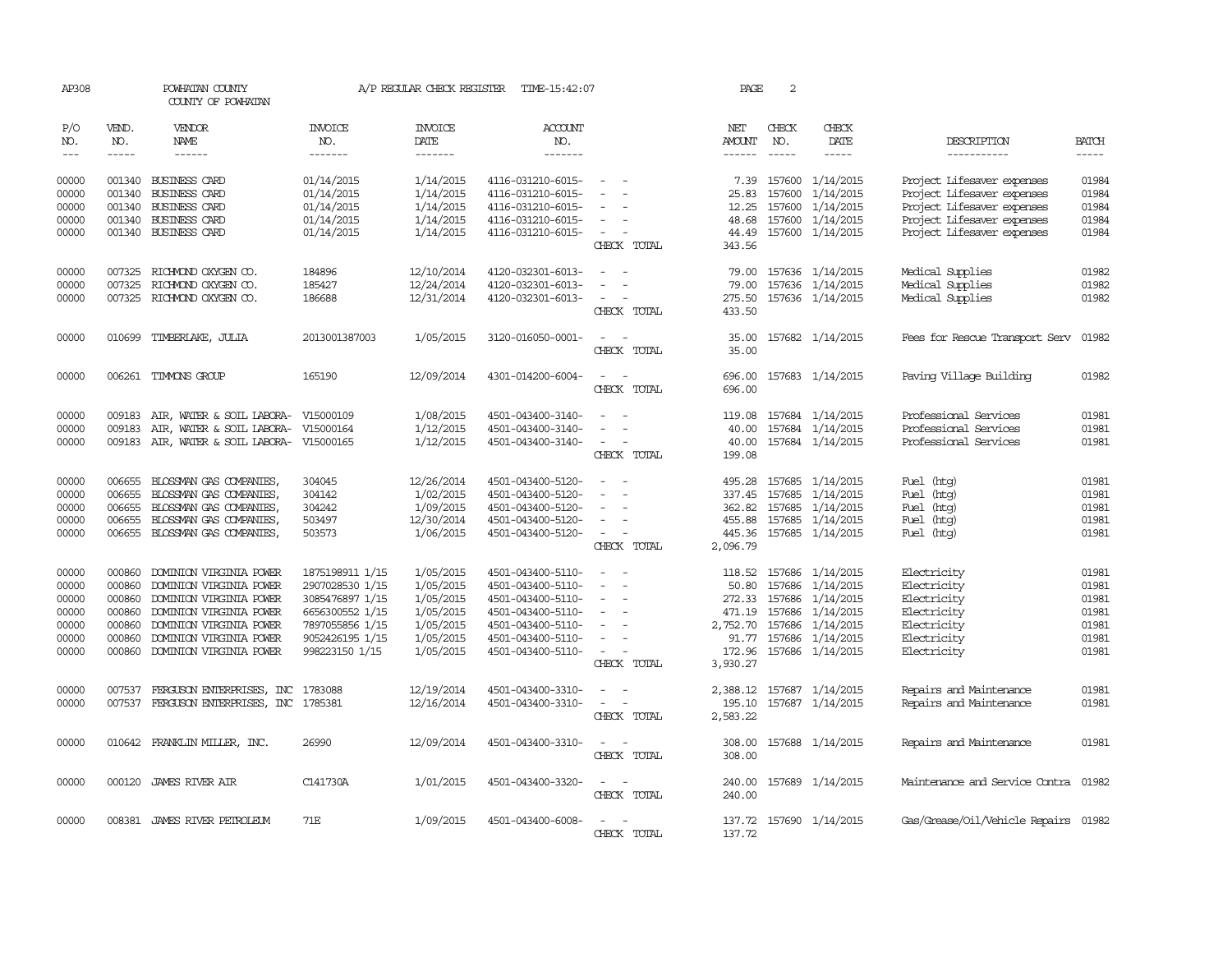| AP308                                                                                                                                                                                              |                                                                                                                                                                                                                          | POWHATAN COUNTY<br>COUNTY OF POWHATAN                                                                                                                                                                                                                                                                                                                                                                                          |                                                                                                                                                                                                                                                                                                                  | A/P REGULAR CHECK REGISTER                                                                                                                                                                                                                                                                 | TIME-15:42:07                                                                                                                                                                                                                                                                                                                                                                                                                                                              |                                                                                                   | PAGE                                                                                                                                                                                                      | 3                                                                                      |                                                                                                                                                                                                                                                                                                                                                                                       |                                                                                                                                                                                                                                                                                                                                                                                                                                                                                                                                                                        |                                                                                                                                                                                                    |
|----------------------------------------------------------------------------------------------------------------------------------------------------------------------------------------------------|--------------------------------------------------------------------------------------------------------------------------------------------------------------------------------------------------------------------------|--------------------------------------------------------------------------------------------------------------------------------------------------------------------------------------------------------------------------------------------------------------------------------------------------------------------------------------------------------------------------------------------------------------------------------|------------------------------------------------------------------------------------------------------------------------------------------------------------------------------------------------------------------------------------------------------------------------------------------------------------------|--------------------------------------------------------------------------------------------------------------------------------------------------------------------------------------------------------------------------------------------------------------------------------------------|----------------------------------------------------------------------------------------------------------------------------------------------------------------------------------------------------------------------------------------------------------------------------------------------------------------------------------------------------------------------------------------------------------------------------------------------------------------------------|---------------------------------------------------------------------------------------------------|-----------------------------------------------------------------------------------------------------------------------------------------------------------------------------------------------------------|----------------------------------------------------------------------------------------|---------------------------------------------------------------------------------------------------------------------------------------------------------------------------------------------------------------------------------------------------------------------------------------------------------------------------------------------------------------------------------------|------------------------------------------------------------------------------------------------------------------------------------------------------------------------------------------------------------------------------------------------------------------------------------------------------------------------------------------------------------------------------------------------------------------------------------------------------------------------------------------------------------------------------------------------------------------------|----------------------------------------------------------------------------------------------------------------------------------------------------------------------------------------------------|
| P/O<br>NO.<br>$---$                                                                                                                                                                                | VEND.<br>NO.<br>-----                                                                                                                                                                                                    | VENDOR<br>NAME<br>------                                                                                                                                                                                                                                                                                                                                                                                                       | <b>INVOICE</b><br>NO.<br>-------                                                                                                                                                                                                                                                                                 | <b>INVOICE</b><br>DATE<br>-------                                                                                                                                                                                                                                                          | <b>ACCOUNT</b><br>NO.<br>-------                                                                                                                                                                                                                                                                                                                                                                                                                                           |                                                                                                   | NET<br>AMOUNT<br>------                                                                                                                                                                                   | CHECK<br>NO.<br>$- - - - -$                                                            | CHECK<br>DATE<br>-----                                                                                                                                                                                                                                                                                                                                                                | DESCRIPTION<br>-----------                                                                                                                                                                                                                                                                                                                                                                                                                                                                                                                                             | <b>BATCH</b><br>-----                                                                                                                                                                              |
| 00000                                                                                                                                                                                              |                                                                                                                                                                                                                          | 000166 LUCK STONE CORP.                                                                                                                                                                                                                                                                                                                                                                                                        | ACT 10101 12/14                                                                                                                                                                                                                                                                                                  | 1/01/2015                                                                                                                                                                                                                                                                                  | 4501-043400-3310-                                                                                                                                                                                                                                                                                                                                                                                                                                                          | $\sim$<br>CHECK TOTAL                                                                             | 211.82<br>211.82                                                                                                                                                                                          |                                                                                        | 157691 1/14/2015                                                                                                                                                                                                                                                                                                                                                                      | Repairs and Maintenance                                                                                                                                                                                                                                                                                                                                                                                                                                                                                                                                                | 01982                                                                                                                                                                                              |
| 00000                                                                                                                                                                                              | 008308                                                                                                                                                                                                                   | TREASURER, CHESTERFIELD                                                                                                                                                                                                                                                                                                                                                                                                        | 1413602015393                                                                                                                                                                                                                                                                                                    | 12/30/2014                                                                                                                                                                                                                                                                                 | 4501-043400-5112-                                                                                                                                                                                                                                                                                                                                                                                                                                                          | $\equiv$<br>CHECK TOTAL                                                                           | 45,769.05<br>45,769.05                                                                                                                                                                                    |                                                                                        | 157692 1/14/2015                                                                                                                                                                                                                                                                                                                                                                      | Chesterfield Water Bi-monthly                                                                                                                                                                                                                                                                                                                                                                                                                                                                                                                                          | 01982                                                                                                                                                                                              |
| 00000                                                                                                                                                                                              |                                                                                                                                                                                                                          | 008710 VIRGINIA BUSINESS SYSTEMS 16360894                                                                                                                                                                                                                                                                                                                                                                                      |                                                                                                                                                                                                                                                                                                                  | 1/01/2015                                                                                                                                                                                                                                                                                  | 4501-043400-3320-                                                                                                                                                                                                                                                                                                                                                                                                                                                          | $\equiv$<br>CHECK TOTAL                                                                           | 236.75<br>236.75                                                                                                                                                                                          |                                                                                        | 157693 1/14/2015                                                                                                                                                                                                                                                                                                                                                                      | Maintenance and Service Contra                                                                                                                                                                                                                                                                                                                                                                                                                                                                                                                                         | 01982                                                                                                                                                                                              |
| 00000                                                                                                                                                                                              |                                                                                                                                                                                                                          | 007415 VIRGINIA UTILITY                                                                                                                                                                                                                                                                                                                                                                                                        | 12140325                                                                                                                                                                                                                                                                                                         | 12/31/2014                                                                                                                                                                                                                                                                                 | 4501-043400-3140-                                                                                                                                                                                                                                                                                                                                                                                                                                                          | $\equiv$<br>CHECK TOTAL                                                                           | 36.75<br>36.75                                                                                                                                                                                            |                                                                                        | 157694 1/14/2015                                                                                                                                                                                                                                                                                                                                                                      | Professional Services                                                                                                                                                                                                                                                                                                                                                                                                                                                                                                                                                  | 01982                                                                                                                                                                                              |
| 00000<br>00000<br>00000<br>00000<br>00000<br>00000<br>00000<br>00000<br>00000<br>00000<br>00000<br>00000<br>00000<br>00000<br>00000<br>00000<br>00000<br>00000<br>00000<br>00000<br>00000<br>00000 | 008668<br>008668<br>008668<br>008668<br>008668<br>008668<br>008668<br>008668<br>008668<br>008668<br>008668<br>008668<br>008668<br>008668<br>008668<br>008668<br>008668<br>008668<br>008668<br>008668<br>008668<br>008668 | BANK OF AMERICA<br>BANK OF AMERICA<br>BANK OF AMERICA<br>BANK OF AMERICA<br>BANK OF AMERICA<br>BANK OF AMERICA<br>BANK OF AMERICA<br>BANK OF AMERICA<br>BANK OF AMERICA<br>BANK OF AMERICA<br>BANK OF AMERICA<br>BANK OF AMERICA<br>BANK OF AMERICA<br>BANK OF AMERICA<br>BANK OF AMERICA<br>BANK OF AMERICA<br>BANK OF AMERICA<br>BANK OF AMERICA<br>BANK OF AMERICA<br>BANK OF AMERICA<br>BANK OF AMERICA<br>BANK OF AMERICA | 01/02/2015<br>01/02/2015<br>01/02/2015<br>01/02/2015<br>01/02/2015<br>01/02/2015<br>01/02/2015<br>01/02/2015<br>01/02/2015<br>01/02/2015<br>01/02/2015<br>01/02/2015<br>01/02/2015<br>01/02/2015<br>01/02/2015<br>01/02/2015<br>01/02/2015<br>01/02/2015<br>01/02/2015<br>01/02/2015<br>01/02/2015<br>01/02/2015 | 1/02/2015<br>1/02/2015<br>1/02/2015<br>1/02/2015<br>1/02/2015<br>1/02/2015<br>1/02/2015<br>1/02/2015<br>1/02/2015<br>1/02/2015<br>1/02/2015<br>1/02/2015<br>1/02/2015<br>1/02/2015<br>1/02/2015<br>1/02/2015<br>1/02/2015<br>1/02/2015<br>1/02/2015<br>1/02/2015<br>1/02/2015<br>1/02/2015 | 4116-083500-8215-<br>4116-083500-8215-<br>4301-012500-8302-<br>4301-012500-8302-<br>4501-043400-3310-<br>4501-043400-5210-<br>4501-043400-5210-<br>4501-043400-5210-<br>4501-043400-3310-<br>4501-043400-3310-<br>4501-043400-6014-<br>4501-043400-6014-<br>4501-043400-3310-<br>4501-043400-3310-<br>4501-043400-3310-<br>4501-043400-3310-<br>4501-043400-6014-<br>4501-043400-5810-<br>4501-043400-5840-<br>4501-043400-3310-<br>4501-043400-6014-<br>4501-043400-3310- | $\equiv$<br>$\equiv$<br>$\equiv$<br>٠<br>$\sim$<br>$\sim$<br>$\overline{\phantom{a}}$<br>$\equiv$ | 971.00<br>40.94<br>5.00<br>160.00<br>125.00<br>6.49<br>6.24<br>3.58<br>203.23<br>363.81<br>144.95<br>16.14<br>19.72<br>79.28<br>17.76<br>285.89<br>45.72<br>141.00<br>20.00<br>606.00<br>413.92<br>581.75 | 157695<br>157695<br>157695<br>157695<br>157695<br>157695<br>157695<br>157695<br>157695 | 157695 1/15/2015<br>1/15/2015<br>157695 1/15/2015<br>1/15/2015<br>1/15/2015<br>1/15/2015<br>1/15/2015<br>157695 1/15/2015<br>1/15/2015<br>157695 1/15/2015<br>157695 1/15/2015<br>1/15/2015<br>157695 1/15/2015<br>157695 1/15/2015<br>1/15/2015<br>157695 1/15/2015<br>157695 1/15/2015<br>157695 1/15/2015<br>1/15/2015<br>157695 1/15/2015<br>157695 1/15/2015<br>157695 1/15/2015 | DEO - Grant for Litter Control<br>DEQ - Grant for Litter Control<br>Other County Vehicles<br>Other County Vehicles<br>Repairs and Maintenance<br>Postage<br>Postage<br>Postage<br>Repairs and Maintenance<br>Repairs and Maintenance<br>Other Operating Supplies<br>Other Operating Supplies<br>Repairs and Maintenance<br>Repairs and Maintenance<br>Repairs and Maintenance<br>Repairs and Maintenance<br>Other Operating Supplies<br>Dues/Association Membership<br>Miscellaneous<br>Repairs and Maintenance<br>Other Operating Supplies<br>Repairs and Maintenance | 01985<br>01985<br>01985<br>01985<br>01985<br>01985<br>01985<br>01985<br>01985<br>01985<br>01985<br>01985<br>01985<br>01985<br>01985<br>01985<br>01985<br>01985<br>01985<br>01985<br>01985<br>01985 |
| 00000                                                                                                                                                                                              |                                                                                                                                                                                                                          | 009639 EMS MANAGEMENT &                                                                                                                                                                                                                                                                                                                                                                                                        | 23525                                                                                                                                                                                                                                                                                                            | 12/31/2014                                                                                                                                                                                                                                                                                 | 4120-032300-5845-                                                                                                                                                                                                                                                                                                                                                                                                                                                          | CHECK TOTAL<br>$\sim$<br>CHECK TOTAL                                                              | 4,257.42<br>2,271.74<br>2,271.74                                                                                                                                                                          |                                                                                        | 157835 1/22/2015                                                                                                                                                                                                                                                                                                                                                                      | EMS Transport Third Party Bill                                                                                                                                                                                                                                                                                                                                                                                                                                                                                                                                         | 01987                                                                                                                                                                                              |
| 00000                                                                                                                                                                                              |                                                                                                                                                                                                                          | 010406 TAX COUNSEL, LTD                                                                                                                                                                                                                                                                                                                                                                                                        | <b>SRP</b>                                                                                                                                                                                                                                                                                                       | 1/09/2015                                                                                                                                                                                                                                                                                  | 4209-062000-0004-                                                                                                                                                                                                                                                                                                                                                                                                                                                          | $\equiv$<br>CHECK TOTAL                                                                           | 1,925.00<br>1,925.00                                                                                                                                                                                      |                                                                                        | 157836 1/22/2015                                                                                                                                                                                                                                                                                                                                                                      | Legal Fees                                                                                                                                                                                                                                                                                                                                                                                                                                                                                                                                                             | 01987                                                                                                                                                                                              |
| 00000<br>00000<br>00000<br>00000                                                                                                                                                                   | 009183<br>009183<br>009183<br>009183                                                                                                                                                                                     | AIR, WATER & SOIL LABORA-<br>AIR, WATER & SOIL LABORA-<br>AIR, WATER & SOIL LABORA-<br>AIR, WATER & SOIL LABORA-                                                                                                                                                                                                                                                                                                               | V14004117<br>V14005084<br>V15000202<br>V15000203                                                                                                                                                                                                                                                                 | 9/09/2014<br>10/31/2014<br>1/14/2015<br>1/14/2015                                                                                                                                                                                                                                          | 4501-043400-3140-<br>4501-043400-3140-<br>4501-043400-3140-<br>4501-043400-3140-                                                                                                                                                                                                                                                                                                                                                                                           | $\equiv$<br>$\equiv$<br>CHECK TOTAL                                                               | 226.92<br>60.00<br>314.21<br>226.92<br>828.05                                                                                                                                                             | 157837                                                                                 | 157837 1/22/2015<br>1/22/2015<br>157837 1/22/2015<br>157837 1/22/2015                                                                                                                                                                                                                                                                                                                 | Professional Services<br>Professional Services<br>Professional Services<br>Professional Services                                                                                                                                                                                                                                                                                                                                                                                                                                                                       | 01987<br>01987<br>01987<br>01987                                                                                                                                                                   |
| 00000                                                                                                                                                                                              |                                                                                                                                                                                                                          | 007048 RESERVE ACCOUNT                                                                                                                                                                                                                                                                                                                                                                                                         | 0803-8726 1/15                                                                                                                                                                                                                                                                                                   | 1/21/2015                                                                                                                                                                                                                                                                                  | 4501-043400-5210-                                                                                                                                                                                                                                                                                                                                                                                                                                                          | $\equiv$<br>CHECK TOTAL                                                                           | 30.92<br>30.92                                                                                                                                                                                            |                                                                                        | 157838 1/22/2015                                                                                                                                                                                                                                                                                                                                                                      | Postage                                                                                                                                                                                                                                                                                                                                                                                                                                                                                                                                                                | 01987                                                                                                                                                                                              |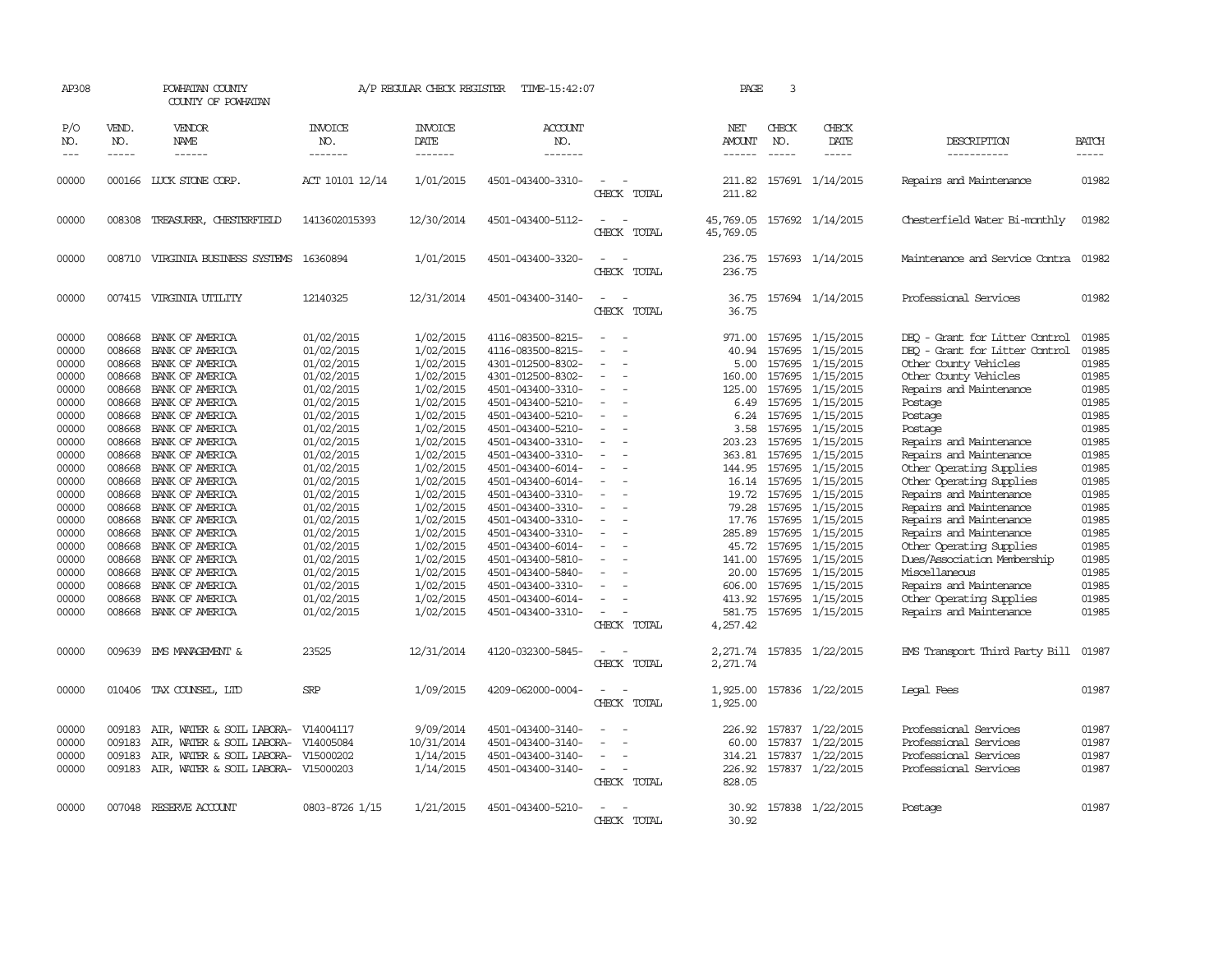| AP308                                                                |                                                | POWHATAN COUNTY<br>COUNTY OF POWHATAN                                                                                                                                                                                                                                                                                           |                                    | A/P REGULAR CHECK REGISTER                                                                           | TIME-15:42:07                                                                                                                                                        |                                                                                                                             | PAGE                               | $\overline{4}$                |                                                                                                                                                                                |                                                                                                                                                                                                      |                                                                      |
|----------------------------------------------------------------------|------------------------------------------------|---------------------------------------------------------------------------------------------------------------------------------------------------------------------------------------------------------------------------------------------------------------------------------------------------------------------------------|------------------------------------|------------------------------------------------------------------------------------------------------|----------------------------------------------------------------------------------------------------------------------------------------------------------------------|-----------------------------------------------------------------------------------------------------------------------------|------------------------------------|-------------------------------|--------------------------------------------------------------------------------------------------------------------------------------------------------------------------------|------------------------------------------------------------------------------------------------------------------------------------------------------------------------------------------------------|----------------------------------------------------------------------|
| P/O<br>NO.<br>$---$                                                  | VEND.<br>NO.<br>$\frac{1}{2}$                  | <b>VENDOR</b><br>NAME                                                                                                                                                                                                                                                                                                           | <b>INVOICE</b><br>NO.<br>-------   | <b>INVOICE</b><br>DATE<br>-------                                                                    | <b>ACCOUNT</b><br>NO.<br>-------                                                                                                                                     |                                                                                                                             | NET<br>AMOUNT<br>------            | CHECK<br>NO.<br>$\frac{1}{2}$ | CHECK<br>DATE<br>$- - - - -$                                                                                                                                                   | DESCRIPTION<br>-----------                                                                                                                                                                           | <b>BATCH</b><br>-----                                                |
| 00000<br>00000                                                       | 008126<br>008126                               | VERIZON WIRELESS<br>VERIZON WIRELESS                                                                                                                                                                                                                                                                                            | 9738135018<br>9738388379           | 12/27/2014<br>1/06/2015                                                                              | 4501-043400-5250-<br>4501-043400-5260-                                                                                                                               | $\sim$ 100 $\sim$<br>$\sim$<br>CHECK TOTAL                                                                                  | 49.69<br>20.01<br>69.70            |                               | 157839 1/22/2015<br>157839 1/22/2015                                                                                                                                           | Cell Phones<br>Internet Services                                                                                                                                                                     | 01987<br>01987                                                       |
| 00000                                                                |                                                | 008348 LUXFORD, BRAD                                                                                                                                                                                                                                                                                                            | <b>REISSUE 1536363</b>             | 10/18/2014                                                                                           | 4116-031210-6015-                                                                                                                                                    | $\sim$<br>CHECK TOTAL                                                                                                       | 49.00<br>49.00                     |                               | 157918 1/30/2015                                                                                                                                                               | Project Lifesaver expenses                                                                                                                                                                           | 01990                                                                |
| 00000<br>00000                                                       |                                                | 000620 R. C. GOODWYN & SONS, INC<br>000620 R. C. GOODWYN & SONS, INC                                                                                                                                                                                                                                                            | 655547<br>656293                   | 1/13/2015<br>1/13/2015                                                                               | 4116-035500-0002-<br>4116-035500-0002-                                                                                                                               | $ -$<br>$\overline{\phantom{a}}$<br>CHECK TOTAL                                                                             | 303.88<br>77.97<br>381.85          |                               | 157919 1/30/2015<br>157919 1/30/2015                                                                                                                                           | Wireless BD Replace. PSAP Equip<br>Wireless BD Replace. PSAP Equip                                                                                                                                   | 01991<br>01991                                                       |
| 00000                                                                |                                                | 007450 THOMSON REUTERS -                                                                                                                                                                                                                                                                                                        | 831009934                          | 1/01/2015                                                                                            | 4116-021100-6012-                                                                                                                                                    | $\frac{1}{2} \left( \frac{1}{2} \right) \left( \frac{1}{2} \right) = \frac{1}{2} \left( \frac{1}{2} \right)$<br>CHECK TOTAL | 363.20<br>363.20                   |                               | 157920 1/30/2015                                                                                                                                                               | Law Library Expenses                                                                                                                                                                                 | 01991                                                                |
| 00000                                                                |                                                | 010710 ATKINS, TERESA                                                                                                                                                                                                                                                                                                           | 2014015942001                      | 1/14/2015                                                                                            | 3120-016050-0001-                                                                                                                                                    | $\frac{1}{2} \left( \frac{1}{2} \right) \left( \frac{1}{2} \right) = \frac{1}{2} \left( \frac{1}{2} \right)$<br>CHECK TOTAL | 262.64                             |                               | 262.64 157921 1/30/2015                                                                                                                                                        | Fees for Rescue Transport Serv 01990                                                                                                                                                                 |                                                                      |
| 00000                                                                |                                                | 006510 EMERGENCY SERVICES                                                                                                                                                                                                                                                                                                       | 86                                 | 1/26/2015                                                                                            | 4120-032300-3110-                                                                                                                                                    | $\sim$ $ \sim$<br>CHECK TOTAL                                                                                               | 24,732.36                          |                               | 24,732.36 157922 1/30/2015                                                                                                                                                     | Contract Services-Daytime Cove 01990                                                                                                                                                                 |                                                                      |
| 00000                                                                |                                                | 007310 SOUTHEASTERN EMERGENCY                                                                                                                                                                                                                                                                                                   | 562922                             | 1/19/2015                                                                                            | 4120-032301-6013-                                                                                                                                                    | $\sim$ $ \sim$<br>CHECK TOTAL                                                                                               | 1,049.24                           |                               | 1,049.24 157923 1/30/2015                                                                                                                                                      | Medical Supplies                                                                                                                                                                                     | 01991                                                                |
| 00000<br>00000                                                       | 000845                                         | TOWN POLICE SUPPLY OF<br>000845 TOWN POLICE SUPPLY OF                                                                                                                                                                                                                                                                           | 6595<br>6595                       | 12/09/2014<br>12/09/2014                                                                             | 4216-031800-6023-<br>4216-031800-6023-                                                                                                                               | CHECK TOTAL                                                                                                                 | 1,425.00                           |                               | 18,405.00 157924 1/30/2015<br>16,980.00-157924 1/30/2015                                                                                                                       | Sheriff Asset Forfeiture Expen 01991<br>Sheriff Asset Forfeiture Expen 01991                                                                                                                         |                                                                      |
| 00000                                                                |                                                | 007147 DRAPER ADEN ASSOCIATES,                                                                                                                                                                                                                                                                                                  | 2014120221                         | 12/31/2014                                                                                           | 4301-044000-8201-                                                                                                                                                    | CHECK TOTAL                                                                                                                 | 3,076.50                           |                               | 3,076.50 157925 1/30/2015                                                                                                                                                      | Water/Sewer Extension Construc 01990                                                                                                                                                                 |                                                                      |
| 00000                                                                |                                                | 006261 TIMMONS GROUP                                                                                                                                                                                                                                                                                                            | 165804                             | 1/13/2015                                                                                            | 4301-014200-6004-                                                                                                                                                    | CHECK TOTAL                                                                                                                 | 3,480.00<br>3,480.00               |                               | 157926 1/30/2015                                                                                                                                                               | Paving Village Building                                                                                                                                                                              | 01991                                                                |
| 00000                                                                |                                                | 008232 ADVANCE AUTO PARTS                                                                                                                                                                                                                                                                                                       | 6819026709                         | 12/21/2014                                                                                           | 4501-043400-6008-                                                                                                                                                    | $\sim$<br>CHECK TOTAL                                                                                                       | 125.99<br>125.99                   |                               | 157927 1/30/2015                                                                                                                                                               | Gas/Grease/Oil/Vehicle Repairs                                                                                                                                                                       | 01990                                                                |
| 00000<br>00000<br>00000<br>00000<br>00000<br>00000<br>00000<br>00000 | 009183<br>009183<br>009183<br>009183<br>009183 | 009183 AIR, WATER & SOIL LABORA- V15000245<br>AIR, WATER & SOIL LABORA- V15000246<br>009183 AIR, WATER & SOIL LABORA- V15000247<br>AIR, WATER & SOIL LABORA- V15000287<br>AIR, WATER & SOIL LABORA- V15000319<br>AIR, WATER & SOIL LABORA- V15000320<br>AIR, WATER & SOIL LABORA-<br>009183 AIR, WATER & SOIL LABORA- V15000332 | V15000331                          | 1/16/2015<br>1/16/2015<br>1/16/2015<br>1/19/2015<br>1/20/2015<br>1/20/2015<br>1/22/2015<br>1/22/2015 | 4501-043400-3140-<br>4501-043400-3140-<br>4501-043400-3140-<br>4501-043400-3140-<br>4501-043400-3140-<br>4501-043400-3140-<br>4501-043400-3140-<br>4501-043400-3140- | $\sim$<br>$\equiv$<br>$\sim$<br>$\equiv$<br>$\overline{\phantom{a}}$<br>$\equiv$<br>$\sim$<br>CHECK TOTAL                   | 40.00<br>40.00<br>119.08<br>791.84 | 157928<br>157928              | 370.50 157928 1/30/2015<br>1/30/2015<br>40.00 157928 1/30/2015<br>157928 1/30/2015<br>102.26 157928 1/30/2015<br>1/30/2015<br>40.00 157928 1/30/2015<br>40.00 157928 1/30/2015 | Professional Services<br>Professional Services<br>Professional Services<br>Professional Services<br>Professional Services<br>Professional Services<br>Professional Services<br>Professional Services | 01990<br>01990<br>01990<br>01990<br>01990<br>01990<br>01990<br>01990 |
| 00000<br>00000                                                       |                                                | 007436 AQUA VIRGINIA, INC.<br>007436 AQUA VIRGINIA, INC.                                                                                                                                                                                                                                                                        | 153459705746611<br>865871188328115 | 1/12/2015<br>1/12/2015                                                                               | 4501-043400-5130-<br>4501-043400-5130-                                                                                                                               | $\sim$ $-$<br>$\omega_{\rm{max}}$ and $\omega_{\rm{max}}$<br>CHECK TOTAL                                                    | 32.94                              |                               | 16.47 157929 1/30/2015<br>16.47 157929 1/30/2015                                                                                                                               | Water<br>Water                                                                                                                                                                                       | 01990<br>01990                                                       |
| 00000                                                                |                                                | 006826 AQUA-AEROBIC SYSTEMS, INC 1001442                                                                                                                                                                                                                                                                                        |                                    | 1/12/2015                                                                                            | 4501-043400-3310-                                                                                                                                                    | $\sim$ $\sim$<br>CHRCK TOTAL                                                                                                | 72.28                              |                               | 72.28 157930 1/30/2015                                                                                                                                                         | Repairs and Maintenance                                                                                                                                                                              | 01990                                                                |